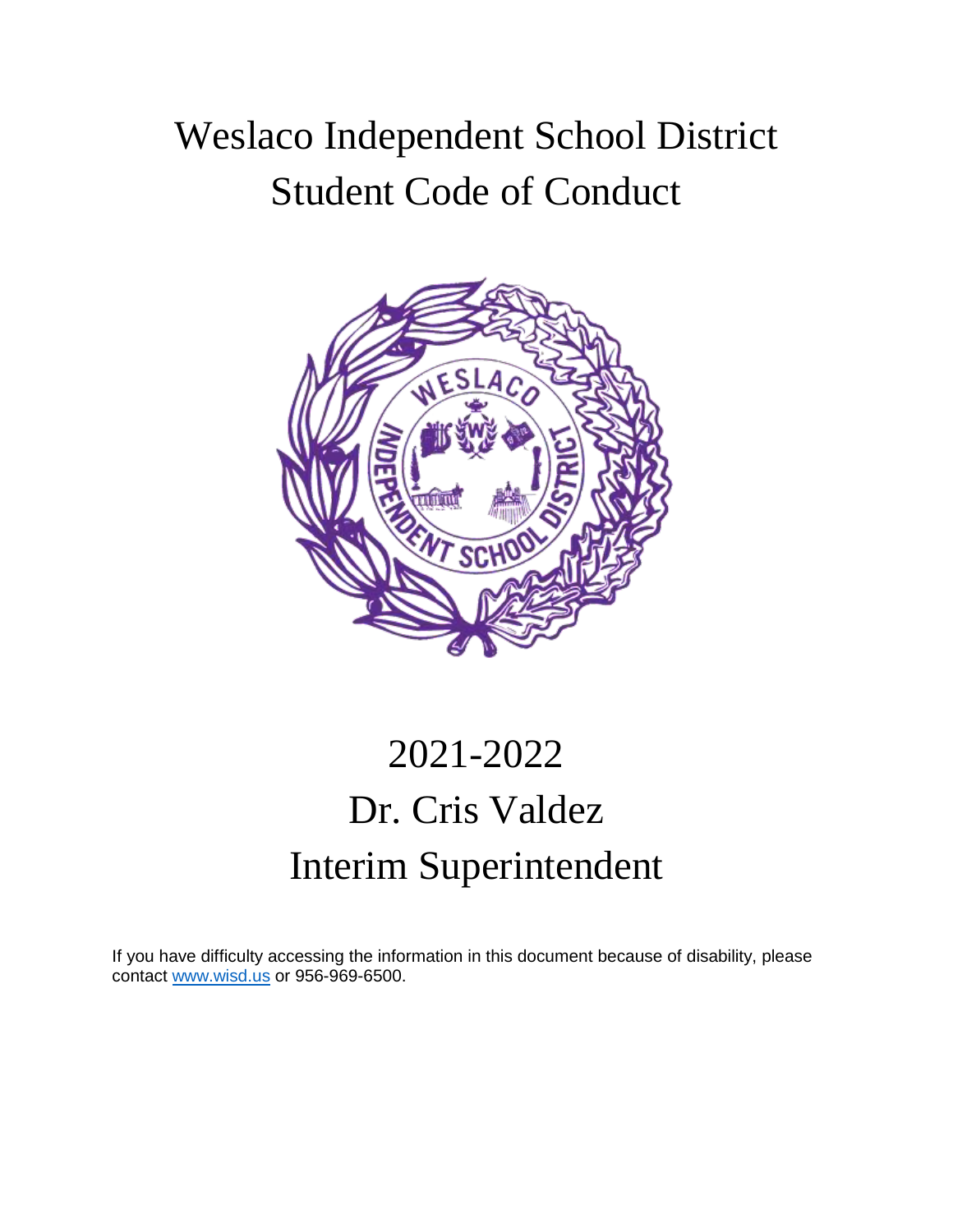## **Table of Contents**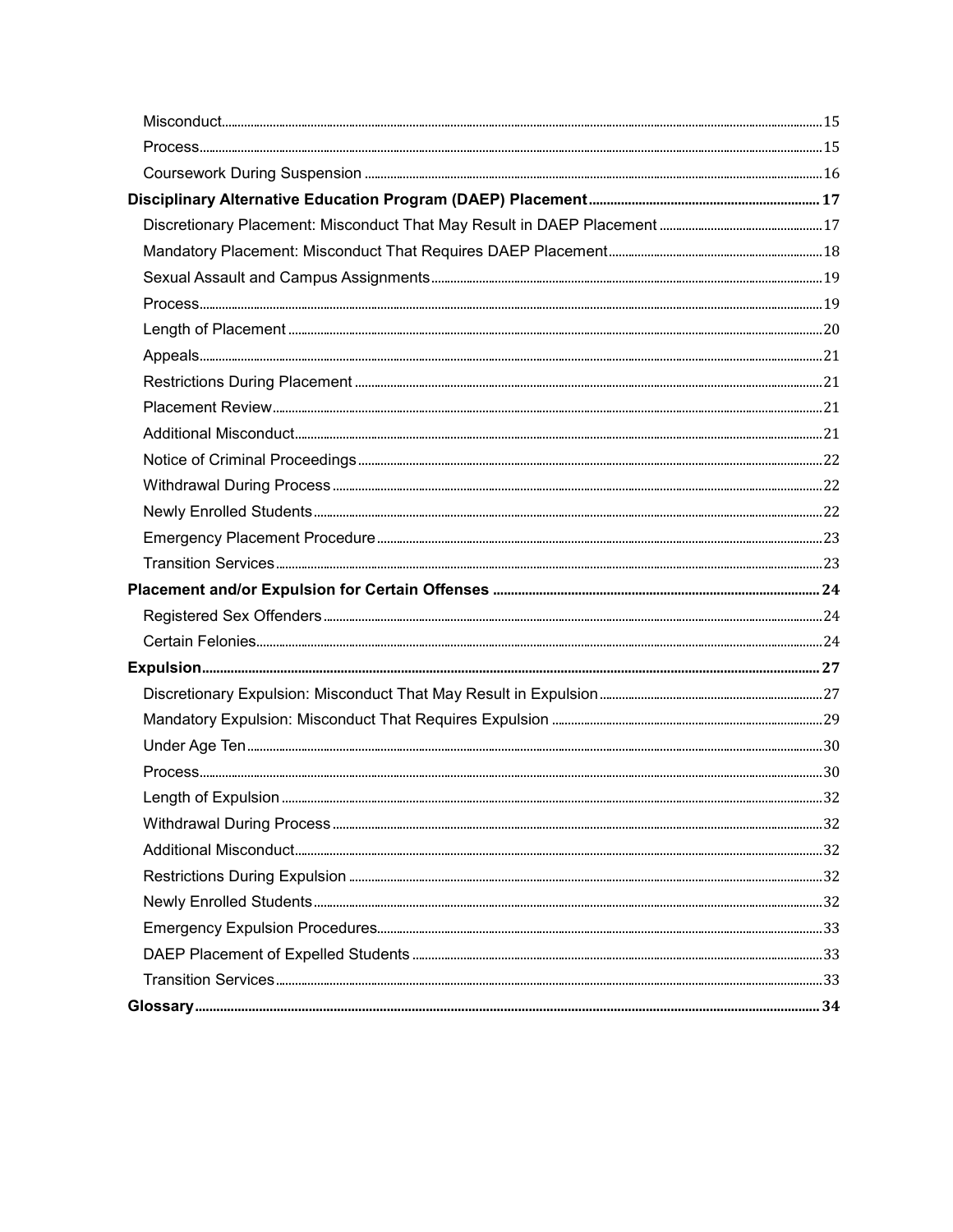## <span id="page-3-0"></span>**Student Code of Conduct**

#### <span id="page-3-1"></span>**Accessibility**

If you have difficulty accessing the information in this document because of disability, please contact [www.wisd.us](http://www.wisd.us/) or 956-969-6500.

#### <span id="page-3-2"></span>**Purpose**

The Student Code of Conduct ("Code"), as required by Chapter 37 of the Texas Education Code, provides methods and options for managing student behavior, preventing and intervening in student discipline problems, and imposing discipline.

The law requires the district to define misconduct that may—or must—result in a range of specific disciplinary consequences, including removal from a regular classroom or campus, outof-school suspension, placement in a disciplinary alternative education program (DAEP), placement in a juvenile justice alternative education program (JJAEP), or expulsion from school.

This Student Code of Conduct has been adopted by the *WISD* board of trustees and developed with the advice of the district-level planning and decision-making committee. It provides information to parents and students regarding standards of conduct, consequences of misconduct, and procedures for administering discipline. This Code remains in effect during summer school and at all school-related events and activities outside the school year until the board adopts an updated version for the next school year.

In accordance with state law, the Code shall be posted at each school campus or shall be available for review at the campus principal's office. Additionally, the Code shall be available at the campus behavior coordinator's office and at www.wisd.us. Parents shall be notified of any conduct violation that may result in a student being suspended, placed in a DAEP or JJAEP, expelled, or taken into custody by a law enforcement officer under Chapter 37 of the Education Code.

Because the Student Code of Conduct is adopted by the district's board of trustees, it has the force of policy. In the event of a conflict between the Code and the Student Handbook, the Code shall prevail.

**Please note:** The discipline of students with disabilities who are eligible for services under federal law (Individuals with Disabilities Education Act and Section 504 of the Rehabilitation Act of 1973) is subject to the provisions of those laws.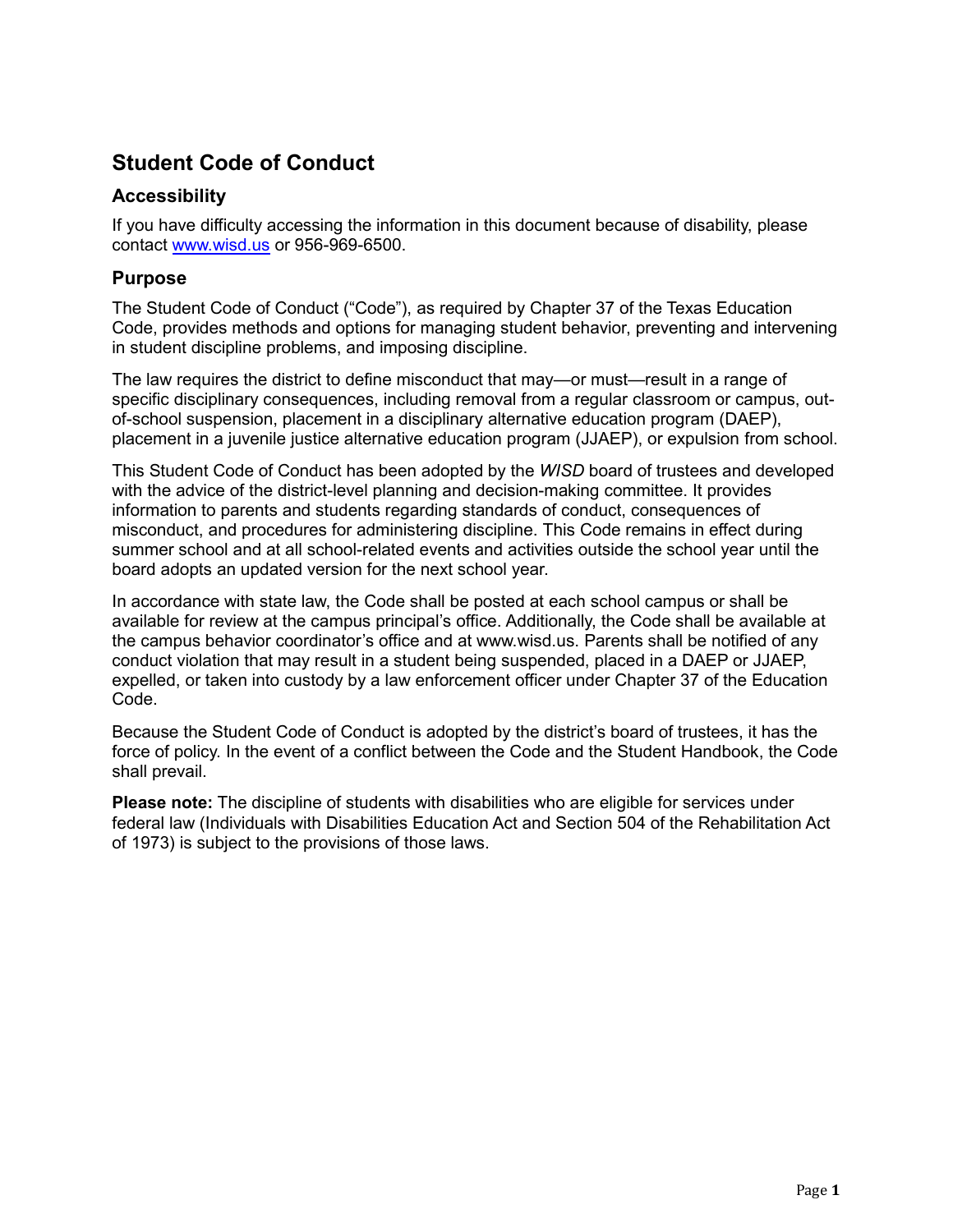## <span id="page-4-0"></span>**School District Authority and Jurisdiction**

School rules and the district's authority to administer discipline apply whenever the interest of the district is involved, on or off school grounds, in conjunction with or independent of classes and school-sponsored activities.

The district has disciplinary authority over a student:

- 1. During the regular school day;
- 2. While the student is traveling on district transportation;
- 3. During lunch periods in which a student is allowed to leave campus;
- 4. At any school-related activity, regardless of time or location;
- 5. For any school-related misconduct, regardless of time or location;
- 6. When retaliation against a school employee, board member, or volunteer occurs or is threatened, regardless of time or location;
- 7. When a student engages in cyberbullying, as defined by Education Code 37.0832;
- 8. When criminal mischief is committed on or off school property or at a school-related event;
- 9. For certain offenses committed within 300 feet of school property as measured from any point on the school's real property boundary line;
- 10. For certain offenses committed while on school property or while attending a schoolsponsored or school-related activity of another district in Texas;
- 11. When the student commits a felony, as provided by Education Code 37.006 or 37.0081; and
- 12. When the student is required to register as a sex offender.

#### <span id="page-4-1"></span>**Campus Behavior Coordinator**

As required by law, a person at each campus must be designated to serve as the campus behavior coordinator. The designated person may be the principal or any other campus administrator selected by the principal. The campus behavior coordinator is primarily responsible for maintaining student discipline. The district shall post on its website and in the Student Handbook, for each campus, the email address and telephone number of the person serving as campus behavior coordinator. Contact information may be found at *[www.wisd.us](http://www.wisd.us/)* and at on each campus website.

#### <span id="page-4-2"></span>**Threat Assessment and Safe and Supportive School Team**

The campus behavior coordinator or other appropriate administrator will work closely with the campus threat assessment safe and supportive school team to implement the district's threat assessment policy and procedures, as required by law, and shall take appropriate disciplinary action in accordance with the Code.

#### <span id="page-4-3"></span>**Searches**

District officials may conduct searches of students, their belongings, and their vehicles in accordance with state and federal law and district policy. Searches of students shall be conducted in a reasonable and nondiscriminatory manner. Refer to the district's policies at FNF(LEGAL) and FNF(LOCAL) for more information regarding investigations and searches.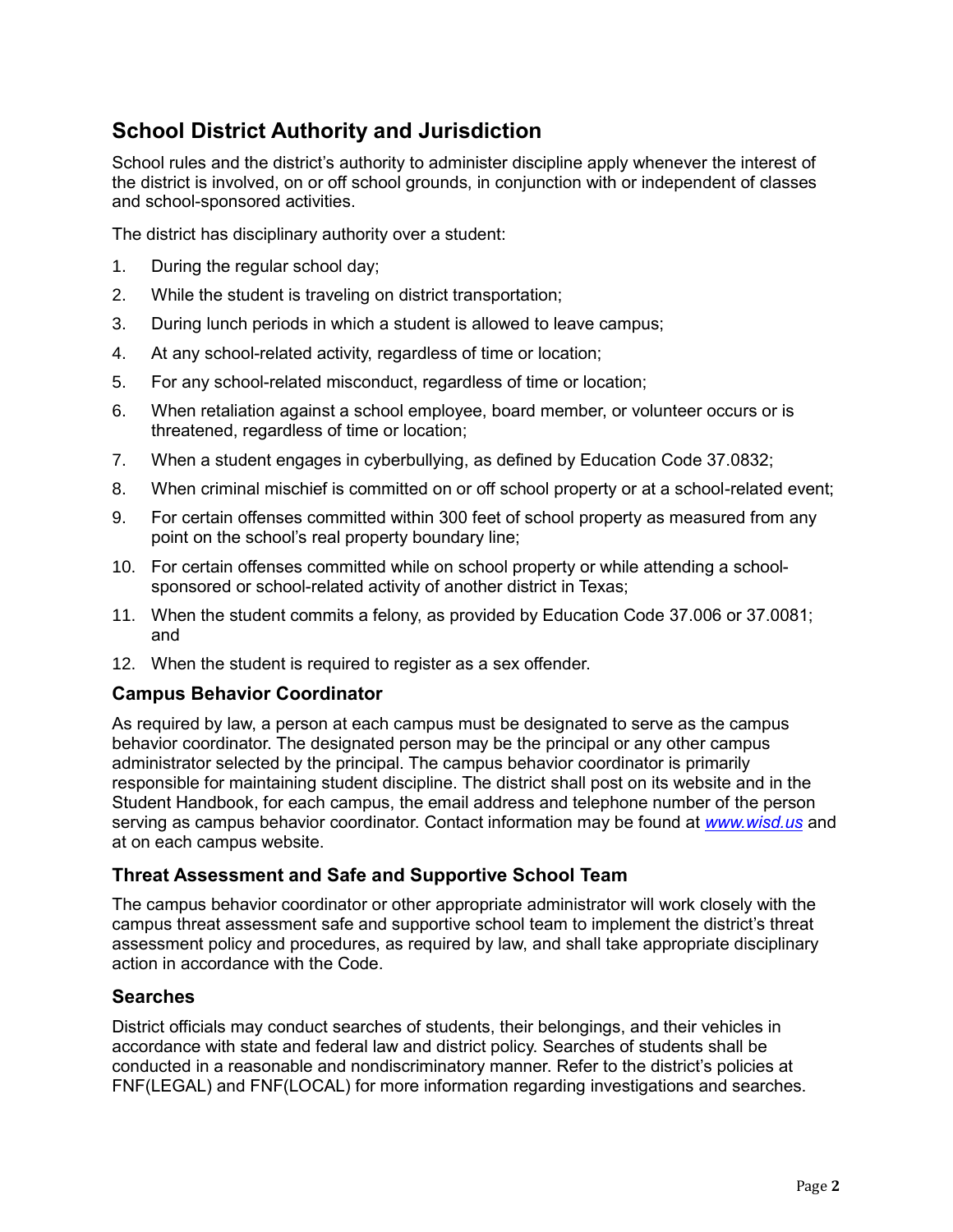The district has the right to search a vehicle driven to school by a student and parked on school property whenever there is reasonable suspicion to believe it contains articles or materials prohibited by the district.

Desks, lockers, district-provided technology, and similar items are the property of the district and are provided for student use as a matter of convenience. District property is subject to search or inspection at any time without notice.

#### <span id="page-5-0"></span>**Reporting Crimes**

The principal *or* campus behavior coordinator and other school administrators as appropriate shall report crimes as required by law and shall call local law enforcement when an administrator suspects that a crime has been committed on campus.

#### <span id="page-5-1"></span>**Security Personnel**

Security Personnel To ensure sufficient security and protection of students, staff, and property, the board employs school resource officers (SROs), and/or security personnel. In accordance with law, the board has coordinated with the campus behavior coordinator and other district employees to ensure appropriate law enforcement duties are assigned to security staff. The law enforcement duties of district peace officers are listed in policy CKE(LOCAL). The law enforcement duties of school resource officers are to provide services consistent with the terms of agreement, the comprehensive safety programs and Board policy. The law enforcement duties of district security personnel are tasked with duties related to law enforcement intervention as listed in CKE(Legal).

#### <span id="page-5-2"></span>**"Parent" Defined**

Throughout the Code of Conduct and related discipline policies, the term "parent" includes a parent, legal guardian, or other person having lawful control of the child.

#### <span id="page-5-3"></span>**Participating in Graduation Activities**

The district has the right to limit a student's participation in graduation activities for violating the district's Code.

Participation might include a speaking role, as established by district policy and procedures.

Students eligible to give the opening and closing remarks at graduation shall be notified by the campus principal. Notwithstanding any other eligibility requirements, in order to be considered eligible, a student shall not have engaged in any misconduct that resulted in an out-of-school suspension, removal to a DAEP, or expulsion during the semester immediately preceding graduation.

The valedictorian and salutatorian may also have speaking roles at graduation. No student shall be eligible to have such a speaking role if he or she engaged in any misconduct that resulted in an out-of-school suspension, removal to a DAEP, or expulsion during the semester immediately preceding graduation.

#### <span id="page-5-4"></span>**Unauthorized Persons**

In accordance with Education Code 37.105, a school administrator, school resource officer (SRO), or district police officer shall have the authority to refuse entry to or eject a person from district property if the person refuses to leave peaceably on request and:

1. The person poses a substantial risk of harm to any person; or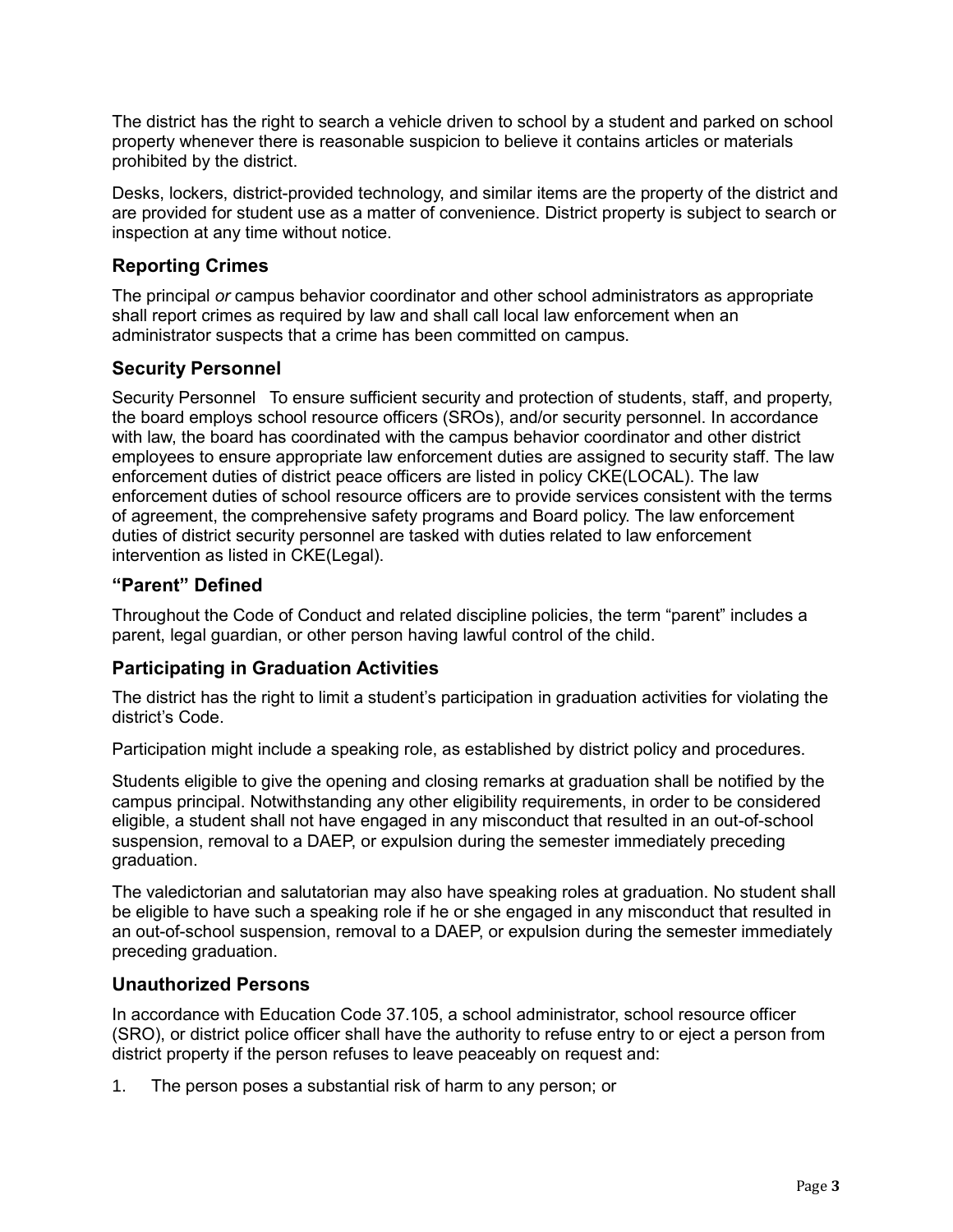2. The person behaves in a manner that is inappropriate for a school setting and persists in the behavior after being given a verbal warning that the behavior is inappropriate and may result in refusal of entry or ejection.

Appeals regarding refusal of entry or ejection from district property may be filed in accordance with policies FNG(LOCAL) or GF(LOCAL), as appropriate. However, the timelines for the district's grievance procedures shall be adjusted as necessary to permit the person to address the board in person within 90 calendar days, unless the complaint is resolved before a board hearing.

See **DAEP—Restrictions During Placement** on page [21](#page-23-1) for information regarding a student assigned to DAEP at the time of graduation.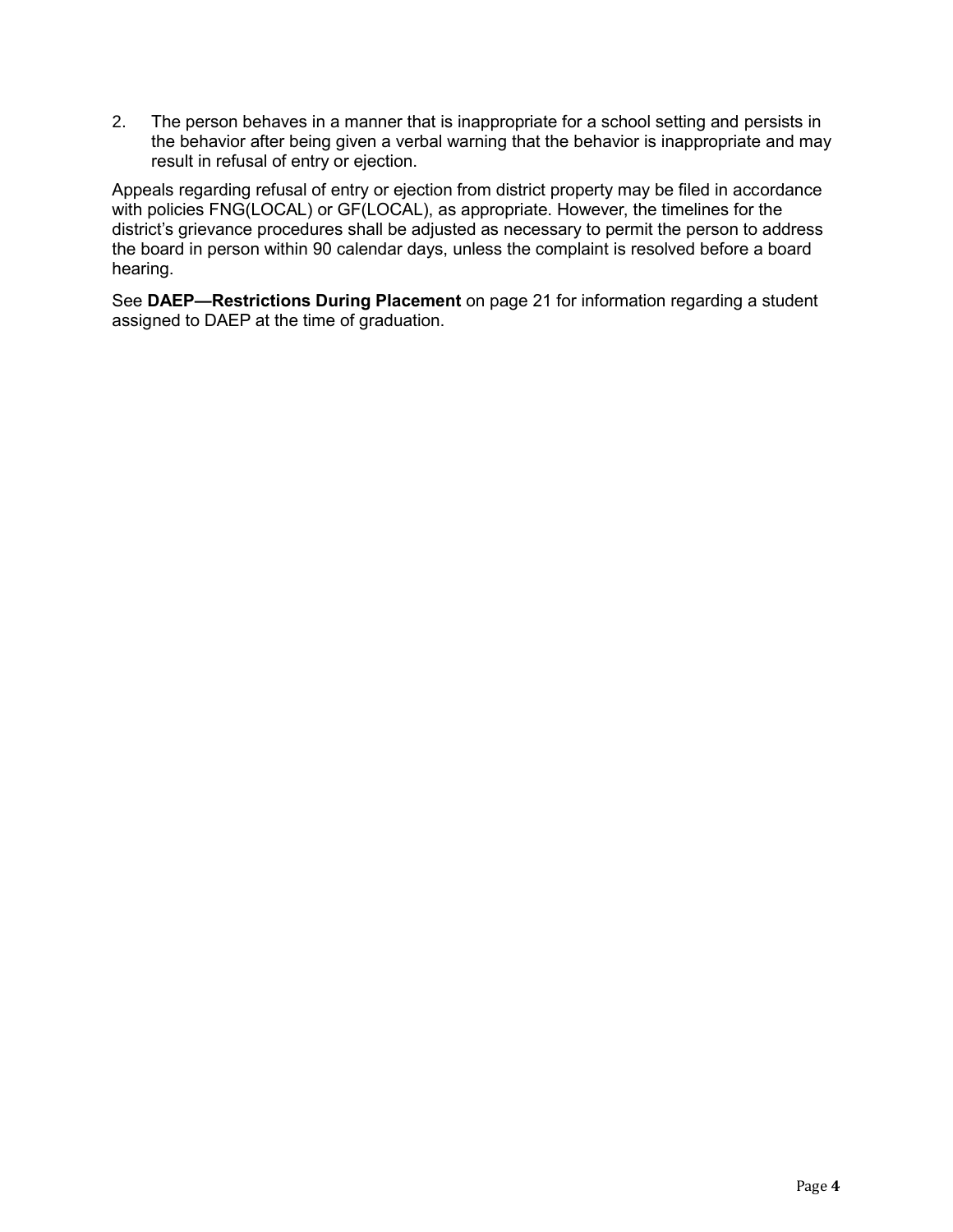## <span id="page-7-0"></span>**Standards for Student Conduct**

Each student is expected to:

- Demonstrate courtesy, even when others do not.
- Behave in a responsible manner.
- Exercise self-discipline.
- Attend all classes regularly and on time.
- Bring appropriate materials and assignments to class.
- Meet district and campus standards of grooming and dress.
- Obey all campus and classroom rules.
- Respect the rights and privileges of students, teachers, and other district staff and volunteers.
- Respect the property of others, including district property and facilities.
- Cooperate with and assist the school staff in maintaining safety, order, and discipline.
- Adhere to the requirements of the Student Code of Conduct.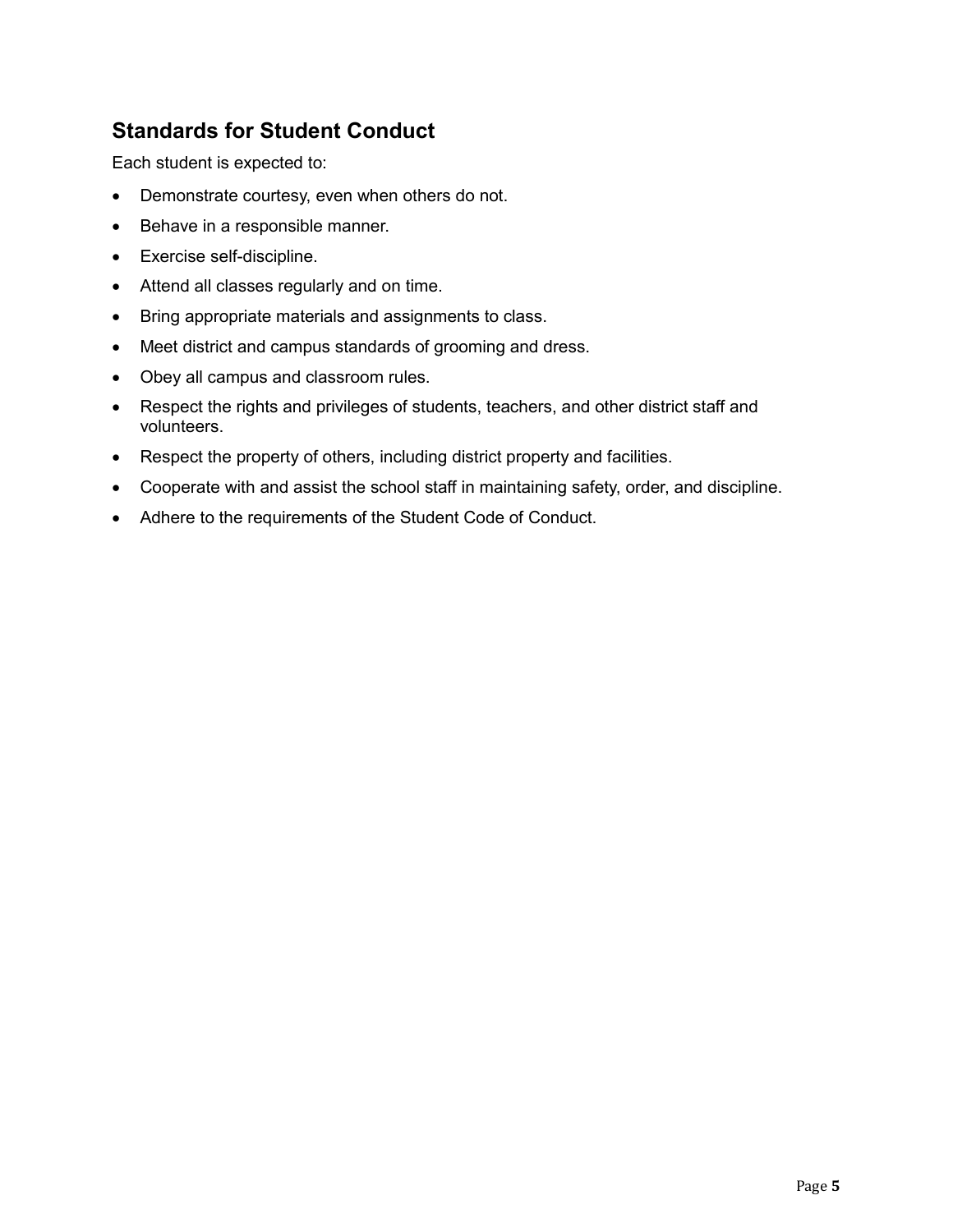## <span id="page-8-0"></span>**General Conduct Violations**

The categories of conduct below are prohibited at school, in vehicles owned or operated by the district, and at all school-related activities, but the list does not include the most severe offenses. In the subsequent sections on **Out-of-School Suspension** on page [15,](#page-17-0) **DAEP Placement** on page [16,](#page-18-1) **Placement and/or Expulsion for Certain Offenses** on page [24](#page-26-0)**,** and **Expulsion** on page [27,](#page-29-0) those offenses that require or permit specific consequences are listed. Any offense, however, may be severe enough to result in **Removal from the Regular Educational Setting** as detailed on page [14.](#page-16-0)

#### <span id="page-8-1"></span>**Disregard for Authority**

Students shall not:

- Fail to comply with directives given by school personnel.
- Leave school grounds or school-sponsored events without permission.
- Disobey rules for conduct in district vehicles.
- Refuse to accept discipline or consequence assigned by a teacher or principal.

#### <span id="page-8-2"></span>**Mistreatment of Others**

Students shall not:

- Use profanity or vulgar language or make obscene gestures.
- Fight or scuffle. (For assault, see **DAEP—Placement and/or Expulsion for Certain Offenses** on page [24.](#page-26-0))
- Threaten a district student, employee, or volunteer, including off school property if the conduct causes a substantial disruption to the educational environment.
- Engage in bullying, cyberbullying, harassment, or making hit lists. (See **glossary** for all four terms.)
- Release or threaten to release intimate visual material of a minor or a student who is 18 years of age or older without the student's consent.
- Engage in sexual or gender-based harassment or sexual abuse, whether by word, gesture, or any other conduct directed toward another person, including a district student, employee, board member, or volunteer.
- Engage in conduct that constitutes dating violence. (See **glossary**.)
- Engage in inappropriate or indecent exposure of private body parts.
- Participate in hazing. (See **glossary**.)
- Coerce an individual to act through the use or threat of force.
- Commit extortion or blackmail.
- Engage in inappropriate verbal, physical, or sexual conduct directed toward another person, including a district student, employee, or volunteer.
- Record the voice or image of another without the prior consent of the individual being recorded or in any way that disrupts the educational environment or invades the privacy of others.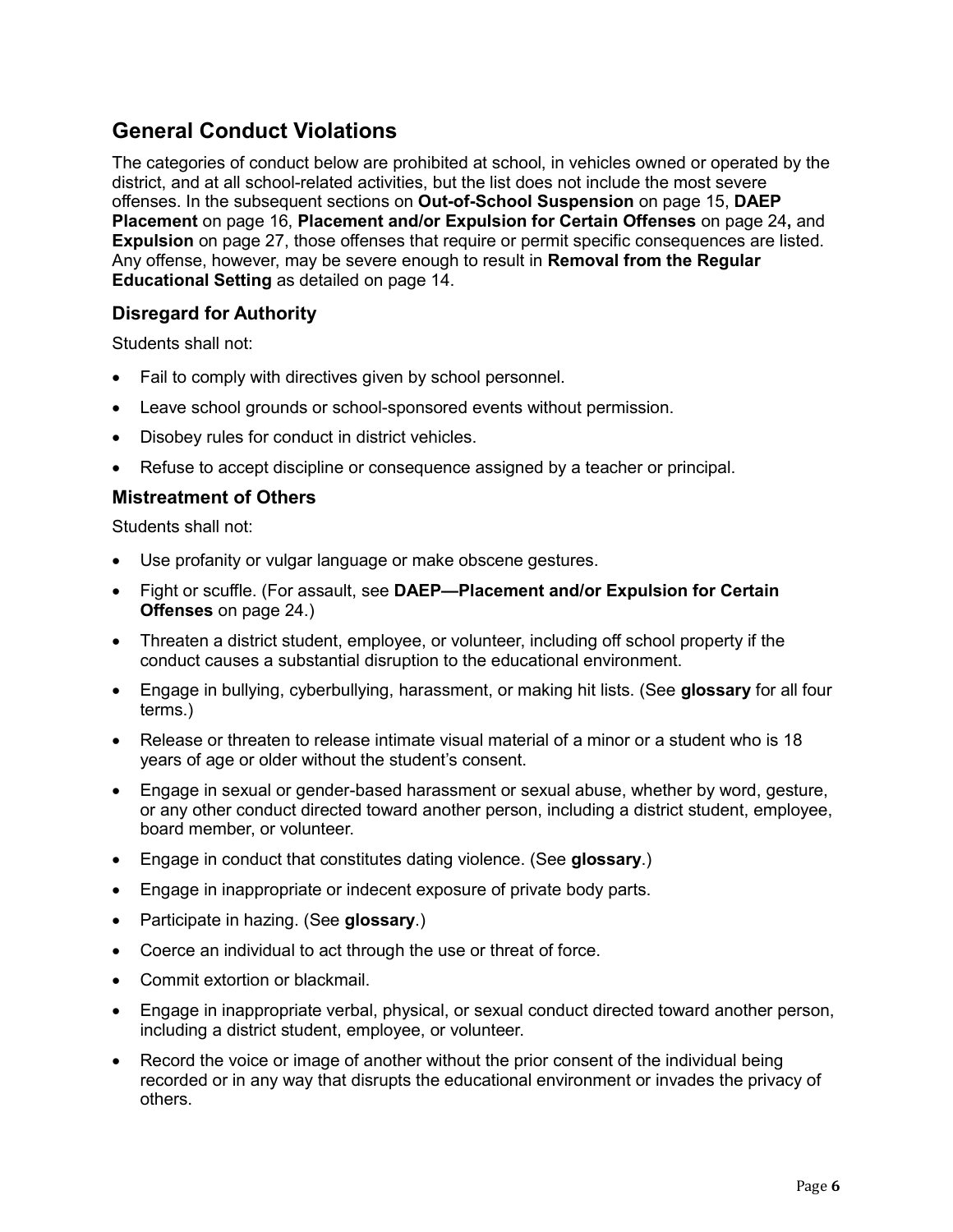#### <span id="page-9-0"></span>**Property Offenses**

Students shall not:

- Damage or vandalize property owned by others. (For felony criminal mischief, see **DAEP— Placement and/or Expulsion for Certain Offenses** on page [24.](#page-26-0))
- Deface or damage school property, including textbooks, technology and electronic resources, lockers, furniture, and other equipment, with graffiti or by other means.
- Steal from students, staff, or the school.
- Commit or assist in a robbery or theft, even if it does not constitute a felony according to the Penal Code. (For felony robbery, aggravated robbery, and theft, see **DAEP— Placement and/or Expulsion for Certain Offenses** on page [24.](#page-26-0))
- Enter, without authorization, district facilities that are not open for operations.

#### <span id="page-9-1"></span>**Possession of Prohibited Items**

Students shall not possess or use:

- Fireworks of any kind, smoke or stink bombs, or any other pyrotechnic device;
- A razor, box cutter, chain, or any other object used in a way that threatens or inflicts bodily injury to another person;
- A "look-alike" weapon that is intended to be used as a weapon or could reasonably be perceived as a weapon;
- An air gun or BB gun;
- Ammunition;
- A hand instrument designed to cut or stab another by being thrown;
- A firearm silencer or suppressor;
- \*A location-restricted knife:
- \*A club;
- \*A firearm;
- A stun gun;
- Knuckles;
- A pocketknife or any other small knife;
- Mace or pepper spray;
- Pornographic material;
- Tobacco products, cigarettes, e-cigarettes, and any component, part, or accessory for an ecigarette device;
- Matches or a lighter;
- A laser pointer, unless it is for an approved use; or
- Any articles not generally considered to be weapons, including school supplies, when the principal or designee determines that a danger exists.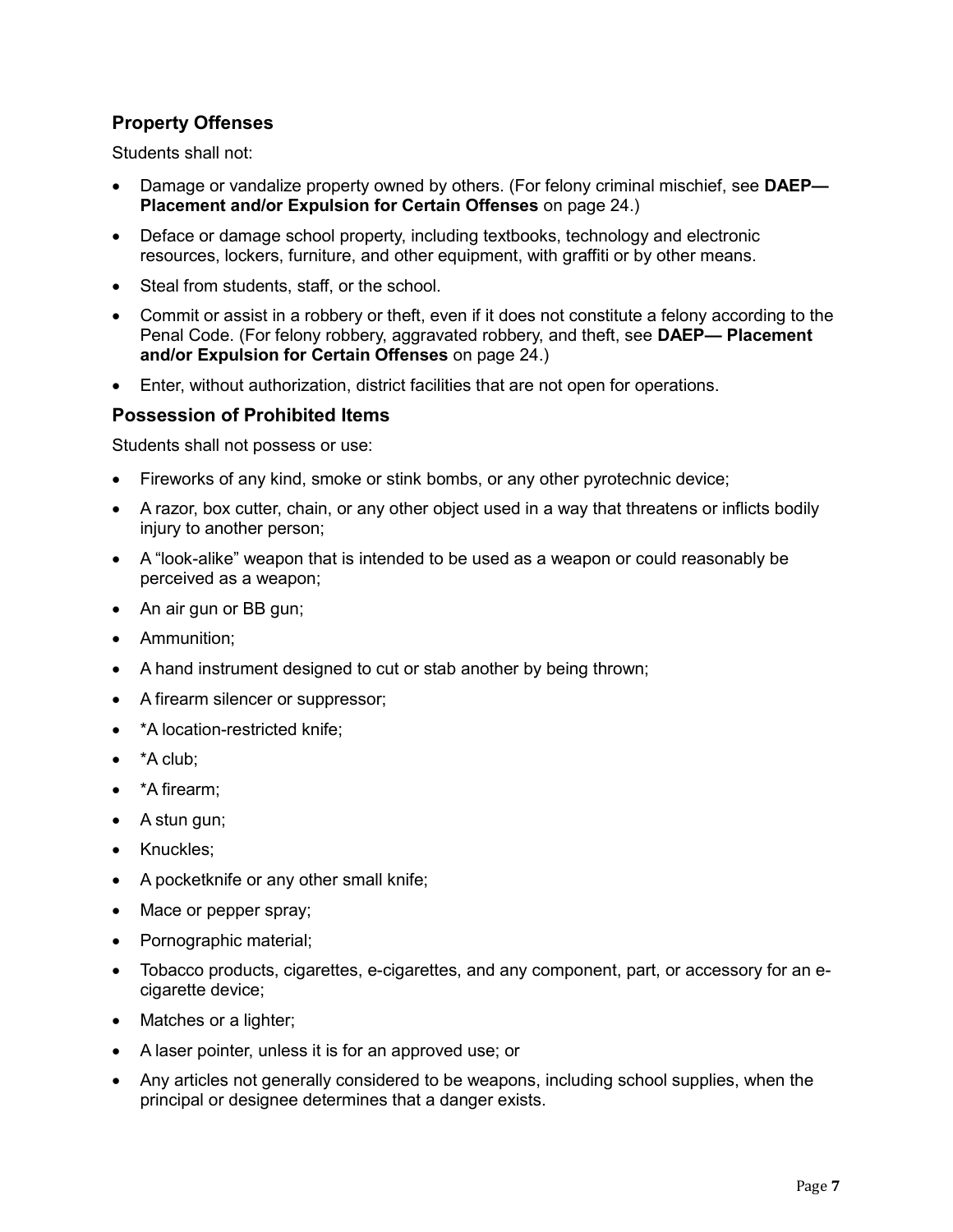\*For weapons and firearms, see **DAEP—Placement and/or Expulsion for Certain Offenses**  on page [24.](#page-26-0) In many circumstances, possession of these items is punishable by mandatory expulsion under federal or state law.

#### <span id="page-10-0"></span>**Possession of Telecommunications or Other Electronic Devices**

Students shall not:

 Use a telecommunications device, including a cell phone, or other electronic device in violation of district and campus rules.

#### <span id="page-10-1"></span>**Illegal, Prescription, and Over-the-Counter Drugs**

Students shall not:

- Possess, use, give, or sell alcohol or an illegal drug. (Also see **DAEP Placement** on page [16](#page-18-1) and **Expulsion** on page [27](#page-29-0) for mandatory and permissive consequences under state law.)
- Possess or sell seeds or pieces of marijuana in less than a usable amount.
- Possess, use, give, or sell paraphernalia related to any prohibited substance. (See **glossary** for "paraphernalia.")
- Possess, use, abuse, or sell look-alike drugs or attempt to pass items off as drugs or contraband.
- Abuse the student's own prescription drug, give a prescription drug to another student, or possess or be under the influence of another person's prescription drug on school property or at a school-related event. (See **glossary** for "abuse.")
- Abuse over-the-counter drugs. (See **glossary** for "abuse.")
- Be under the influence of prescription or over-the-counter drugs that cause impairment to body or mind. (See **glossary** for "under the influence.")
- Have or take prescription drugs or over-the-counter drugs at school other than as provided by district policy.

#### <span id="page-10-2"></span>**Misuse of Technology Resources and the Internet**

Students shall not:

- Violate policies, rules, or agreements signed by the student or the student's parent regarding the use of technology resources.
- Attempt to access or circumvent passwords or other security-related information of the district, students, or employees or upload or create computer viruses, including off school property if the conduct causes a substantial disruption to the educational environment.
- Attempt to alter, destroy, or disable district technology resources including, but not limited to, computers and related equipment, district data, the data of others, or other networks connected to the district's system, including off school property if the conduct causes a substantial disruption to the educational environment.
- Use the internet or other electronic communications to threaten or harass district students, employees, board members, or volunteers, including off school property if the conduct causes a substantial disruption to the educational environment or infringes on the rights of another student at school.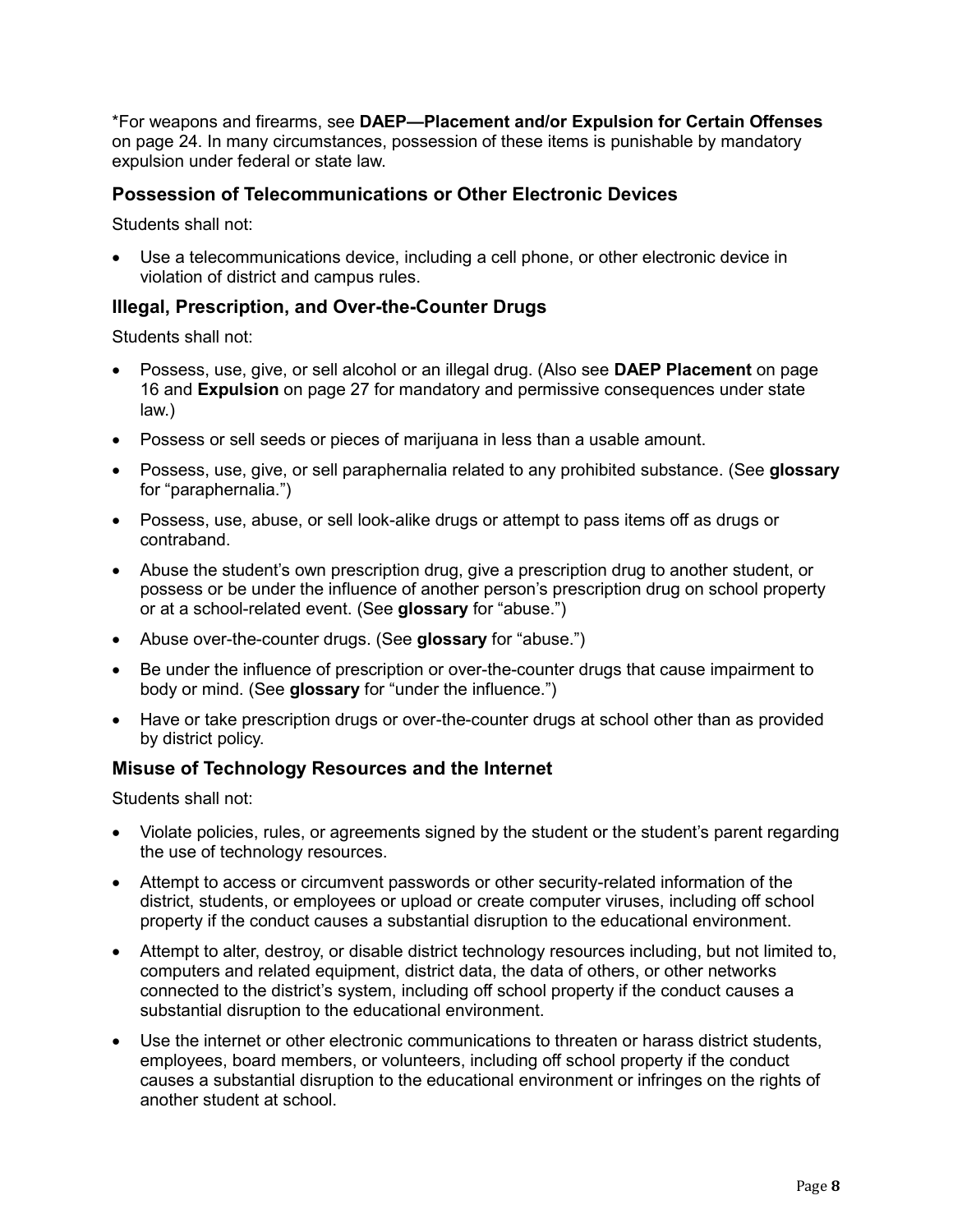- Send, post, deliver, or possess electronic messages that are abusive, obscene, sexually oriented, threatening, harassing, damaging to another's reputation, or illegal, including cyberbullying and "sexting," either on or off school property, if the conduct causes a substantial disruption to the educational environment or infringes on the rights of another student at school.
- Use the internet or other electronic communication to engage in or encourage illegal behavior or threaten school safety, including off school property if the conduct causes a substantial disruption to the educational environment or infringes on the rights of another student at school.

#### <span id="page-11-0"></span>**Safety Transgressions**

Students shall not:

- Possess published or electronic material that is designed to promote or encourage illegal behavior or that could threaten school safety.
- Engage in verbal (oral or written) exchanges that threaten the safety of another student, a school employee, or school property.
- Make false accusations or perpetrate hoaxes regarding school safety.
- Engage in any conduct that school officials might reasonably believe will substantially disrupt the school program or incite violence.
- Throw objects that can cause bodily injury or property damage.
- Discharge a fire extinguisher without valid cause.

#### <span id="page-11-1"></span>**Miscellaneous Offenses**

Students shall not:

- Violate dress and grooming standards as communicated in the Student Handbook.
- Engage in academic dishonesty, which includes cheating or copying the work of another student, plagiarism, and unauthorized communication between students during an examination.
- Gamble.
- Falsify records, passes, or other school-related documents.
- Engage in actions or demonstrations that substantially disrupt or materially interfere with school activities.
- Repeatedly violate other communicated campus or classroom standards of conduct.

The district may impose campus or classroom rules in addition to those found in the Code. These rules may be posted in classrooms or given to the student and may or may not constitute violations of the Code.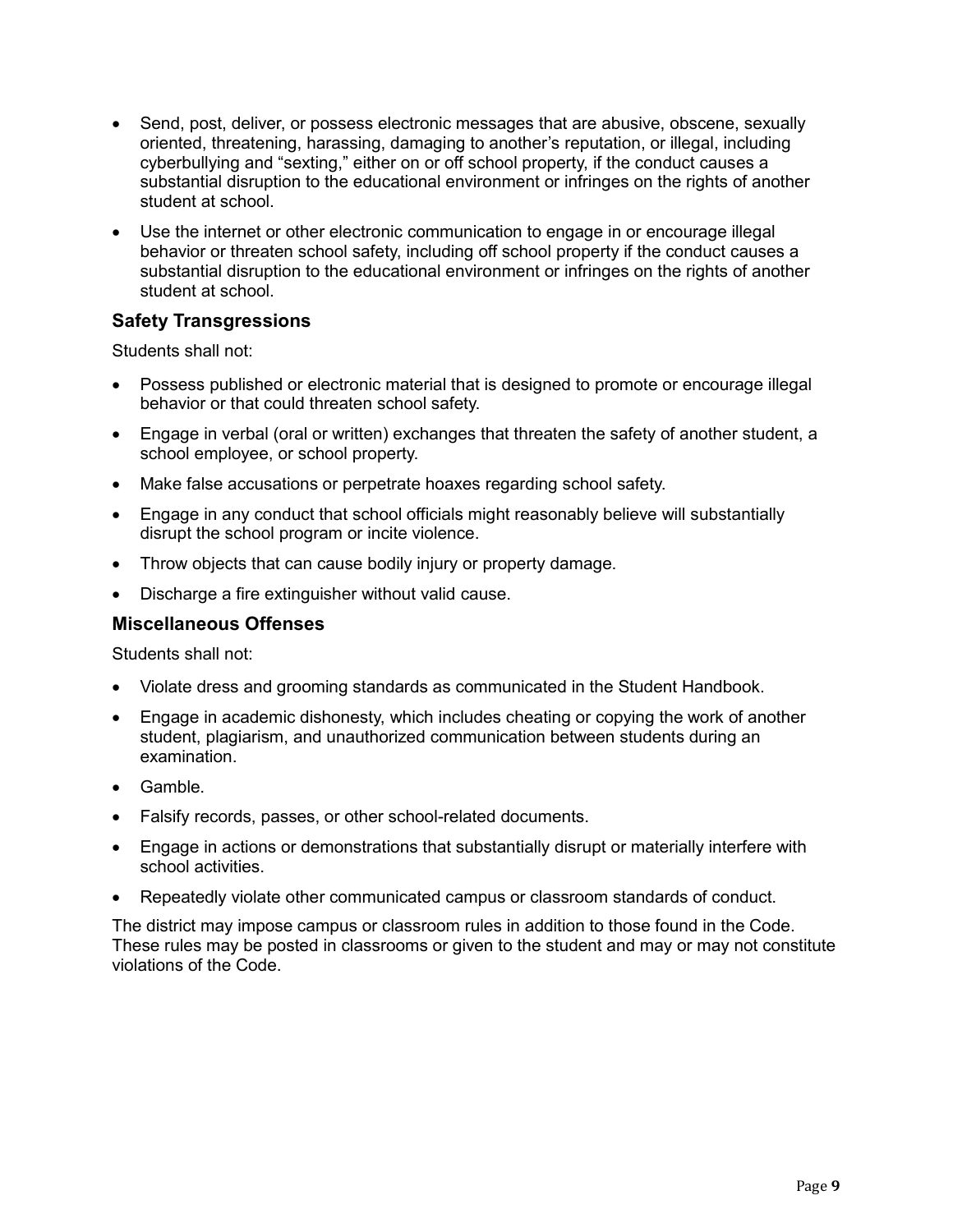### <span id="page-12-0"></span>**Discipline Management Techniques**

Discipline shall be designed to improve conduct and encourage students to be responsible members of the school community. Disciplinary action shall draw on the professional judgment of teachers and administrators and on a range of discipline management techniques, including restorative practices. Discipline shall be based on the seriousness of the offense, the student's age and grade level, the frequency of misbehavior, the student's attitude, the effect of the misconduct on the school environment, and statutory requirements.

#### <span id="page-12-1"></span>**Students with Disabilities**

The discipline of students with disabilities is subject to applicable state and federal law in addition to the Student Code of Conduct. In the event of any conflict, the district shall comply with federal law. For more information regarding discipline of students with disabilities, see policy FOF(LEGAL).

In accordance with the Education Code, a student who receives special education services may not be disciplined for conduct meeting the definition of bullying, cyberbullying, harassment, or making hit lists (see **glossary**) until an ARD committee meeting has been held to review the conduct.

In deciding whether to order suspension, DAEP placement, or expulsion, regardless of whether the action is mandatory or discretionary, the district shall take into consideration a disability that substantially impairs the student's capacity to appreciate the wrongfulness of the student's conduct.

#### <span id="page-12-2"></span>**Techniques**

The following discipline management techniques may be used alone, in combination, or as part of progressive interventions for behavior prohibited by the Student Code of Conduct or by campus or classroom rules:

- Verbal correction, oral or written.
- Cooling-off time or a brief "time-out" period, in accordance with law.
- Seating changes within the classroom or vehicles owned or operated by the district.
- Temporary confiscation of items that disrupt the educational process.
- Rewards or demerits.
- Behavioral contracts.
- Counseling by teachers, school counselors, or administrative personnel.
- Parent-teacher conferences.
- Behavior coaching.
- Anger management classes.
- Mediation (victim-offender).
- Classroom circles.
- Family group conferencing.
- Grade reductions for cheating, plagiarism, and as otherwise permitted by policy.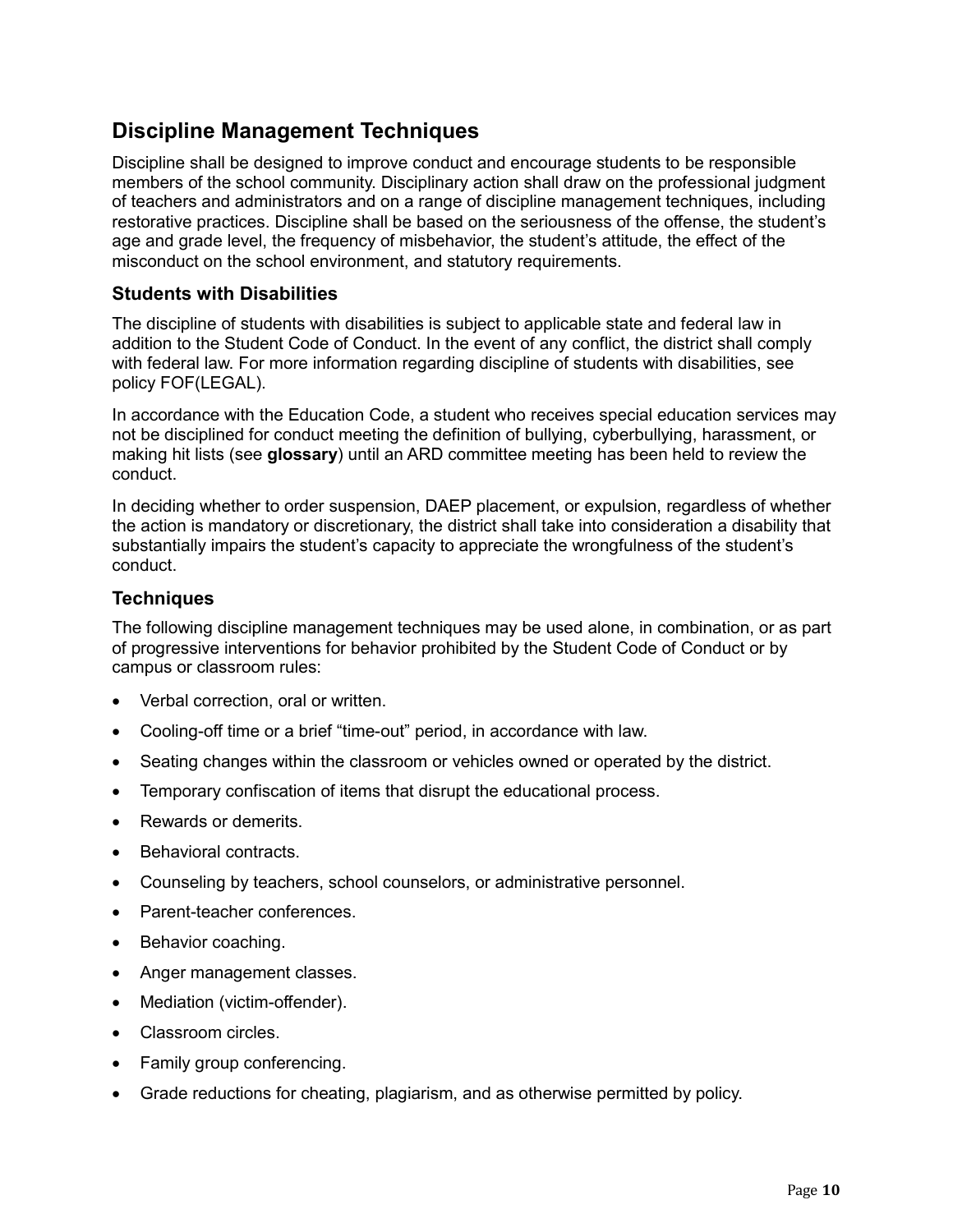- Detention, including outside regular school hours.
- Sending the student to the office, another assigned area, or to in-school suspension.
- Assignment of school duties, such as cleaning or picking up litter.
- Withdrawal of privileges, such as participation in extracurricular activities, eligibility for seeking and holding honorary offices, or membership in school-sponsored clubs and organizations.
- Penalties identified in student organizations' extracurricular standards of behavior.
- Restriction or revocation of district transportation privileges.
- School-assessed and school-administered probation.
- Corporal punishment, unless the student's parent or guardian has provided a signed statement prohibiting its use.
- Out-of-school suspension, as specified in **Out-of-School Suspension** on page [15.](#page-17-0)
- Placement in a DAEP, as specified in **DAEP** on page [16.](#page-18-1)
- Expulsion and/or placement in an alternative educational setting, as specified in **Placement and/or Expulsion for Certain Offenses** on page [24.](#page-26-0)
- Expulsion, as specified in **Expulsion** on page [27.](#page-29-0)
- Referral to an outside agency or legal authority for criminal prosecution in addition to disciplinary measures imposed by the district.
- Other strategies and consequences as determined by school officials.

#### <span id="page-13-0"></span>**Prohibited Aversive Techniques**

Aversive techniques are prohibited for use with students and are defined as techniques or interventions intended to reduce the reoccurrence of a behavior by intentionally inflicting significant physical or emotional discomfort or pain. Aversive techniques include:

- Using techniques designed or likely to cause physical pain, other than corporal punishment as permitted by district policy. [See policy FO(LOCAL).]
- Using techniques designed or likely to cause physical pain by electric shock or any procedure involving pressure points or joint locks.
- Directed release of noxious, toxic, or unpleasant spray, mist, or substance near a student's face.
- Denying adequate sleep, air, food, water, shelter, bedding, physical comfort, supervision, or access to a restroom facility.
- Ridiculing or demeaning a student in a manner that adversely affects or endangers the learning or mental health of the student or constitutes verbal abuse.
- Employing a device, material, or object that immobilizes all four of a student's extremities, including prone or supine floor restraint.
- Impairing the student's breathing, including applying pressure to the student's torso or neck or placing something in, on, or over the student's mouth or nose or covering the student's face.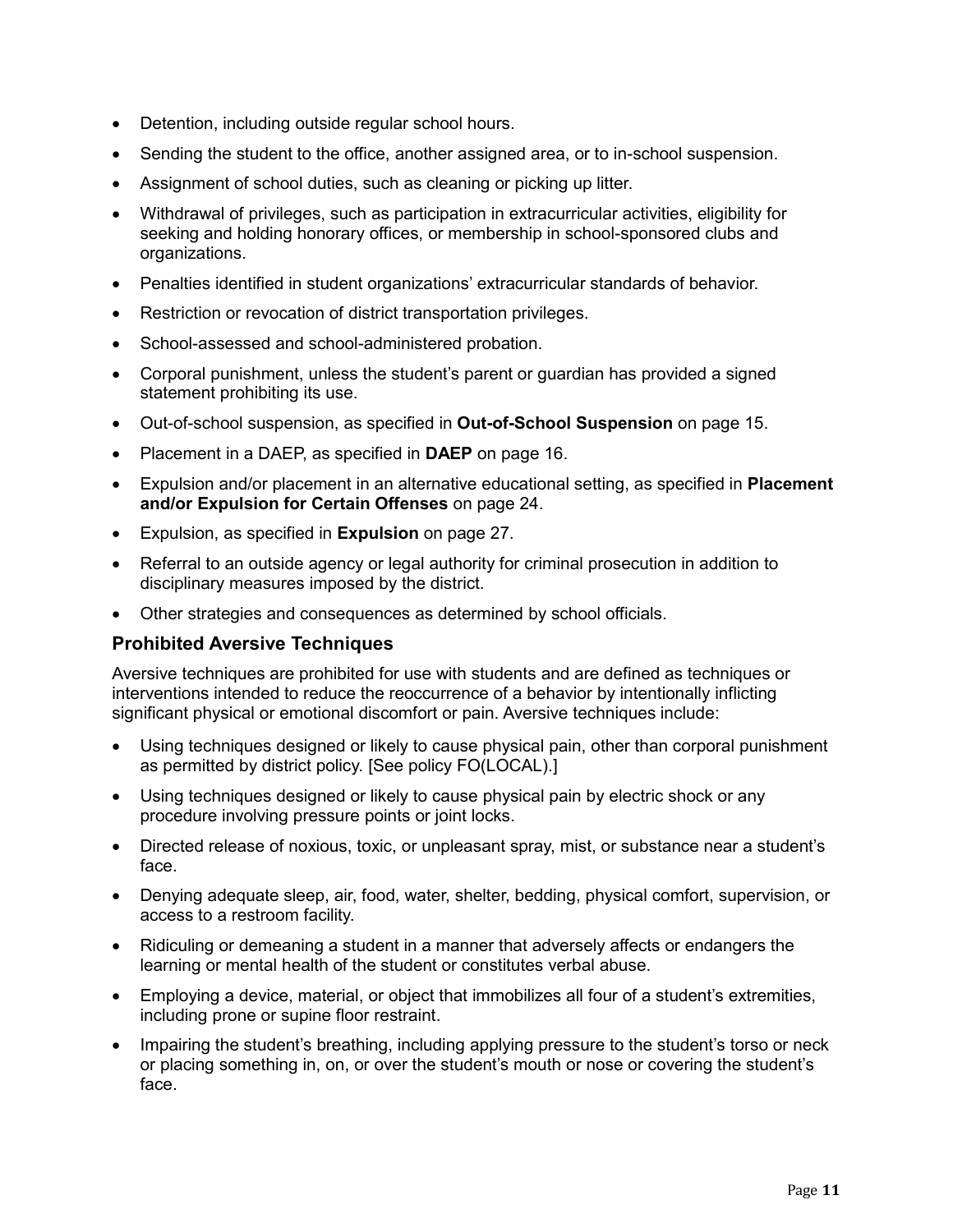- Restricting the student's circulation.
- Securing the student to a stationary object while the student is standing or sitting.
- Inhibiting, reducing, or hindering the student's ability to communicate.
- Using chemical restraints.
- Using time-out in a manner that prevents the student from being able to be involved in and progress appropriately in the required curriculum or any applicable individualized education program (IEP) goals, including isolating the student using physical barriers.
- Depriving the student of one or more of the student's senses, unless the technique does not cause the student discomfort or complies with the student's IEP or behavior intervention plan (BIP).

#### <span id="page-14-0"></span>**Notification**

The campus behavior coordinator shall promptly notify a student's parent by phone or in person of any violation that may result in in-school or out-of-school suspension, placement in a DAEP, placement in a JJAEP, or expulsion. The campus behavior coordinator shall also notify a student's parent if the student is taken into custody by a law enforcement officer under the disciplinary provisions of the Education Code.

A good-faith effort shall be made to provide written notice of the disciplinary action to the student, on the day the action was taken, for delivery to the student's parent. If the parent has not been reached by telephone or in person by 5:00 p.m. of the first business day after the day the disciplinary action was taken, the campus behavior coordinator shall send written notification by U.S. Mail. If the campus behavior coordinator is not able to provide notice to the parent, the principal or designee shall provide the notice.

Before the principal or appropriate administrator assigns a student under age 18 to detention outside regular school hours, notice shall be given to the student's parent to inform him or her of the reason for the detention and permit arrangements for necessary transportation.

#### <span id="page-14-1"></span>**Appeals**

Questions from parents regarding disciplinary measures should be addressed to the teacher, campus administration, or campus behavior coordinator, as appropriate. Appeals or complaints regarding the use of specific discipline management techniques should be addressed in accordance with policy FNG(LOCAL). A copy of the policy may be obtained from the principal's office, the campus behavior coordinator's office, or the central administration office or through Policy On Line at the following address: *www.wisd.us*

The district shall not delay a disciplinary consequence while a student or parent pursues a grievance. In the instance of a student who is accused of conduct that meets the definition of sexual harassment as defined by Title IX, the district will comply with applicable federal law, including the Title IX formal complaint process. See policies FFH(LEGAL) and (LOCAL).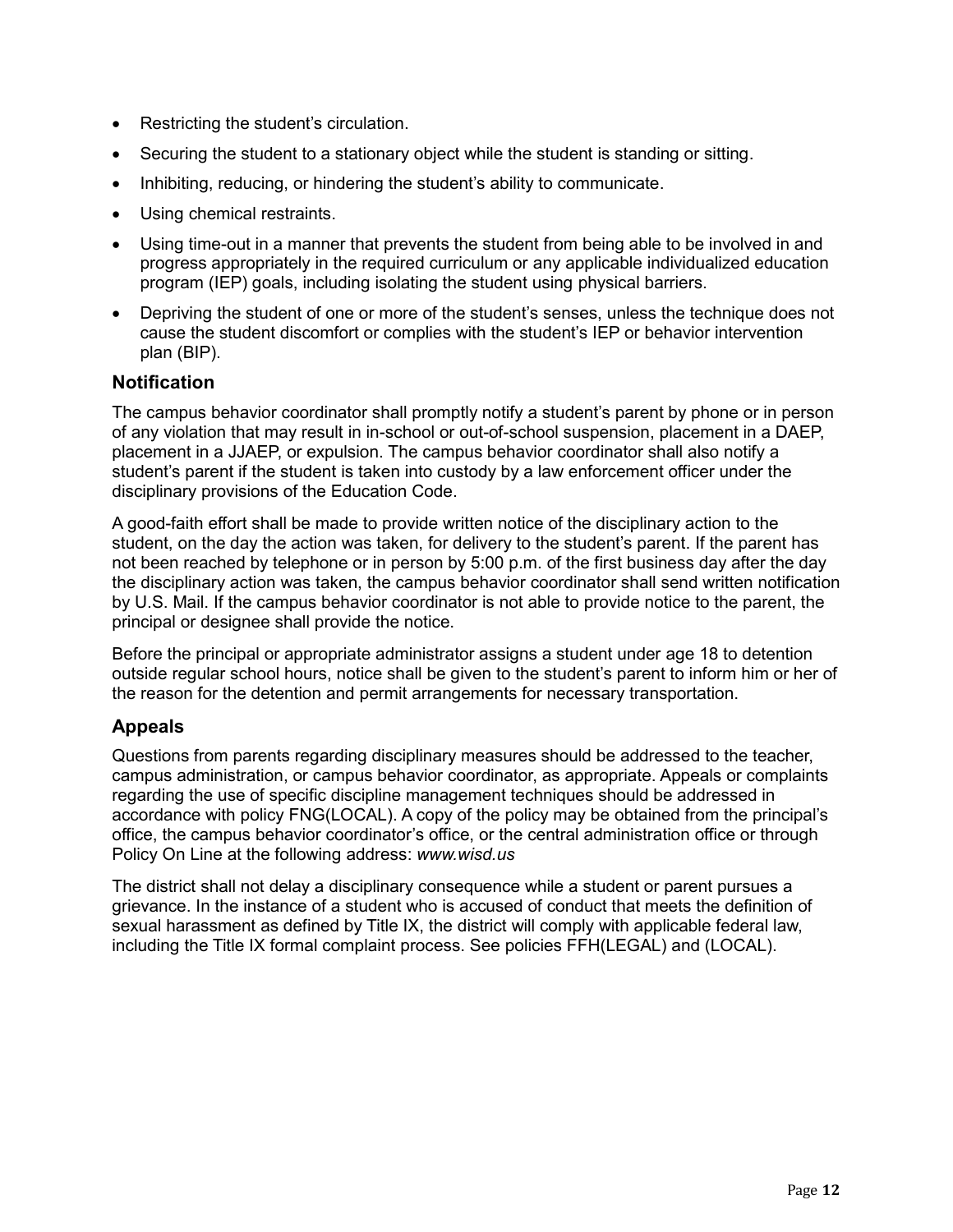## <span id="page-15-0"></span>**Removal from the School Bus**

A bus driver may refer a student to the campus administration to maintain effective discipline on the bus. Administration must employ additional discipline management techniques, as appropriate, which can include restricting or revoking a student's bus riding privileges.

To transport students safely, the vehicle operator must focus on driving and not be distracted by student misbehavior. Therefore, when appropriate disciplinary management techniques fail to improve student behavior or when specific misconduct warrants immediate removal, the administrator may restrict or revoke a student's transportation privileges, in accordance with law.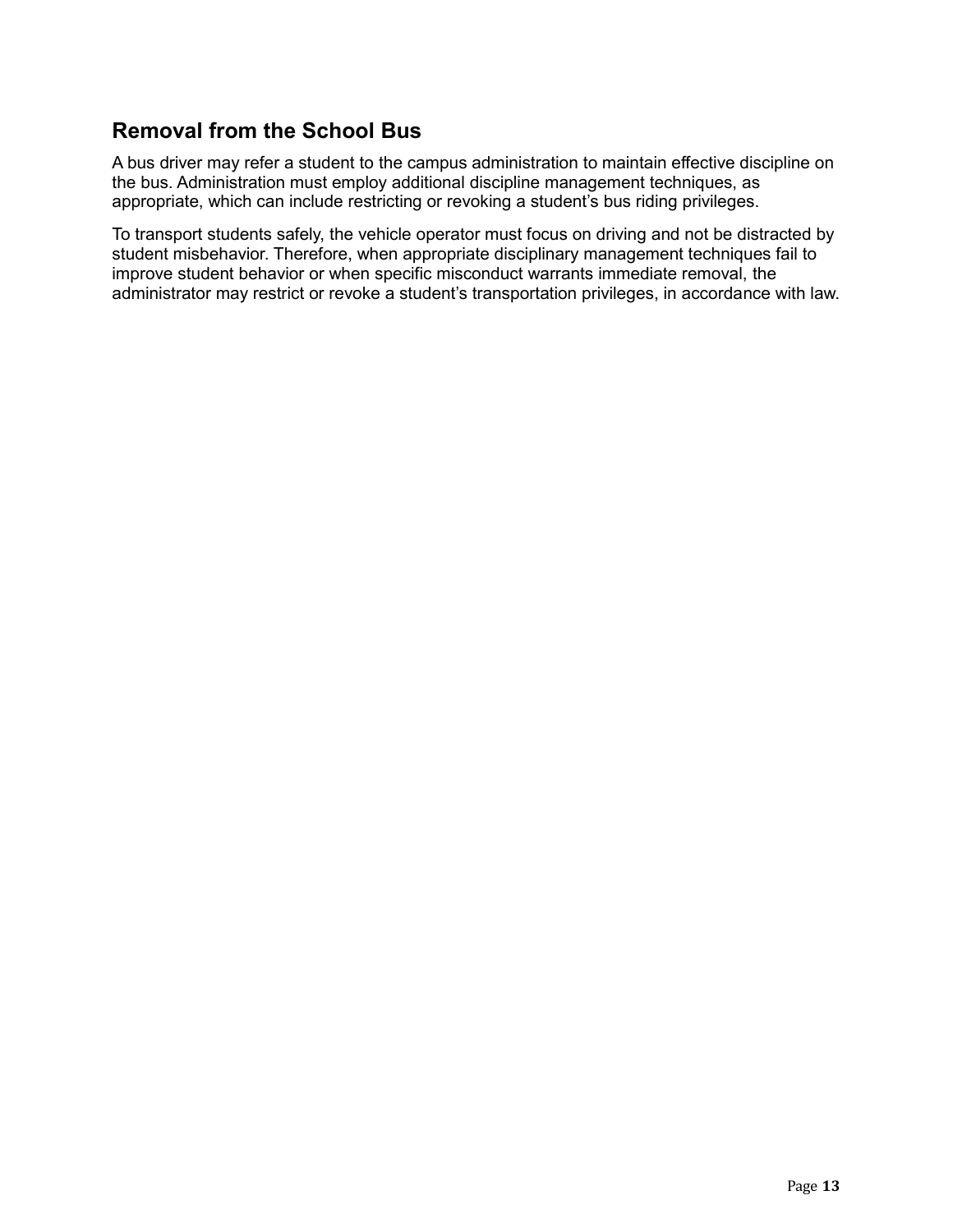## <span id="page-16-0"></span>**Removal from the Regular Educational Setting**

In addition to other discipline management techniques, misconduct may result in removal from the regular educational setting in the form of a routine referral or a formal removal.

#### <span id="page-16-1"></span>**Routine Referral**

A routine referral occurs when a teacher sends a student to the campus behavior coordinator's office as a discipline management technique. The campus behavior coordinator shall employ alternative discipline management techniques, including progressive interventions. A teacher or administrator may remove a student from class for behavior that violates this Code to maintain effective discipline in the classroom.

#### <span id="page-16-2"></span>**Formal Removal**

A teacher may initiate a formal removal from class if:

- 1. A student's behavior has been documented by the teacher as repeatedly interfering with the teacher's ability to teach the class or with other students' ability to learn; or
- 2. The behavior is so unruly, disruptive, or abusive that the teacher cannot teach, and the students in the classroom cannot learn.

Within three school days of the formal removal, the campus behavior coordinator or appropriate administrator shall schedule a conference with the student's parent, the student, the teacher who removed the student from class, and any other appropriate administrator.

At the conference, the campus behavior coordinator or appropriate administrator shall inform the student of the alleged misconduct and the proposed consequences. The student shall have an opportunity to respond to the allegations.

When a student is removed from the regular classroom by a teacher and a conference is pending, the campus behavior coordinator or other administrator may place the student in:

- Another appropriate classroom.
- In-school suspension.
- Out-of-school suspension.
- DAEP.

A teacher or administrator must remove a student from class if the student engages in behavior that under the Education Code requires or permits the student to be placed in a DAEP or expelled. When removing for those reasons, the procedures in the subsequent sections on DAEP or expulsion shall be followed.

#### <span id="page-16-3"></span>**Returning a Student to the Classroom**

A student who has been formally removed from class by a teacher for conduct against the teacher containing the elements of assault, aggravated assault, sexual assault, or aggravated sexual assault may not be returned to the teacher's class without the teacher's consent.

A student who has been formally removed by a teacher for any other conduct may be returned to the teacher's class without the teacher's consent if the placement review committee determines that the teacher's class is the best or only alternative available.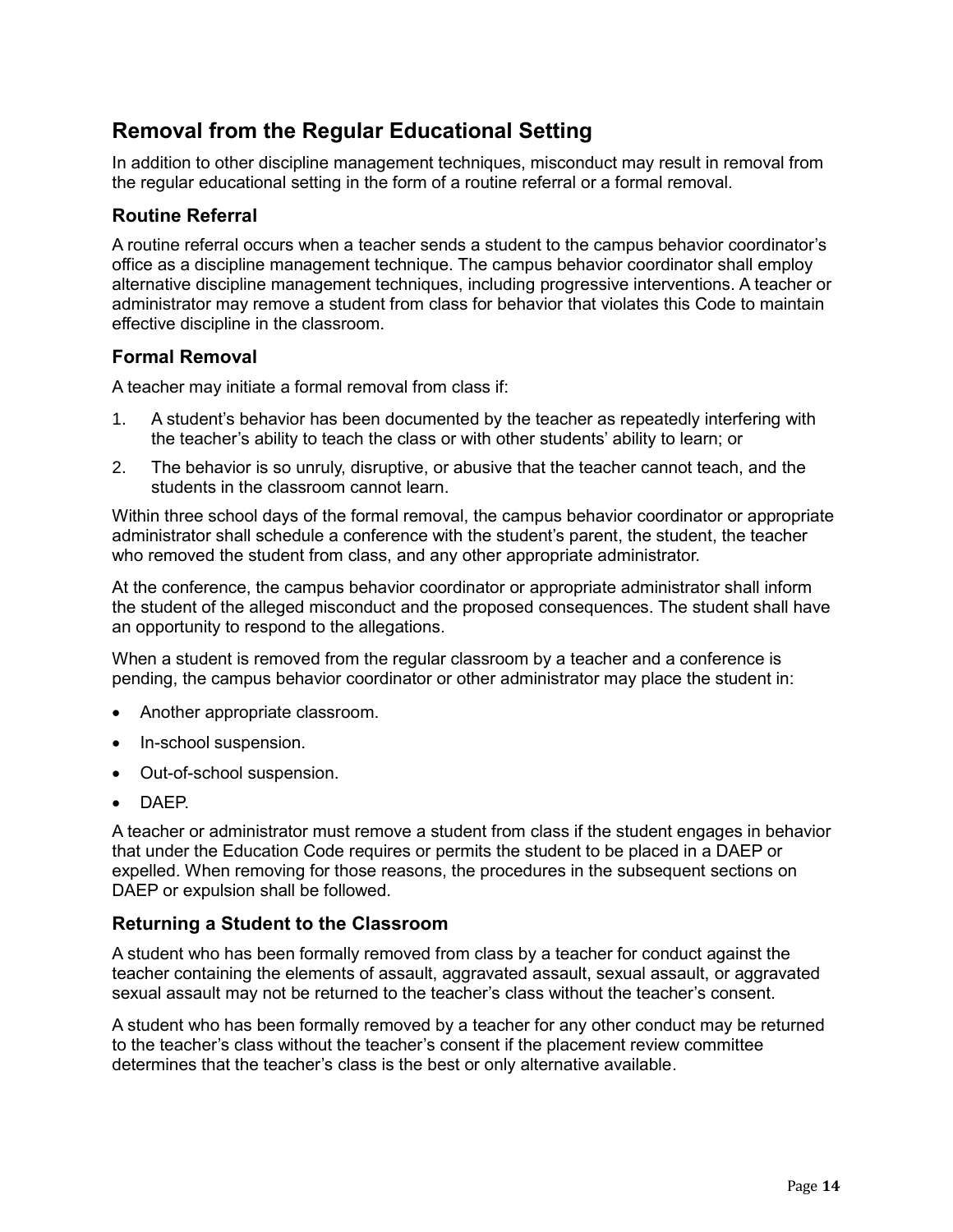## <span id="page-17-0"></span>**Out-of-School Suspension**

#### <span id="page-17-1"></span>**Misconduct**

Students may be suspended for behavior listed in the Code as a general conduct violation, DAEP offense, or expellable offense.

The district shall not use out-of-school suspension for students in grade 2 or below unless the conduct meets the requirements established in law.

A student below grade 3 or a student who is homeless shall not be placed in out-of-school suspension unless, while on school property or while attending a school-sponsored or schoolrelated activity on or off school property, the student engages in:

- Conduct that contains the elements of a weapons offense, as provided in Penal Code sections 46.02 or 46.05;
- Conduct that contains the elements of assault, sexual assault, aggravated assault, or aggravated sexual assault, as provided by the Penal Code; or
- Selling, giving, or delivering to another person or possessing, using, or being under the influence of any amount of marijuana, an alcoholic beverage, or a controlled substance or dangerous drug as defined by federal or state law.

The district shall use a positive behavior program as a disciplinary alternative for students below grade 3 who commit general conduct violations instead of suspension or placement in a DAEP. The program shall meet the requirements of law.

#### <span id="page-17-2"></span>**Process**

State law allows a student to be suspended for no more than three school days per behavior violation, with no limit on the number of times a student may be suspended in a semester or school year.

Before being suspended a student shall have an informal conference with the campus behavior coordinator or appropriate administrator, who shall inform the student of the alleged misconduct and give the student an opportunity to respond to the allegation before the administrator makes a decision.

The campus behavior coordinator shall determine the number of days of a student's suspension, not to exceed three school days.

In deciding whether to order out-of-school suspension, the campus behavior coordinator shall take into consideration:

- 1. Self-defense (see **glossary**),
- 2. Intent or lack of intent at the time the student engaged in the conduct,
- 3. The student's disciplinary history,
- 4. A disability that substantially impairs the student's capacity to appreciate the wrongfulness of the student's conduct,
- 5. A student's status in the conservatorship of the Department of Family and Protective Services (foster care), or
- 6. A student's status as homeless.0.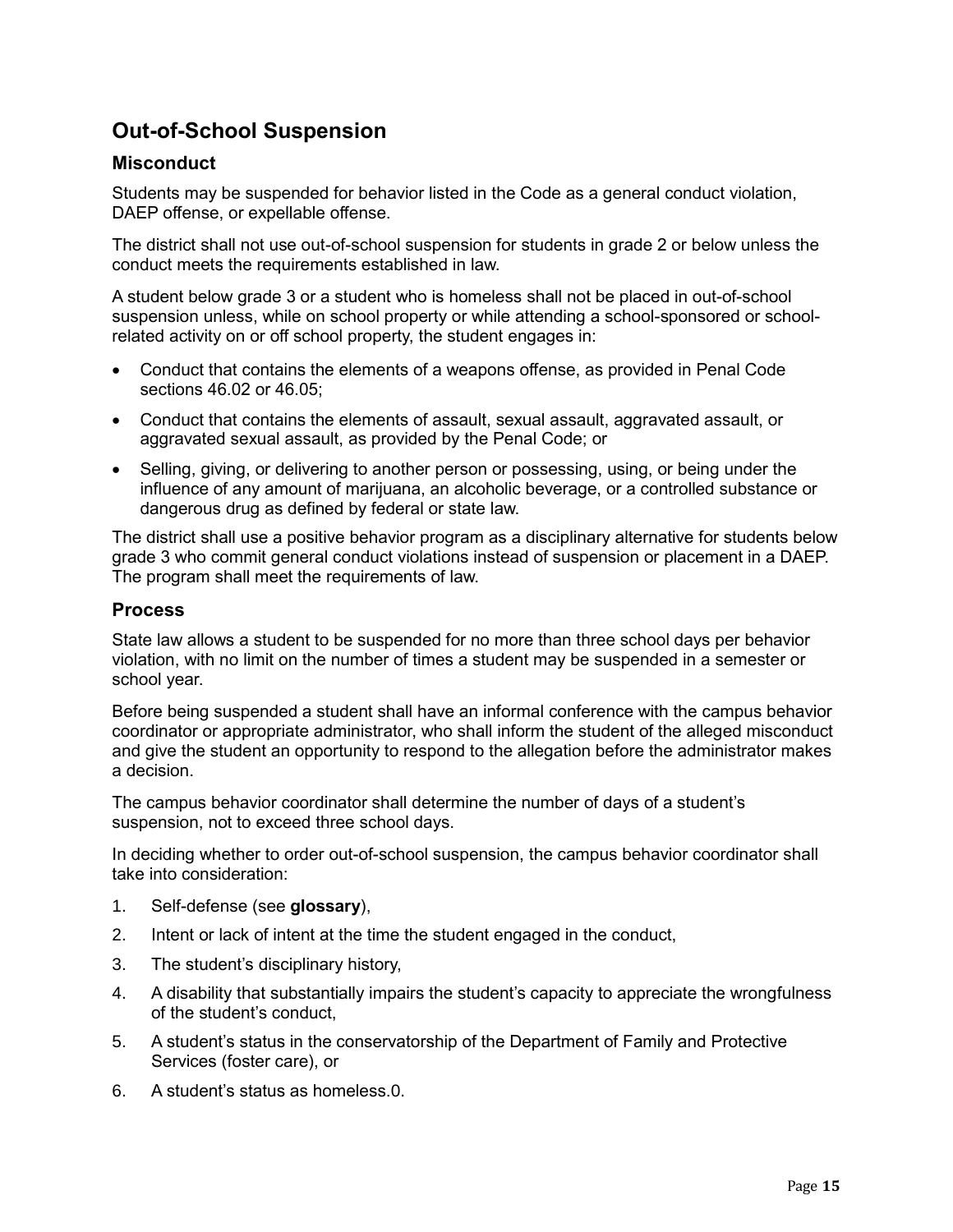The appropriate administrator shall determine any restrictions on participation in schoolsponsored or school-related extracurricular and cocurricular activities.

#### <span id="page-18-0"></span>**Coursework During Suspension**

The district shall ensure a student receives access to coursework for foundation curriculum courses while the student is placed in in-school or out-of-school suspension, including at least one method of receiving this coursework that doesn't require the use of the internet.

<span id="page-18-1"></span>A student removed from the regular classroom to in-school suspension or another setting, other than a DAEP, will have an opportunity before the beginning of the next school year to complete each course the student was enrolled in at the time of removal. The district may provide the opportunity by any method available, including a correspondence course, another distance learning option, or summer school. The district will not charge the student for any method of completion provided by the district.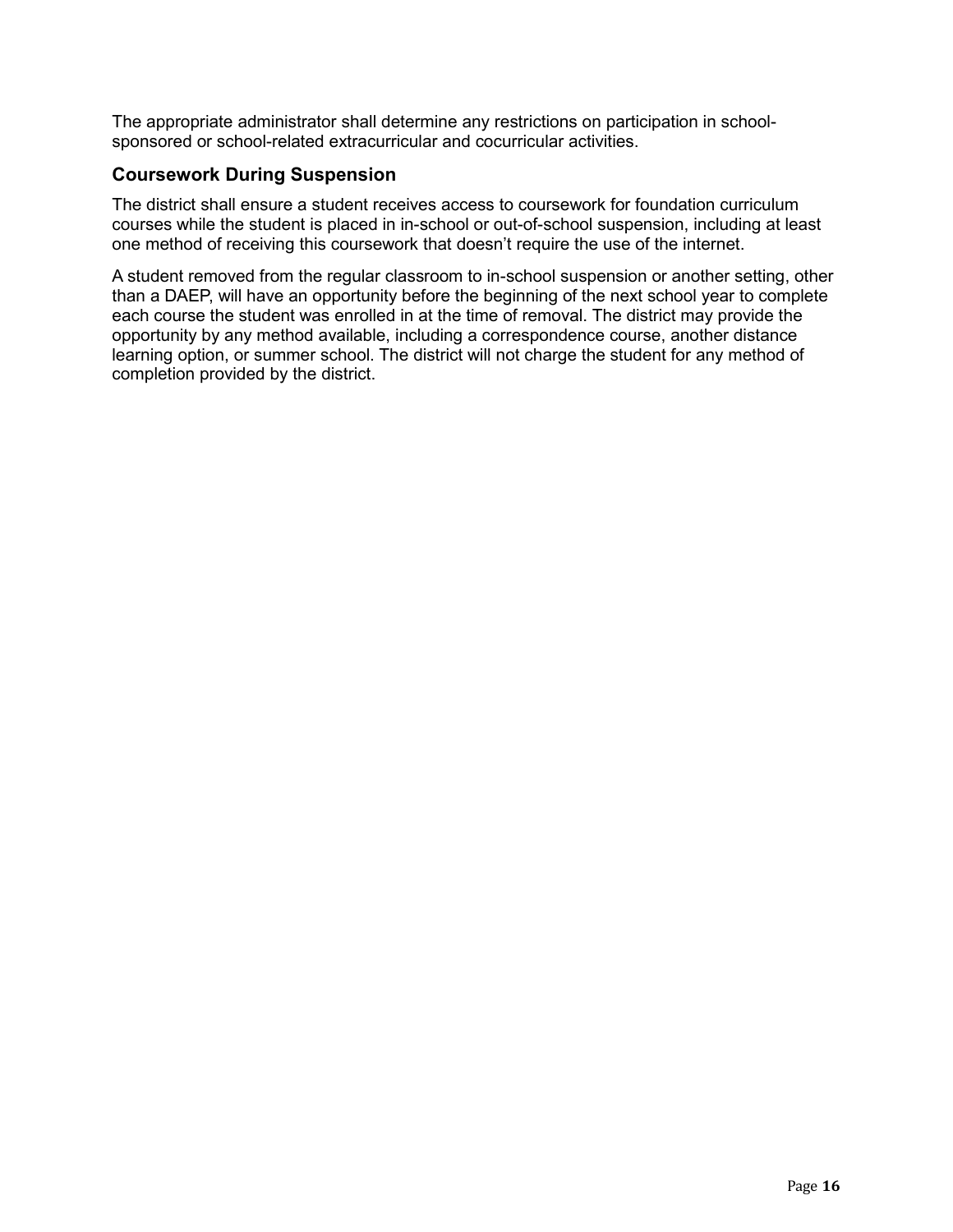## <span id="page-19-0"></span>**Disciplinary Alternative Education Program (DAEP) Placement**

The DAEP shall be provided in a setting other than the student's regular classroom. An elementary school student may not be placed in a DAEP with a student who is not an elementary school student.

For purposes of DAEP, elementary classification shall be kindergarten–grade 5 and secondary classification shall be grades 6–12.

Summer programs provided by the district shall serve students assigned to a DAEP in conjunction with other students.

A student who is expelled for an offense that otherwise would have resulted in a DAEP placement does not have to be placed in a DAEP in addition to the expulsion.

In deciding whether to place a student in a DAEP, regardless of whether the action is mandatory or discretionary, the campus behavior coordinator shall take into consideration:

- 1. Self-defense (see **glossary**),
- 2. Intent or lack of intent at the time the student engaged in the conduct,
- 3. The student's disciplinary history,
- 4. A disability that substantially impairs the student's capacity to appreciate the wrongfulness of the student's conduct,
- 5. A student's status in the conservatorship of the Department of Family and Protective Services (foster care), or
- 6. A student's status as homeless.

#### <span id="page-19-1"></span>**Discretionary Placement: Misconduct That May Result in DAEP Placement**

A student may be placed in a DAEP for behaviors prohibited in the General Conduct Violations section of this Code.

#### AND/OR

A student may be placed in a DAEP for the following conduct violations:

#### **Misconduct Identified in State Law**

In accordance with state law, a student **may** be placed in a DAEP for any of the following offenses:

- Engaging in bullying that encourages a student to commit or attempt to commit suicide.
- Inciting violence against a student through group bullying.
- Releasing or threatening to release intimate visual material of a minor or of a student who is 18 years of age or older without the student's consent.
- Involvement in a public school fraternity, sorority, or secret society, or gang including participating as a member or pledge, or soliciting another person to become a pledge or member of a public school fraternity, sorority, secret society, or gang. (See **glossary**.)
- Involvement in criminal street gang activity. (See **glossary**.)
- Any criminal mischief, including a felony.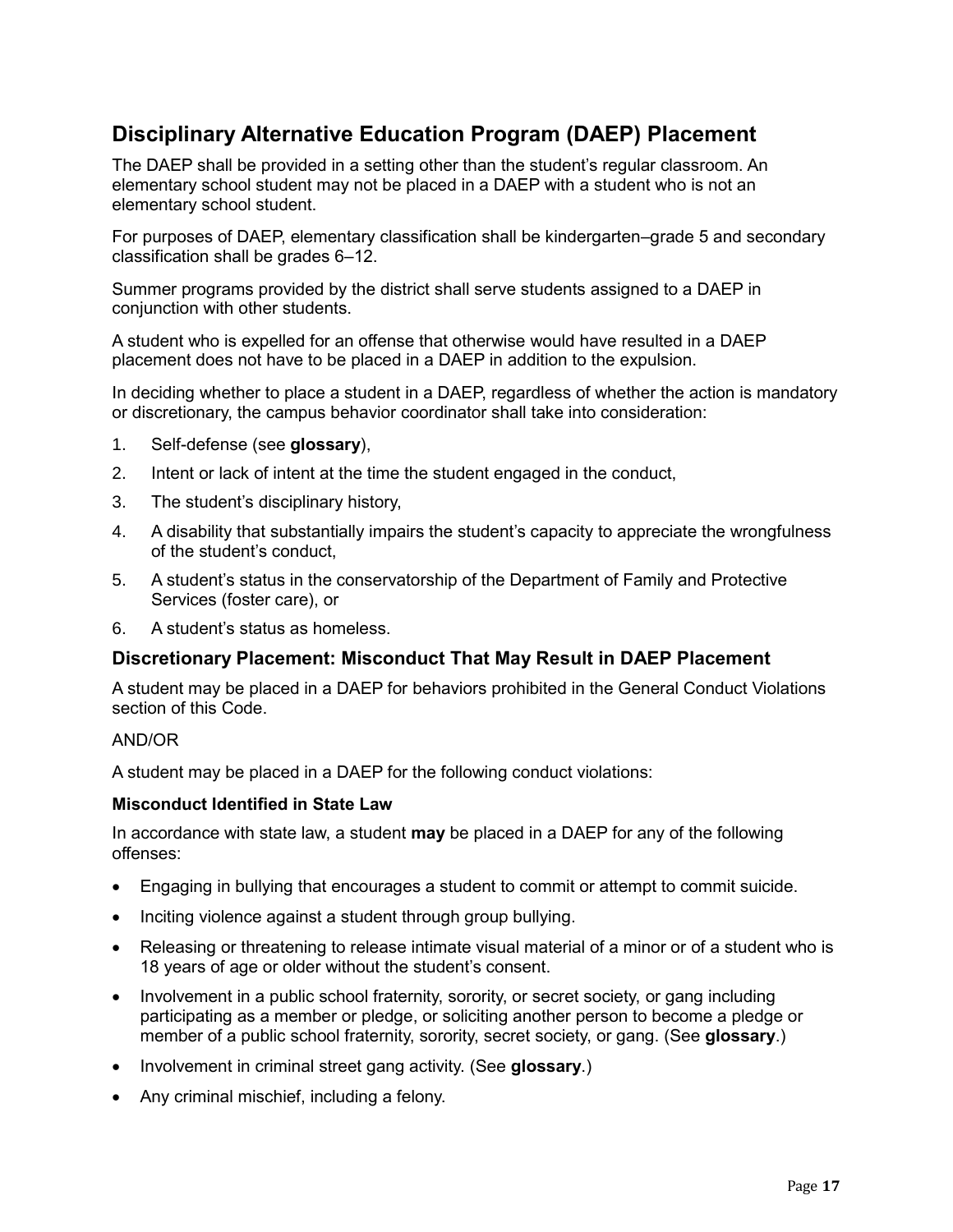- Assault (no bodily injury) with threat of imminent bodily injury.
- Assault by offensive or provocative physical contact.

In accordance with state law, a student **may** be placed in a DAEP if the superintendent or the superintendent's designee has reasonable belief (see **glossary**) that the student engaged in conduct punishable as a felony, other than aggravated robbery or those listed as offenses in Title 5 (see **glossary**) of the Penal Code, that occurs off school property and not at a schoolsponsored or school-related event, if the student's presence in the regular classroom threatens the safety of other students or teachers or will be detrimental to the educational process.

The campus behavior coordinator **may** place a student in a DAEP for off-campus conduct for which DAEP placement is required by state law if the administrator does not have knowledge of the conduct before the first anniversary of the date the conduct occurred.

#### <span id="page-20-0"></span>**Mandatory Placement: Misconduct That Requires DAEP Placement**

A student **must** be placed in a DAEP if the student:

- Engages in conduct relating to a false alarm or report (including a bomb threat) or a terroristic threat involving a public school. (See **glossary**.)
- Commits the following offenses on school property, within 300 feet of school property as measured from any point on the school's real property boundary line, or while attending a school-sponsored or school-related activity on or off school property:
	- Engages in conduct punishable as a felony.
	- Commits an assault (see **glossary**) under Penal Code 22.01(a)(1).
	- Sells, gives, or delivers to another person or possesses, uses, or is under the influence of marijuana, a controlled substance, or a dangerous drug in an amount not constituting a felony offense. A student with a valid prescription for low-THC cannabis as authorized by Chapter 487 of the Health and Safety Code does not violate this provision. (Schoolrelated felony drug offenses are addressed in **Expulsion** on page [27.](#page-29-0)) (See **glossary** for "under the influence" "controlled substance," and "dangerous drug.")
	- Sells, gives, or delivers to another person an alcoholic beverage; commits a serious act or offense while under the influence of alcohol; or possesses, uses, or is under the influence of alcohol, if the conduct is not punishable as a felony offense. (School-related felony alcohol offenses are addressed in **Expulsion** on page [27.](#page-29-0))
	- Behaves in a manner that contains the elements of an offense relating to abusable volatile chemicals.
	- Behaves in a manner that contains the elements of the offense of public lewdness or indecent exposure. (See **glossary**.)
	- Engages in conduct that contains the elements of an offense of harassment against an employee under Penal Code 42.07(a)(1), (2), (3), or (7).
- Engages in expellable conduct and is between six and nine years of age.
- Commits a federal firearms violation and is younger than six years of age.
- Engages in conduct that contains the elements of the offense of retaliation against any school employee or volunteer on or off school property. (Committing retaliation in combination with another expellable offense is addressed in **Expulsion** on page [27.](#page-29-0))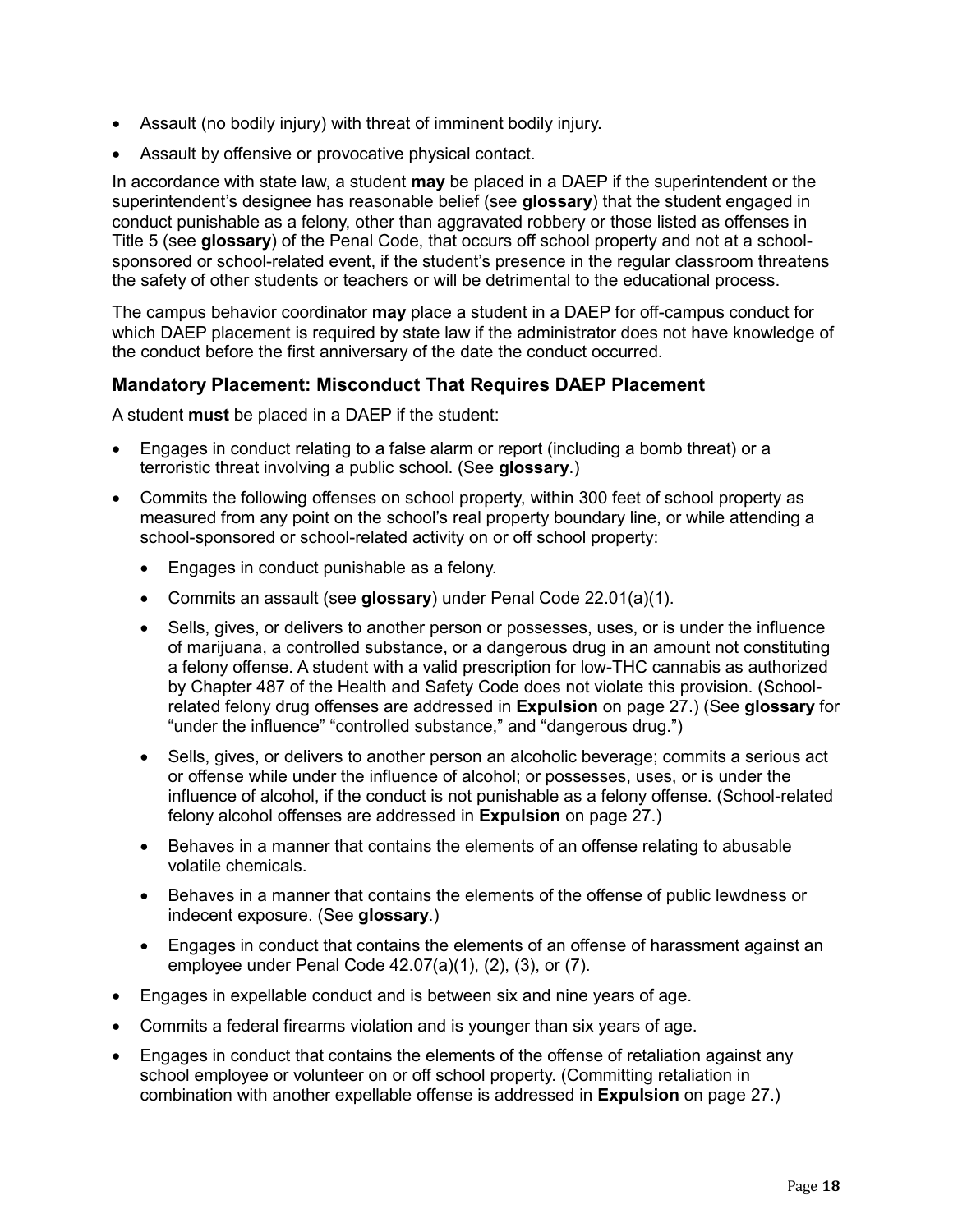- Engages in conduct punishable as aggravated robbery or a felony listed under Title 5 (see **glossary**) of the Penal Code when the conduct occurs off school property and not at a school-sponsored or school-related event and:
- 1. The student receives deferred prosecution (see **glossary**),
- 2. A court or jury finds that the student has engaged in delinquent conduct (see **glossary**), or
- 3. The superintendent or designee has a reasonable belief (see **glossary**) that the student engaged in the conduct.

#### <span id="page-21-0"></span>**Sexual Assault and Campus Assignments**

A student shall be transferred to another campus if:

- The student has been convicted of continuous sexual abuse of a young child or disabled individual or convicted of or placed on deferred adjudication for sexual assault or aggravated sexual assault against another student on the same campus; and
- The victim's parent or another person with the authority to act on behalf of the victim requests that the board transfer the offending student to another campus.

If there is no other campus in the district serving the grade level of the offending student, the offending student shall be transferred to a DAEP.

#### <span id="page-21-1"></span>**Process**

Removals to a DAEP shall be made by the campus behavior coordinator.

#### **Conference**

When a student is removed from class for a DAEP offense, the campus behavior coordinator or appropriate administrator shall schedule a conference within three school days with the student's parent, the student, and, in the case of a teacher removal, the teacher.

At the conference, the campus behavior coordinator or appropriate administrator shall provide the student:

- Information, orally or in writing, of the reasons for the removal;
- An explanation of the basis for the removal; and
- An opportunity to respond to the reasons for the removal.

Following valid attempts to require attendance, the district may hold the conference and make a placement decision regardless of whether the student or the student's parents attend the conference.

#### **Consideration of Mitigating Factors**

In deciding whether to place a student in a DAEP, regardless of whether the action is mandatory or discretionary, the campus behavior coordinator shall take into consideration:

- 1. Self-defense (see **glossary**),
- 2. Intent or lack of intent at the time the student engaged in the conduct,
- 3. The student's disciplinary history,
- 4. A disability that substantially impairs the student's capacity to appreciate the wrongfulness of the student's conduct,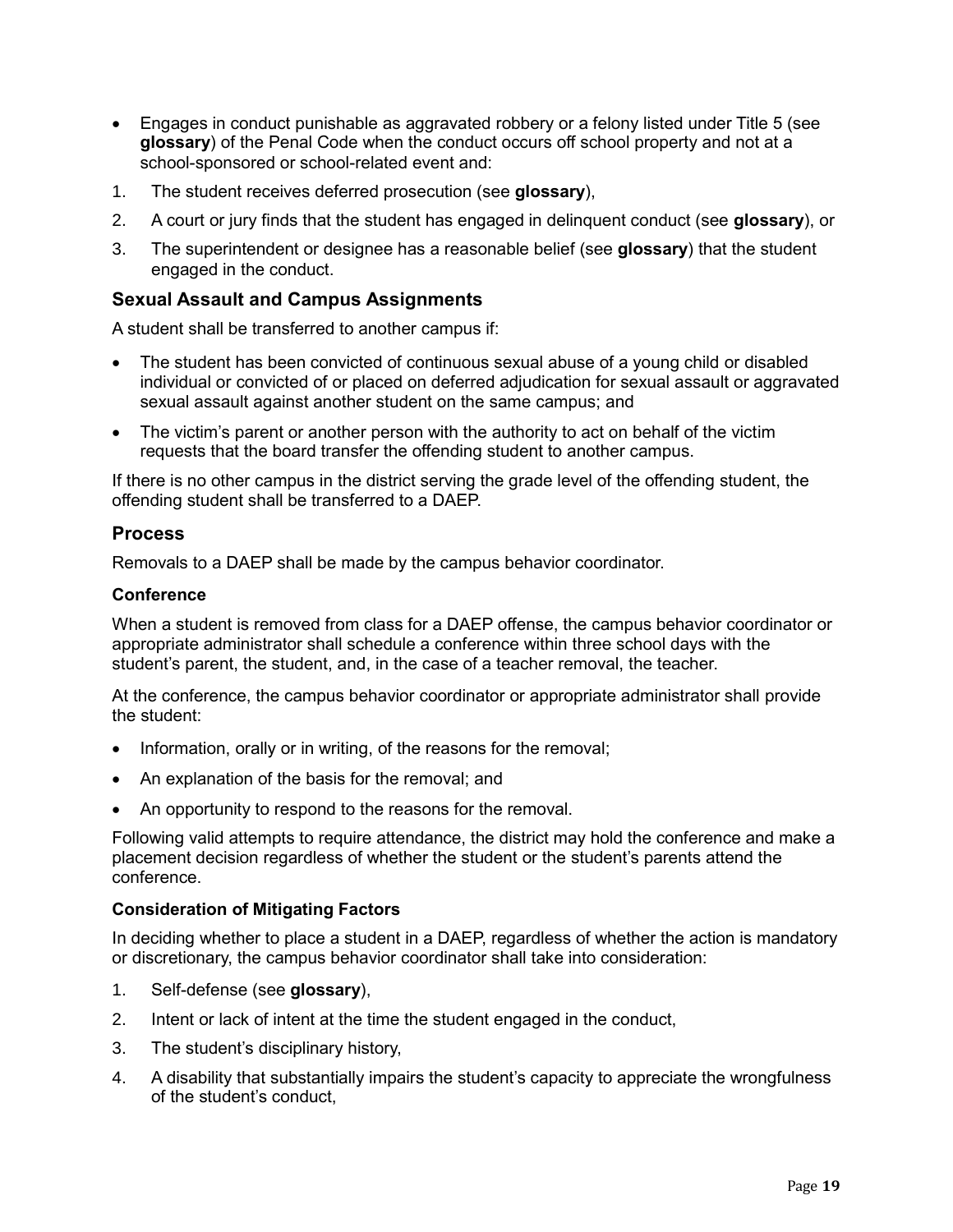- 5. A student's status in the conservatorship of the Department of Family and Protective Services (foster care), or
- 6. A student's status as homeless.

#### **Placement Order**

After the conference, if the student is placed in a DAEP, the campus behavior coordinator shall write a placement order. A copy of the DAEP placement order shall be sent to the student and the student's parent.

Not later than the second business day after the conference, the board's designee shall deliver to the juvenile court a copy of the placement order and all information required by Section 52.04 of the Family Code.

If the student is placed in a DAEP and the length of placement is inconsistent with the guidelines included in this Code, the placement order shall give notice of the inconsistency.

#### **Coursework Notice**

The parent or guardian of a student placed in DAEP shall be given written notice of the student's opportunity to complete, at no cost to the student, a foundation curriculum course in which the student was enrolled at the time of removal and which is required for graduation. The notice shall include information regarding all methods available for completing the coursework.

#### <span id="page-22-0"></span>**Length of Placement**

The campus behavior coordinator shall determine the duration of a student's placement in a **DAFP** 

The duration of a student's placement shall be determined case by case based on the seriousness of the offense, the student's age and grade level, the frequency of misconduct, the student's attitude, and statutory requirements.

The maximum period of DAEP placement shall be one calendar year, except as provided below.

Unless otherwise specified in the placement order, days absent from a DAEP shall not count toward fulfilling the total number of days required in a student's DAEP placement order.

The district shall administer the required pre- and post-assessments for students assigned to DAEP for a period of 90 days or longer in accordance with established district administrative procedures for administering other diagnostic or benchmark assessments.

#### **Exceeds One Year**

Placement in a DAEP may exceed one year when a review by the district determines that the student is a threat to the safety of other students or to district employees.

The statutory limitations on the length of a DAEP placement do not apply to a placement resulting from the board's decision to place a student who engaged in the sexual assault of another student so that the students are not assigned to the same campus.

#### **Exceeds School Year**

Students who are in a DAEP placement at the end of one school year may be required to continue that placement at the start of the next school year to complete the assigned term of placement.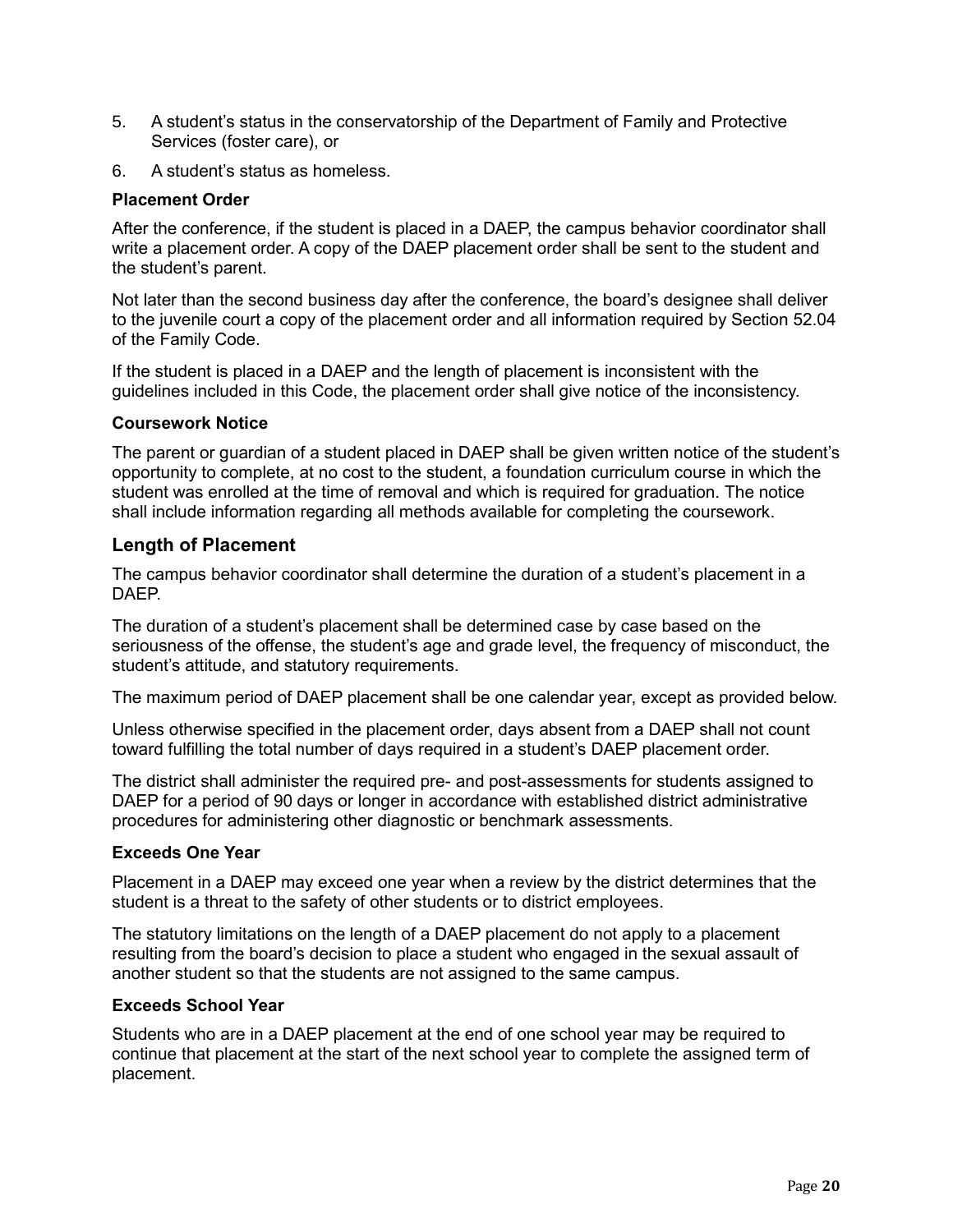For placement in a DAEP to extend beyond the end of the school year, the campus behavior coordinator or the board's designee must determine that:

- 1. The student's presence in the regular classroom or campus presents a danger of physical harm to the student or others, or
- 2. The student has engaged in serious or persistent misbehavior (see **glossary**) that violates the district's Code.

#### **Exceeds 60 Days**

For placement in a DAEP to extend beyond 60 days or the end of the next grading period, whichever is sooner, a student's parent shall be given notice and the opportunity to participate in a proceeding before the board or the board's designee.

#### <span id="page-23-0"></span>**Appeals**

Questions from parents regarding disciplinary measures should be addressed to the campus administration.

Student or parent appeals regarding a student's placement in a DAEP should be addressed in accordance with policy FNG(LOCAL). A copy of this policy may be obtained from the principal's office, the campus behavior coordinator's office, the central administration office, or through Policy On Line at the following address: *www.wisd.us.*

Appeals shall begin at Level One with the campus principal.

The district shall not delay disciplinary consequences pending the outcome of an appeal. The decision to place a student in a DAEP cannot be appealed beyond the board.

#### <span id="page-23-1"></span>**Restrictions During Placement**

State law prohibits a student placed in a DAEP for reasons specified in state law from attending or participating in school-sponsored or school-related extracurricular activities.

The district shall provide transportation to students in a DAEP.

For seniors who are eligible to graduate and are assigned to a DAEP at the time of graduation, the last day of placement in the program shall be the last instructional day, and the student shall be allowed to participate in the graduation ceremony and related graduation activities unless otherwise specified in the DAEP placement order.

#### <span id="page-23-2"></span>**Placement Review**

A student placed in a DAEP shall be provided a review of his or her status, including academic status, by the campus behavior coordinator or the board's designee at intervals not to exceed 120 days. In the case of a high school student, the student's progress toward graduation and the student's graduation plan shall also be reviewed. At the review, the student or the student's parent shall be given the opportunity to present arguments for the student's return to the regular classroom or campus. The student may not be returned to the classroom of a teacher who removed the student without that teacher's consent.

#### <span id="page-23-3"></span>**Additional Misconduct**

If during the term of placement in a DAEP the student engages in additional misconduct for which placement in a DAEP or expulsion is required or permitted, additional proceedings may be conducted, and the campus behavior coordinator may enter an additional disciplinary order as a result of those proceedings.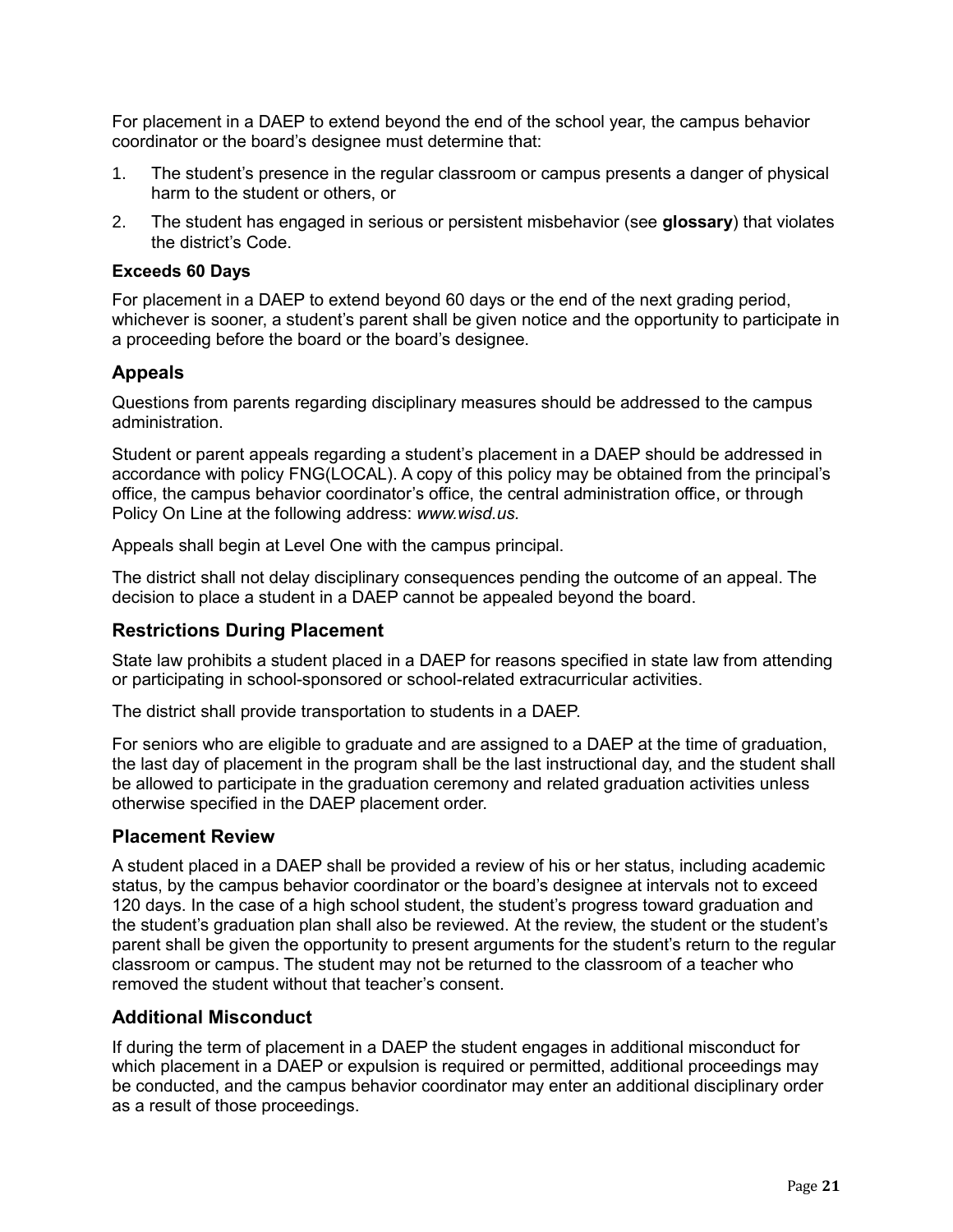#### <span id="page-24-0"></span>**Notice of Criminal Proceedings**

When a student is placed in a DAEP for certain offenses, the office of the prosecuting attorney shall notify the district if:

- 1. Prosecution of a student's case was refused for lack of prosecutorial merit or insufficient evidence, and no formal proceedings, deferred adjudication (see **glossary**), or deferred prosecution will be initiated; or
- 2. The court or jury found a student not guilty or made a finding that the student did not engage in delinquent conduct or conduct indicating a need for supervision, and the case was dismissed with prejudice.

If a student was placed in a DAEP for such conduct, on receiving the notice from the prosecutor, the superintendent or designee shall review the student's placement and schedule a review with the student's parent not later than the third day after the superintendent or designee receives notice from the prosecutor. The student may not be returned to the regular classroom pending the review.

After reviewing the notice and receiving information from the student's parent, the superintendent or designee may continue the student's placement if there is reason to believe that the presence of the student in the regular classroom threatens the safety of other students or teachers.

The student or the student's parent may appeal the superintendent's decision to the board. The student may not be returned to the regular classroom pending the appeal. In the case of an appeal, the board shall, at the next scheduled meeting, review the notice from the prosecutor and receive information from the student, the student's parent, and the superintendent or designee, and confirm or reverse the decision of the superintendent or designee. The board shall make a record of the proceedings.

If the board confirms the decision of the superintendent or designee, the student and the student's parent may appeal to the Commissioner of Education. The student may not be returned to the regular classroom pending the appeal.

#### <span id="page-24-1"></span>**Withdrawal During Process**

When a student violates the district's Code in a way that requires or permits the student to be placed in a DAEP and the student withdraws from the district before a placement order is completed, the campus behavior coordinator may complete the proceedings and issue a placement order. If the student then re-enrolls in the district during the same or a subsequent school year, the district may enforce the order at that time, less any period of the placement that has been served by the student during enrollment in another district. If the campus behavior coordinator or the board fails to issue a placement order after the student withdraws, the next district in which the student enrolls may complete the proceedings and issue a placement order.

#### <span id="page-24-2"></span>**Newly Enrolled Students**

The district shall continue the DAEP placement of a student who enrolls in the district and was assigned to a DAEP in an open-enrollment charter school or another district including a district in another state.

When a student enrolls in the district with a DAEP placement from a district in another state, the district has the right to place the student in DAEP to the same extent as any other newly enrolled student if the behavior committed is a reason for DAEP placement in the receiving district.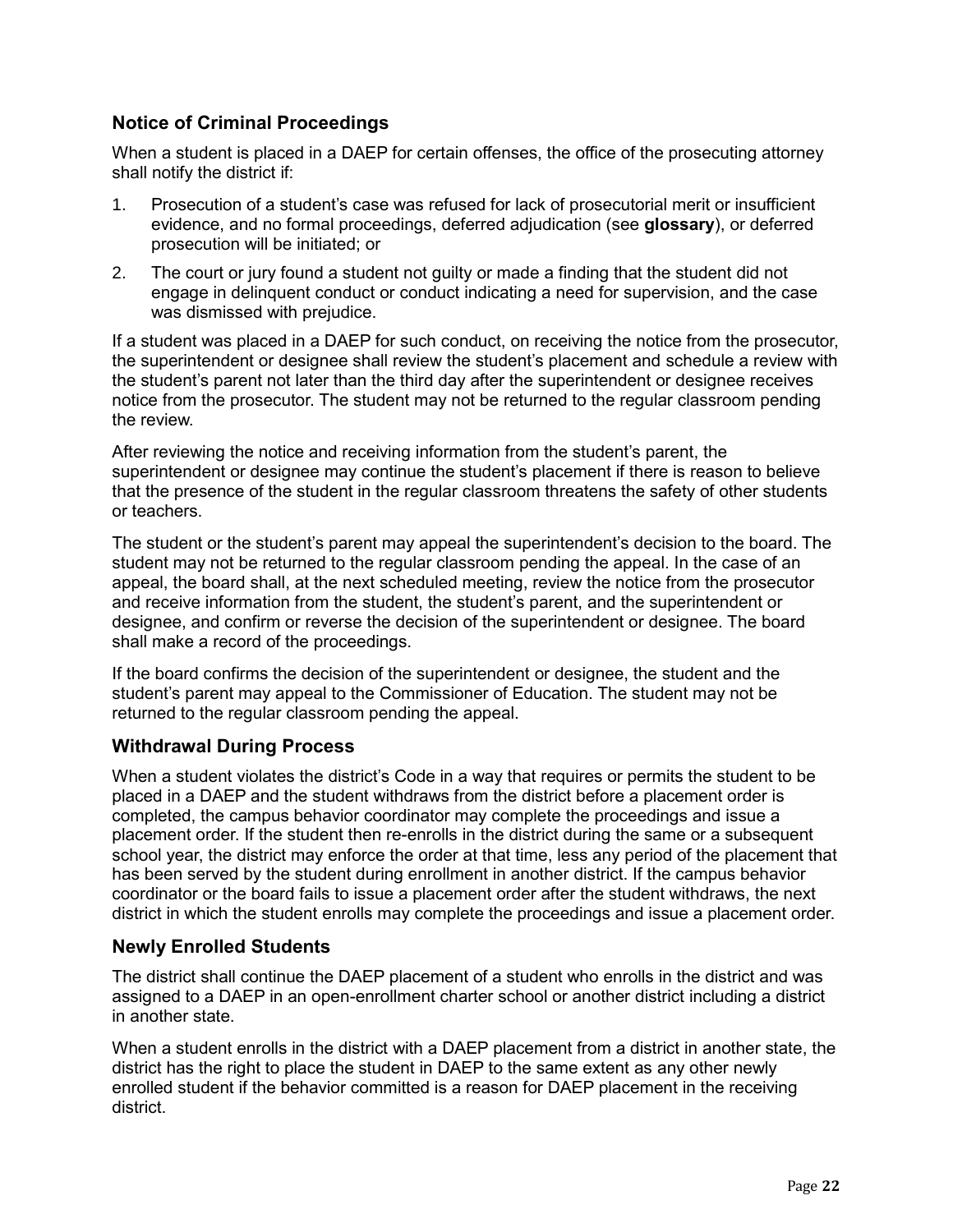State law requires the district to reduce a placement imposed by a district in another state that exceeds one year so that the total placement does not exceed one year. After a review, however, the placement may be extended beyond a year if the district determines that the student is a threat to the safety of other students or employees or the extended placement is in the best interest of the student.

#### <span id="page-25-0"></span>**Emergency Placement Procedure**

When an emergency placement is necessary because the student's behavior is so unruly, disruptive, or abusive that it seriously interferes with classroom or school operations, the student shall be given oral notice of the reason for the action. Not later than the tenth day after the date of the placement, the student shall be given the appropriate conference required for assignment to a DAEP.

#### <span id="page-25-1"></span>**Transition Services**

In accordance with law and district procedures, campus staff shall provide transition services to a student returning to the regular classroom from an alternative education program, including a DAEP. See policy FOCA(LEGAL) for more information.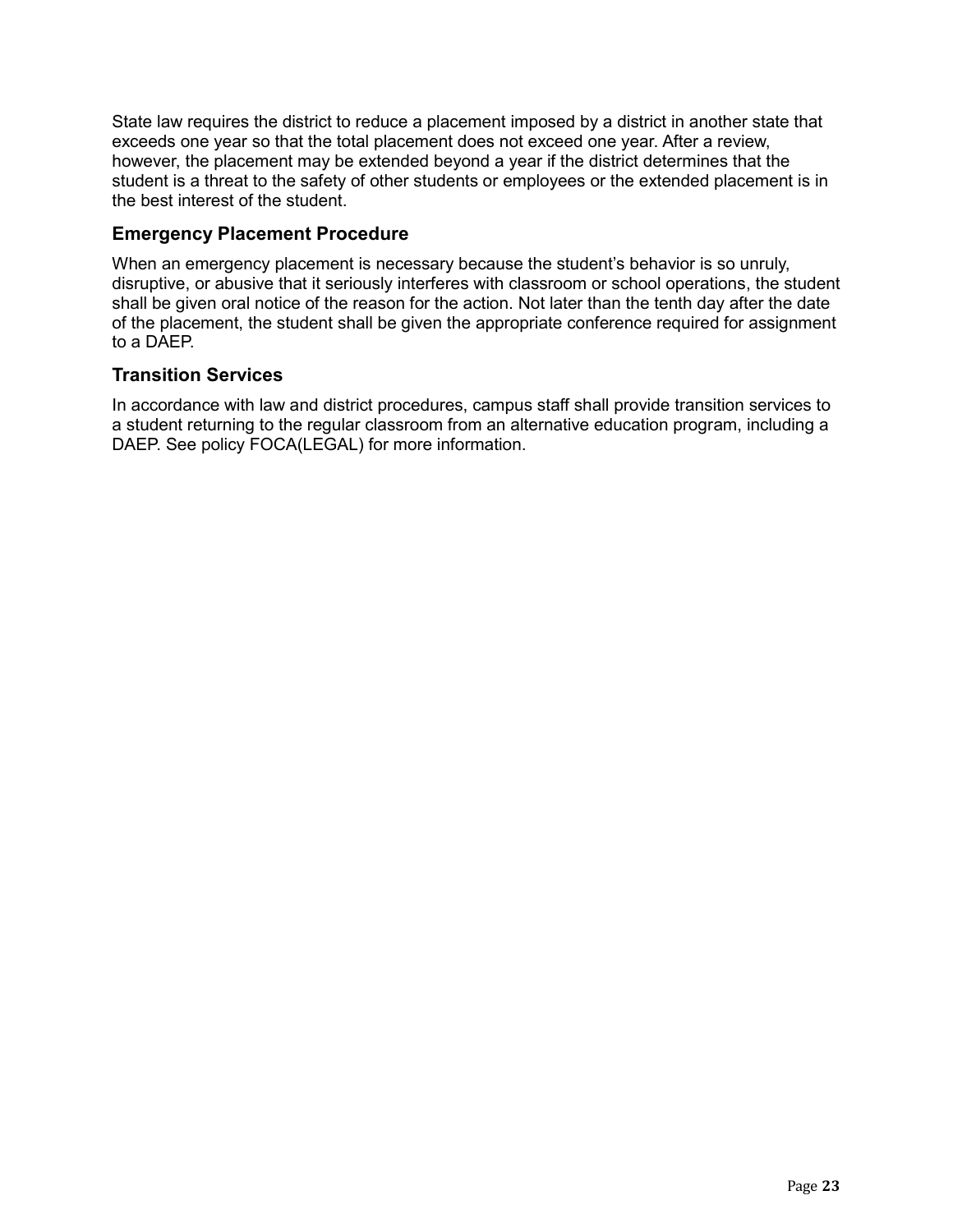## <span id="page-26-0"></span>**Placement and/or Expulsion for Certain Offenses**

This section includes two categories of offenses for which the Education Code provides unique procedures and specific consequences.

#### <span id="page-26-1"></span>**Registered Sex Offenders**

Upon receiving notification in accordance with state law that a student is currently required to register as a sex offender, the district must remove the student from the regular classroom and determine appropriate placement unless the court orders JJAEP placement.

If the student is under any form of court supervision, including probation, community supervision, or parole, the student shall be placed in either DAEP or JJAEP for at least one semester.

If the student is not under any form of court supervision, the student may be placed in DAEP or JJAEP for one semester or placed in a regular classroom. The student may not be placed in the regular classroom if the board or its designee determines that the student's presence:

- 1. Threatens the safety of other students or teachers,
- 2. Will be detrimental to the educational process, or
- 3. Is not in the best interests of the district's students.

#### **Review Committee**

At the end of the first semester of a student's placement in an alternative educational setting and before the beginning of each school year for which the student remains in an alternative placement, the district shall convene a committee, in accordance with state law, to review the student's placement. The committee shall recommend whether the student should return to the regular classroom or remain in the placement. Absent a special finding, the board or its designee must follow the committee's recommendation.

The placement review of a student with a disability who receives special education services must be made by the ARD committee.

#### **Newly Enrolled Students**

If a student enrolls in the district during a mandatory placement as a registered sex offender, the district may count any time already spent by the student in a placement or may require an additional semester in an alternative placement without conducting a review of the placement.

#### **Appeal**

A student or the student's parent may appeal the placement by requesting a conference between the board or its designee, the student, and the student's parent. The conference is limited to the factual question of whether the student is required to register as a sex offender. Any decision of the board or its designee under this section is final and may not be appealed.

#### <span id="page-26-2"></span>**Certain Felonies**

Regardless of whether placement or expulsion is required or permitted by one of the reasons in the DAEP Placement or Expulsion sections, in accordance with Education Code 37.0081, a student may be expelled and placed in either DAEP or JJAEP if the board or campus behavior coordinator makes certain findings and the following circumstances exist in relation to aggravated robbery or a felony offense under Title 5 (see **glossary**) of the Penal Code. The student must: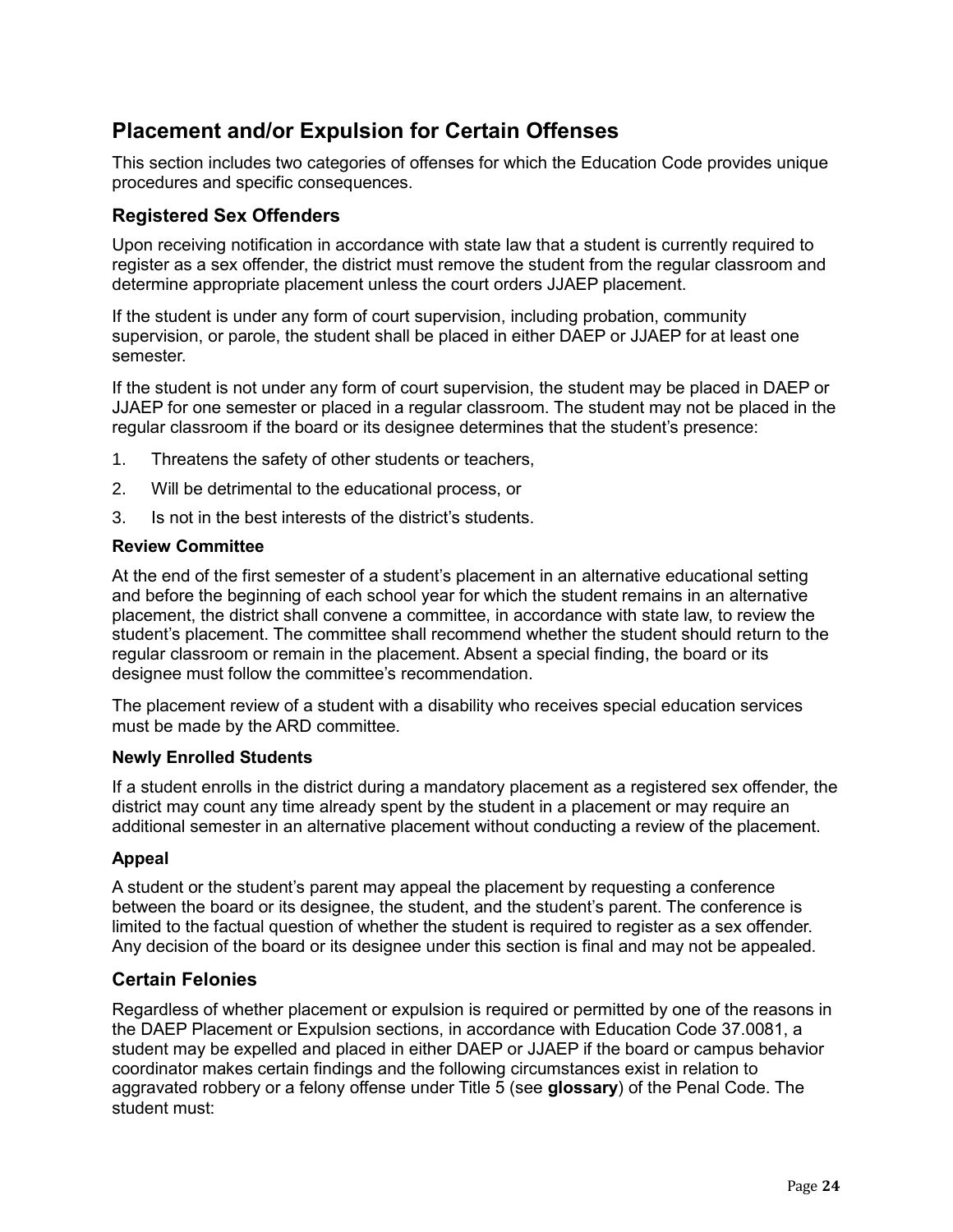- Have received deferred prosecution for conduct defined as aggravated robbery or a Title 5 felony offense;
- Have been found by a court or jury to have engaged in delinquent conduct for conduct defined as aggravated robbery or a Title 5 felony offense;
- Have been charged with engaging in conduct defined as aggravated robbery or a Title 5 felony offense;
- Have been referred to a juvenile court for allegedly engaging in delinquent conduct for conduct defined as aggravated robbery or a Title 5 felony offense; or
- Have received probation or deferred adjudication or have been arrested for, charged with, or convicted of aggravated robbery or a Title 5 felony offense.

The district may expel the student and order placement under these circumstances regardless of:

- 1. The date on which the student's conduct occurred,
- 2. The location at which the conduct occurred,
- 3. Whether the conduct occurred while the student was enrolled in the district, or
- 4. Whether the student has successfully completed any court disposition requirements imposed in connection with the conduct.

#### **Hearing and Required Findings**

The student must first have a hearing before the board or its designee, who must determine that in addition to the circumstances above that allow for the expulsion, the student's presence in the regular classroom:

- 1. Threatens the safety of other students or teachers,
- 2. Will be detrimental to the educational process, or
- 3. Is not in the best interest of the district's students.

Any decision of the board or the board's designee under this section is final and may not be appealed.

#### **Length of Placement**

The student is subject to the placement until:

- 1. The student graduates from high school,
- 2. The charges are dismissed or reduced to a misdemeanor offense, or
- 3. The student completes the term of the placement or is assigned to another program.

#### **Placement Review**

A student placed in a DAEP or JJAEP under this section is entitled to a review of his or her status, including academic status, by the campus behavior coordinator or board's designee at intervals not to exceed 120 days. In the case of a high school student, the student's progress toward graduation and the student's graduation plan shall also be reviewed. At the review, the student or the student's parent shall have the opportunity to present arguments for the student's return to the regular classroom or campus.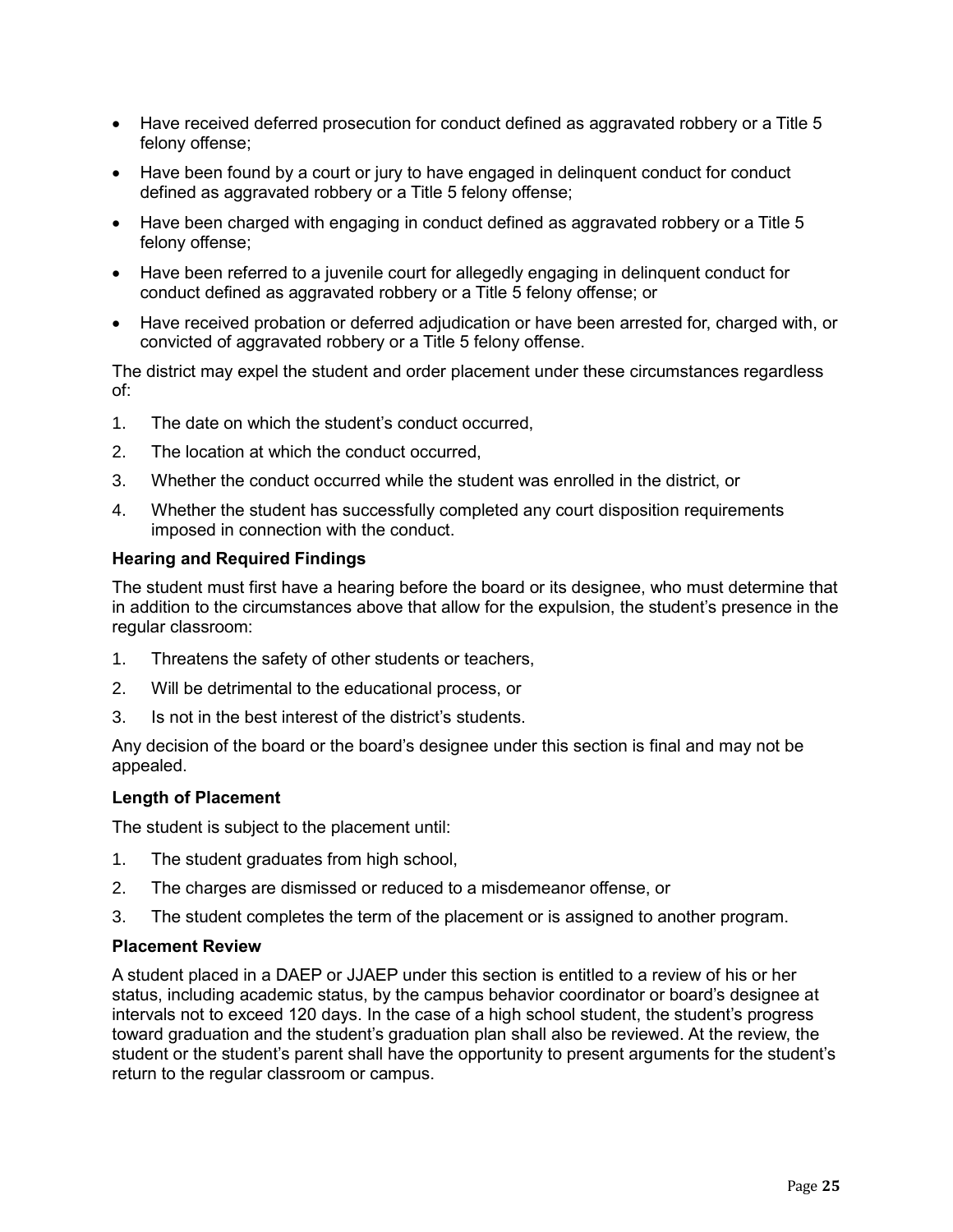#### **Newly Enrolled Students**

A student who enrolls in the district before completing a placement under this section from another school district must complete the term of the placement.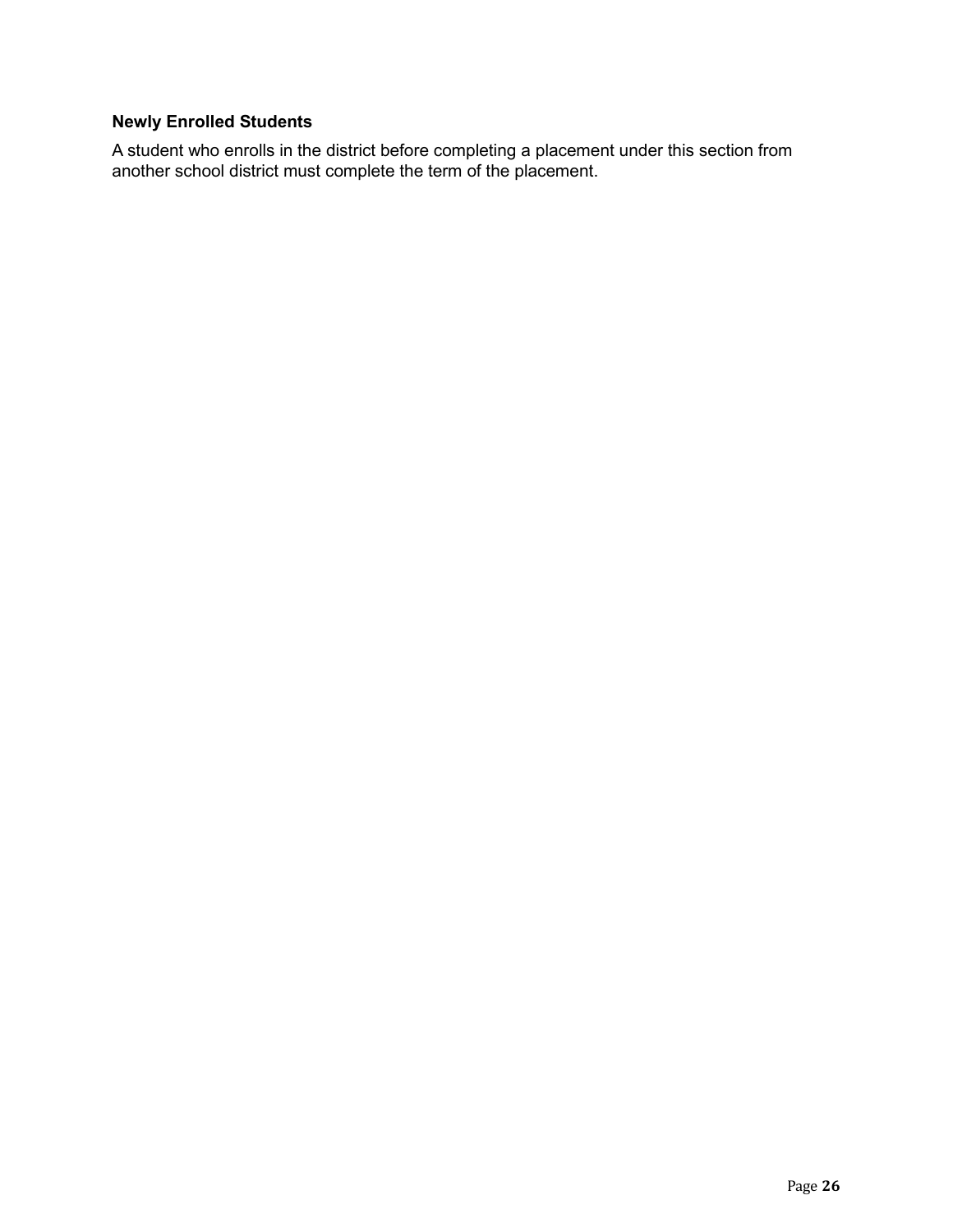## <span id="page-29-0"></span>**Expulsion**

In deciding whether to order expulsion, regardless of whether the action is mandatory or discretionary, the campus behavior coordinator shall take into consideration:

- 1. Self-defense (see **glossary**),
- 2. Intent or lack of intent at the time the student engaged in the conduct,
- 3. The student's disciplinary history,
- 4. A disability that substantially impairs the student's capacity to appreciate the wrongfulness of the student's conduct,
- 5. A student's status in the conservatorship of the Department of Family and Protective Services (foster care), or
- 6. A student's status as homeless.

#### <span id="page-29-1"></span>**Discretionary Expulsion: Misconduct That May Result in Expulsion**

Some of the following types of misconduct may result in mandatory placement in a DAEP, whether or not a student is expelled. (See **DAEP Placement** on page [16.](#page-18-1))

#### **Any Location**

A student **may** be expelled for:

- Engaging in bullying that encourages a student to commit or attempt to commit suicide.
- Inciting violence against a student through group bullying.
- Releasing or threatening to release intimate visual material of a minor or of a student who is 18 years of age or older without the student's consent.
- Conduct that contains the elements of assault under Penal Code 22.01(a)(1) in retaliation against a school employee or volunteer.
- Criminal mischief, if punishable as a felony.
- Engaging in conduct that contains the elements of one of the following offenses against another student:
	- Aggravated assault.
	- Sexual assault.
	- Aggravated sexual assault.
	- Murder.
	- Capital murder.
	- Criminal attempt to commit murder or capital murder.
	- Aggravated robbery.
- Breach of computer security. (See **glossary**.)
- Engaging in conduct relating to a false alarm or report (including a bomb threat) or a terroristic threat involving a public school.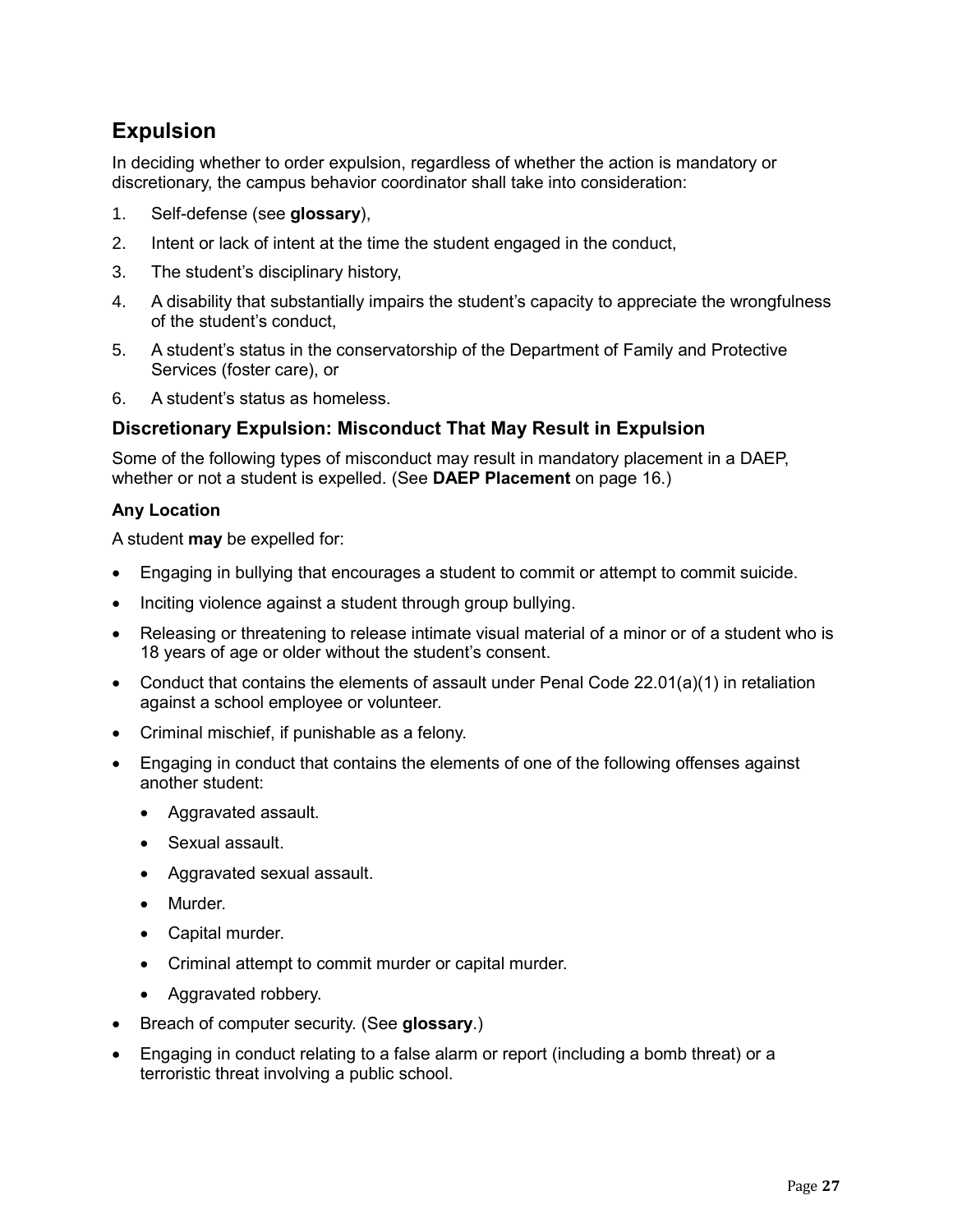#### **At School, Within 300 Feet, or at a School Event**

A student **may** be expelled for committing any of the following offenses on or within 300 feet of school property, as measured from any point on the school's real property boundary line, or while attending a school-sponsored or school-related activity on or off school property:

- Selling, giving, or delivering to another person, or possessing, using, or being under the influence of marijuana, a controlled substance, or a dangerous drug, if the conduct is not punishable as a felony. A student with a valid prescription for low-THC cannabis as authorized by Chapter 487 of the Health and Safety Code does not violate this provision. (See **glossary** for "under the influence.")
- Selling, giving, or delivering another person, or possessing, using, or being under the influence of alcohol; or committing a serious act or offense while under the influence of alcohol, if the conduct is not punishable as a felony.
- Engaging in conduct that contains the elements of an offense relating to abusable volatile chemicals.
- Engaging in conduct that contains the elements of assault under Penal Code 22.01(a)(1) against an employee or a volunteer.
- Engaging in deadly conduct. (See **glossary**.)

#### **Within 300 Feet of School**

A student **may** be expelled for engaging in the following conduct while within 300 feet of school property, as measured from any point on the school's real property boundary line:

- Aggravated assault, sexual assault, or aggravated sexual assault.
- Arson. (See **glossary**.)
- Murder, capital murder, or criminal attempt to commit murder or capital murder.
- Indecency with a child.
- Aggravated kidnapping.
- Manslaughter.
- Criminally negligent homicide.
- Aggravated robbery.
- Continuous sexual abuse of a young child or disabled individual.
- Felony drug- or alcohol-related offense.
- Unlawfully carrying on or about the student's person a handgun or a location-restricted knife, as these terms are defined by state law. (See **glossary**.)
- Possessing, manufacturing, transporting, repairing, or selling a prohibited weapon, as defined by state law. (See **glossary**.)
- Possession of a firearm, as defined by federal law. (See **glossary**.)

#### **Property of Another District**

A student **may** be expelled for committing any offense that is a state-mandated expellable offense if the offense is committed on the property of another district in Texas or while the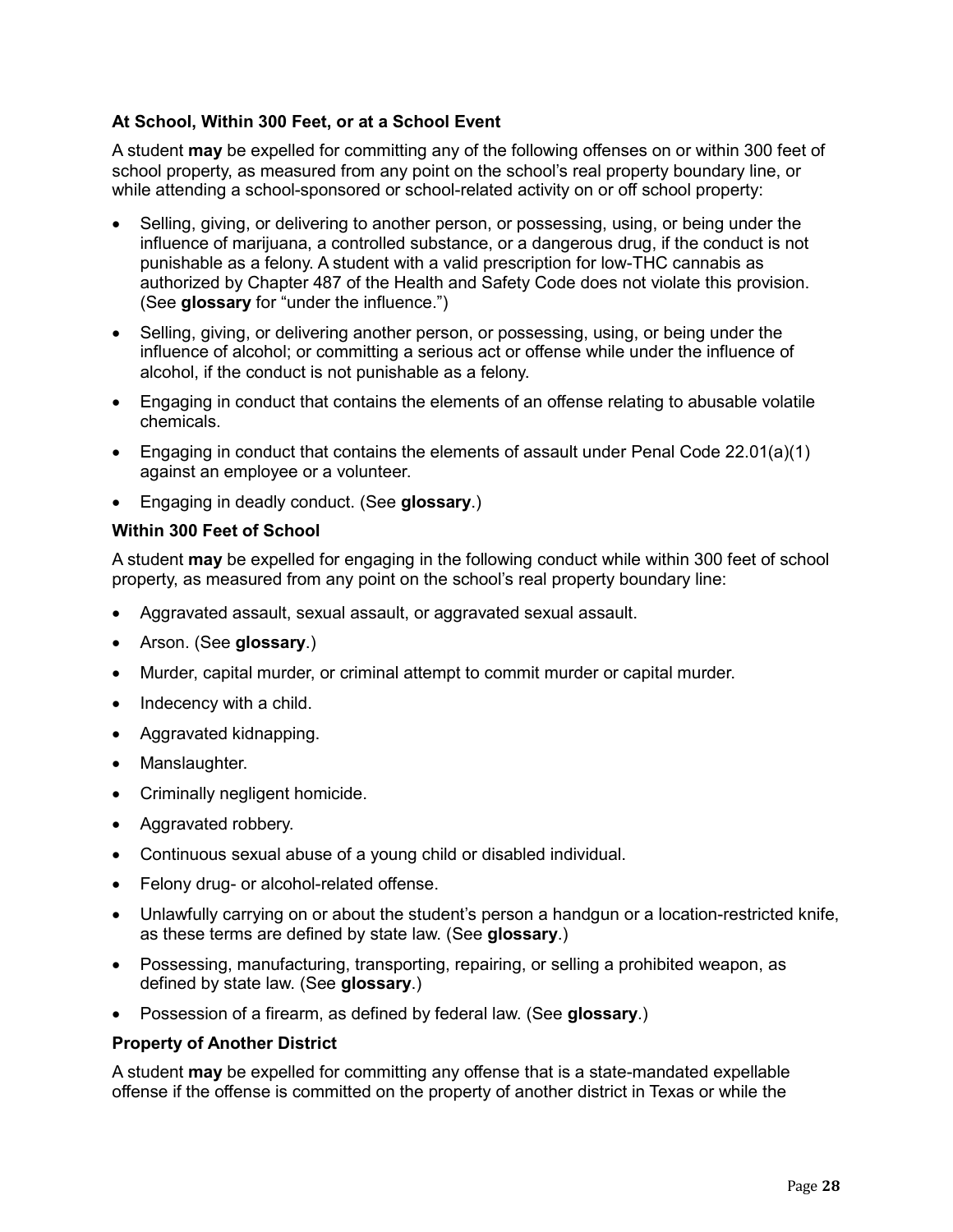student is attending a school-sponsored or school-related activity of a school in another district in Texas.

#### **While in a DAEP**

A student may be expelled for engaging in documented serious misbehavior that violates the district's Code, despite documented behavioral interventions while placed in a DAEP. For purposes of discretionary expulsion from a DAEP, serious misbehavior means:

- 1. Deliberate violent behavior that poses a direct threat to the health or safety of others;
- 2. Extortion, meaning the gaining of money or other property by force or threat;
- 3. Conduct that constitutes coercion, as defined by Penal Code 1.07; or
- 4. Conduct that constitutes the offense of:
	- a. Public lewdness under Penal Code 21.07;
	- b. Indecent exposure under Penal Code 21.08;
	- c. Criminal mischief under Penal Code 28.03;
	- d. Hazing under Education Code 37.152; or
	- e. Harassment under Penal Code 42.07(a)(1) of a student or district employee.

#### <span id="page-31-0"></span>**Mandatory Expulsion: Misconduct That Requires Expulsion**

A student **must** be expelled under federal or state law for any of the following offenses that occur on school property or while attending a school-sponsored or school-related activity on or off school property:

#### **Under Federal Law**

 Bringing to school or possessing at school, including any setting that is under the district's control or supervision for the purpose of a school activity, a firearm, as defined by federal law. (See **glossary**.)

**Note***:* Mandatory expulsion under the federal Gun Free Schools Act does not apply to a firearm that is lawfully stored inside a locked vehicle or to firearms used in activities approved and authorized by the district when the district has adopted appropriate safeguards to ensure student safety.

#### **Under the Penal Code**

- Unlawfully carrying on or about the student's person the following, in the manner prohibited by Penal Code 46.02:
	- A handgun, defined by state law as any firearm designed, made, or adapted to be used with one hand. (See **glossary**.) *Note*: A student may not be expelled solely on the basis of the student's use, exhibition, or possession of a firearm that occurs at an approved target range facility that is not located on a school campus; while participating in or preparing for a school-sponsored, shooting sports competition or a shooting sports educational activity that is sponsored or supported by the Parks and Wildlife Department; or a shooting sports sanctioning organization working with the department. [See policy FNCG(LEGAL).]
	- A location-restricted knife, as defined by state law. (See **glossary**.)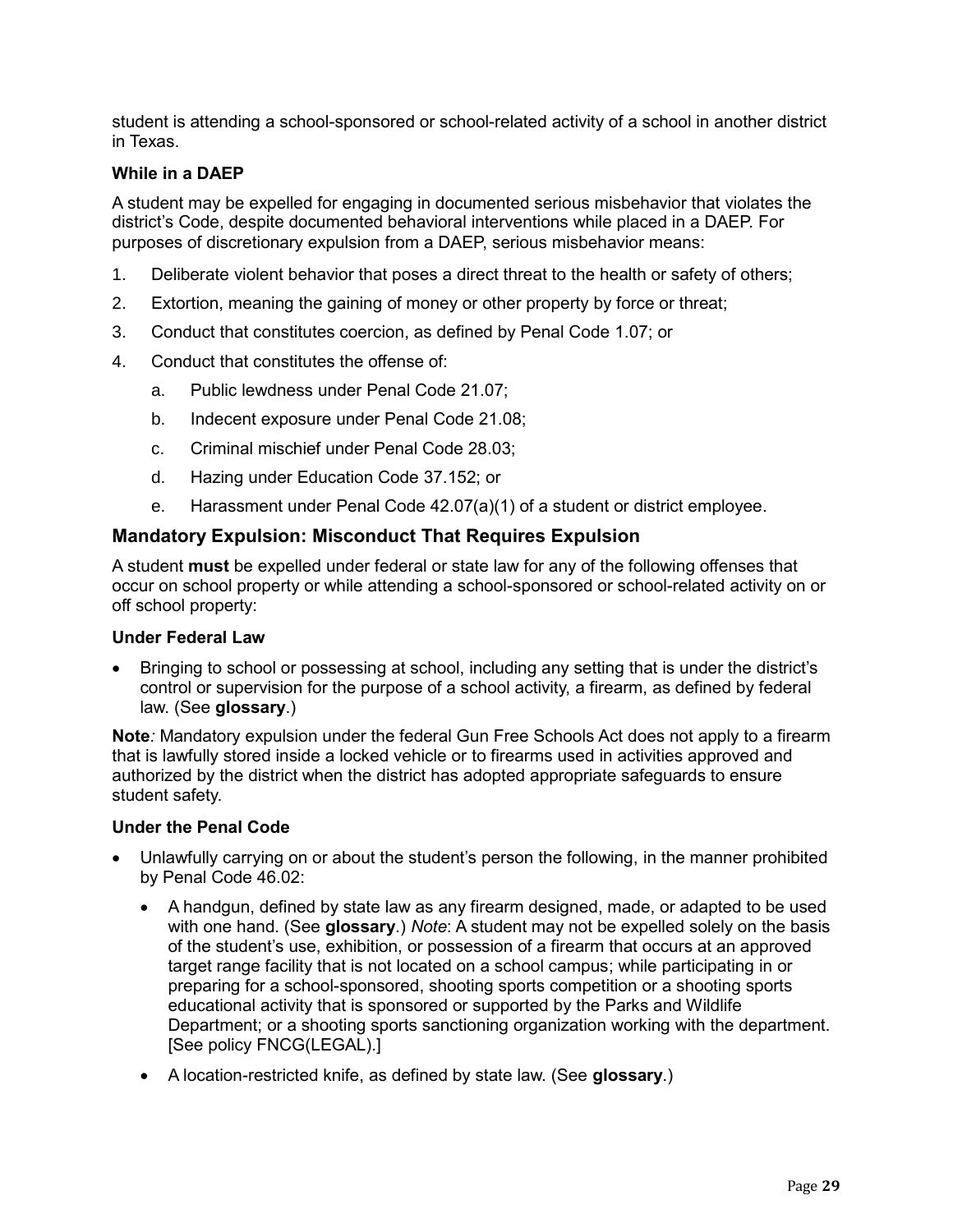- Possessing, manufacturing, transporting, repairing, or selling a prohibited weapon, as defined in state law. (See **glossary**.)
- Behaving in a manner that contains elements of the following offenses under the Penal Code:
	- Aggravated assault, sexual assault, or aggravated sexual assault.
	- Arson. (See **glossary**.)
	- Murder, capital murder, or criminal attempt to commit murder or capital murder.
	- $\bullet$  Indecency with a child.
	- Aggravated kidnapping.
	- Aggravated robbery.
	- Manslaughter.
	- Criminally negligent homicide.
	- Continuous sexual abuse of a young child or disabled individual.
	- Behavior punishable as a felony that involves selling, giving, or delivering to another person or possessing, using, or being under the influence of marijuana, a controlled substance, a dangerous drug, or alcohol, or committing a serious act or offense while under the influence of alcohol.
- Engaging in retaliation against a school employee or volunteer combined with one of the above-listed mandatory expulsion offenses

#### <span id="page-32-0"></span>**Under Age Ten**

When a student under the age of ten engages in behavior that is expellable behavior, the student shall not be expelled, but shall be placed in a DAEP. A student under age six shall not be placed in a DAEP unless the student commits a federal firearm offense.

#### <span id="page-32-1"></span>**Process**

If a student is believed to have committed an expellable offense, the campus behavior coordinator or other appropriate administrator shall schedule a hearing within a reasonable time. The student's parent shall be invited in writing to attend the hearing.

Until a hearing can be held, the campus behavior coordinator or other administrator may place the student in:

- Another appropriate classroom.
- In-school suspension.
- Out-of-school suspension.
- DAFP

#### **Hearing**

A student facing expulsion shall be given a hearing with appropriate due process. The student is entitled to:

1. Representation by the student's parent or another adult who can provide guidance to the student and who is not an employee of the district,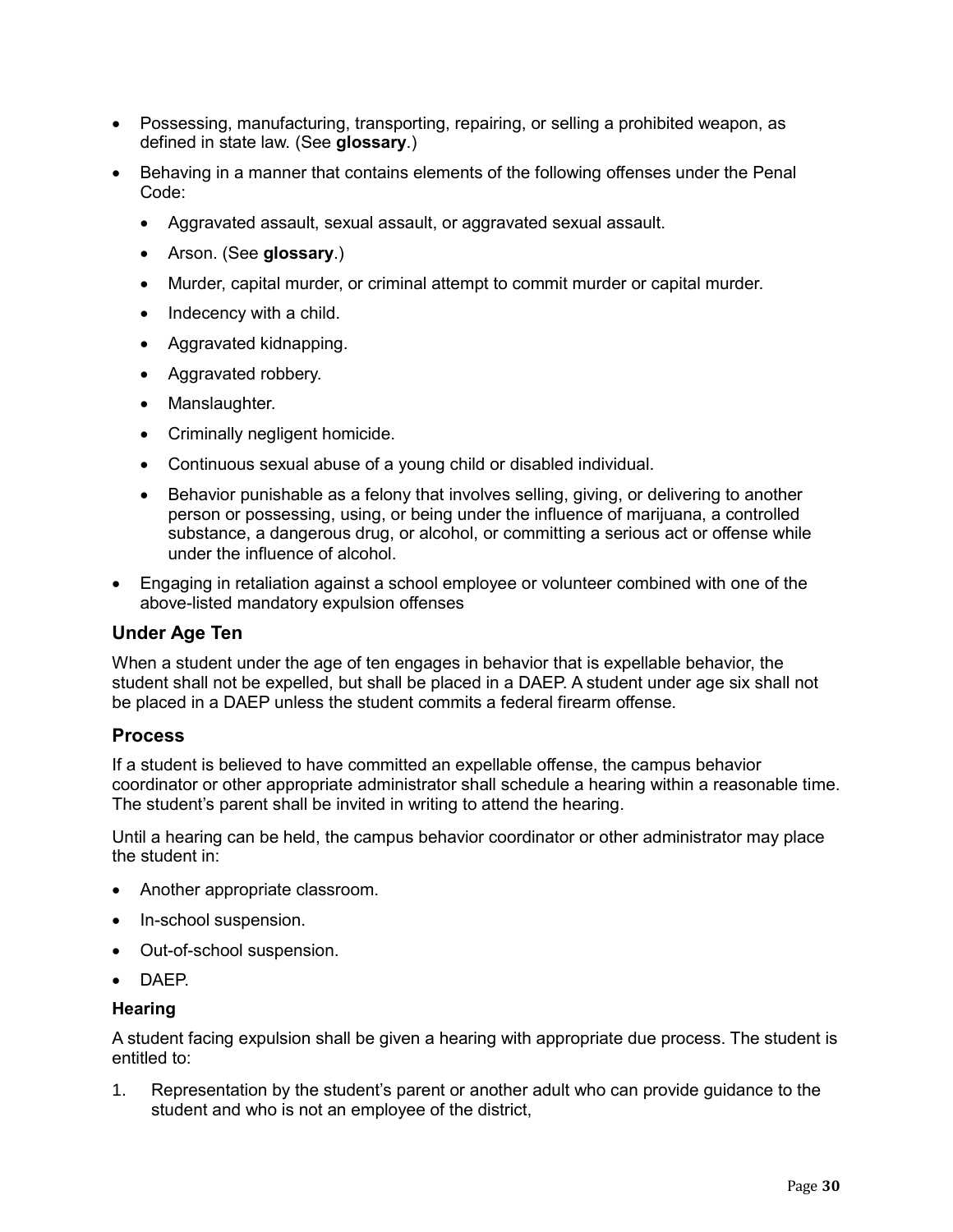- 2. An opportunity to testify and to present evidence and witnesses in the student's defense, and
- 3. An opportunity to question the witnesses called by the district at the hearing.

After providing notice to the student and parent of the hearing, the district may hold the hearing regardless of whether the student or the student's parent attends.

The board of trustees delegates to the superintendent designee authority to conduct hearings and expel students.

#### **Board Review of Expulsion**

After the due process hearing, the expelled student may request that the board review the expulsion decisions. The student or parent must submit a written request to the superintendent within seven days after receipt of the written decision. The superintendent must provide the student or parent written notice of the date, time, and place of the meeting at which the board will review the decision.

The board shall review the record of the expulsion hearing in a closed meeting unless the parent requests in writing that the matter be held in an open meeting. The board may also hear a statement from the student or parent and from the board's designee.

The board shall consider and base its decision on evidence reflected in the record and any statements made by the parties at the review. The board shall make and communicate its decision orally at the conclusion of the presentation. Consequences shall not be deferred pending the outcome of the hearing.

#### **Expulsion Order**

Before ordering the expulsion, the board or campus behavior coordinator shall take into consideration:

- 1. Self-defense (see **glossary**),
- 2. Intent or lack of intent at the time the student engaged in the conduct,
- 3. The student's disciplinary history,
- 4. A disability that substantially impairs the student's capacity to appreciate the wrongfulness of the student's conduct,
- 5. A student's status in the conservatorship of the Department of Family and Protective Services (foster care), or
- 6. A student's status as homeless.

If the student is expelled, the board or its designee shall deliver to the student and the student's parent a copy of the order expelling the student.

Not later than the second business day after the hearing, the Campus Behavior Coordinator shall deliver to the juvenile court a copy of the expulsion order and the information required by Section 52.04 of the Family Code.

If the length of the expulsion is inconsistent with the guidelines included in the Student Code of Conduct, the expulsion order shall give notice of the inconsistency.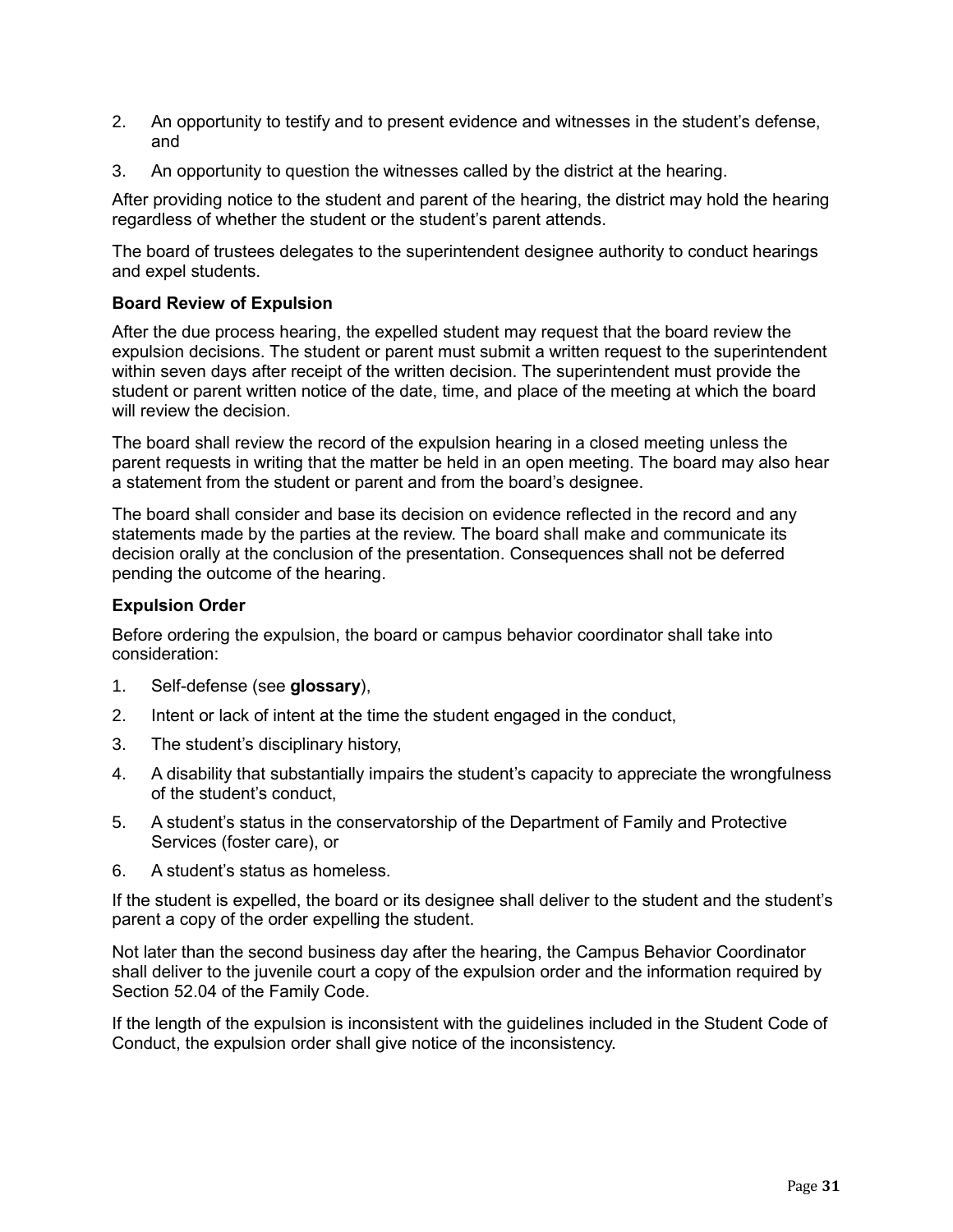#### <span id="page-34-0"></span>**Length of Expulsion**

The length of an expulsion shall be based on the seriousness of the offense, the student's age and grade level, the frequency of misbehavior, the student's attitude, and statutory requirements.

The duration of a student's expulsion shall be determined on a case-by-case basis. The maximum period of expulsion is one calendar year, except as provided below.

An expulsion may not exceed one year unless, after review, the district determines that:

- 1. The student is a threat to the safety of other students or to district employees, or
- 2. Extended expulsion is in the best interest of the student.

State and federal law require a student to be expelled from the regular classroom for a period of at least one calendar year for bringing a firearm, as defined by federal law, to school. However, the superintendent may modify the length of the expulsion on a case-by-case basis.

Students who commit offenses that require expulsion at the end of one school year may be expelled into the next school year to complete the term of expulsion.

#### <span id="page-34-1"></span>**Withdrawal During Process**

When a student's conduct requires or permits expulsion from the district and the student withdraws from the district before the expulsion hearing takes place, the district may conduct the hearing after sending written notice to the parent and student.

If the student then re-enrolls in the district during the same or subsequent school year, the district may enforce the expulsion order at that time, less any expulsion period that has been served by the student during enrollment in another district.

If the campus behavior coordinator or the board fails to issue an expulsion order after the student withdraws, the next district in which the student enrolls may complete the proceedings.

#### <span id="page-34-2"></span>**Additional Misconduct**

If during the expulsion, the student engages in additional conduct for which placement in a DAEP or expulsion is required or permitted, additional proceedings may be conducted, and the campus behavior coordinator or the board may issue an additional disciplinary order as a result of those proceedings.

#### <span id="page-34-3"></span>**Restrictions During Expulsion**

Expelled students are prohibited from being on school grounds or attending school-sponsored or school-related activities during the period of expulsion.

No district academic credit shall be earned for work missed during the period of expulsion unless the student is enrolled in a JJAEP or another district-approved program.

#### <span id="page-34-4"></span>**Newly Enrolled Students**

The district shall continue the expulsion of any newly enrolled student expelled from another district or an open-enrollment charter school until the period of the expulsion is completed.

If a student expelled in another state enrolls in the district, the district may continue the expulsion under the terms of the expulsion order, may place the student in a DAEP for the period specified in the order, or may allow the student to attend regular classes if: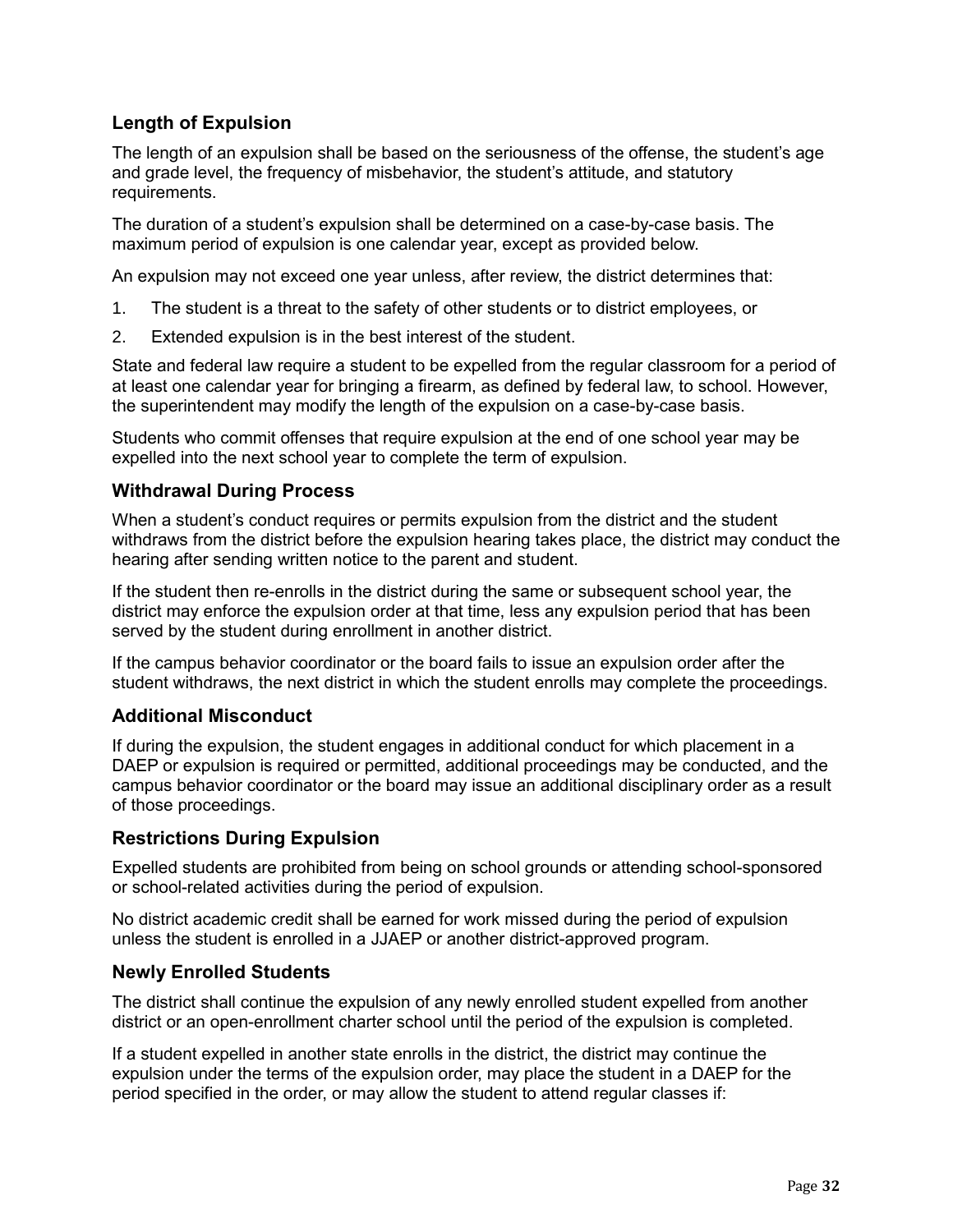- 1. The out-of-state district provides the district with a copy of the expulsion order, and
- 2. The offense resulting in the expulsion is also an expellable offense in the district in which the student is enrolling.

If a student is expelled by a district in another state for a period that exceeds one year and the district continues the expulsion or places the student in a DAEP, the district shall reduce the period of the expulsion or DAEP placement so that the entire period does not exceed one year, unless after a review it is determined that:

- 1. The student is a threat to the safety of other students or district employees, or
- 2. Extended placement is in the best interest of the student.

#### <span id="page-35-0"></span>**Emergency Expulsion Procedures**

When an emergency expulsion is necessary to protect persons or property from imminent harm, the student shall be given verbal notice of the reason for the action. Within ten days after the date of the emergency expulsion, the student shall be given appropriate due process required for a student facing expulsion.

#### <span id="page-35-1"></span>**DAEP Placement of Expelled Students**

The district may provide educational services to any expelled student in a DAEP; however, educational services in the DAEP must be provided if the student is less than ten years of age.

#### <span id="page-35-2"></span>**Transition Services**

In accordance with law and district procedures, campus staff shall provide transition services for a student returning to the regular classroom from placement in an alternative education program, including a DAEP or JJAEP. See policies FOCA(LEGAL) and FODA(LEGAL) for more information.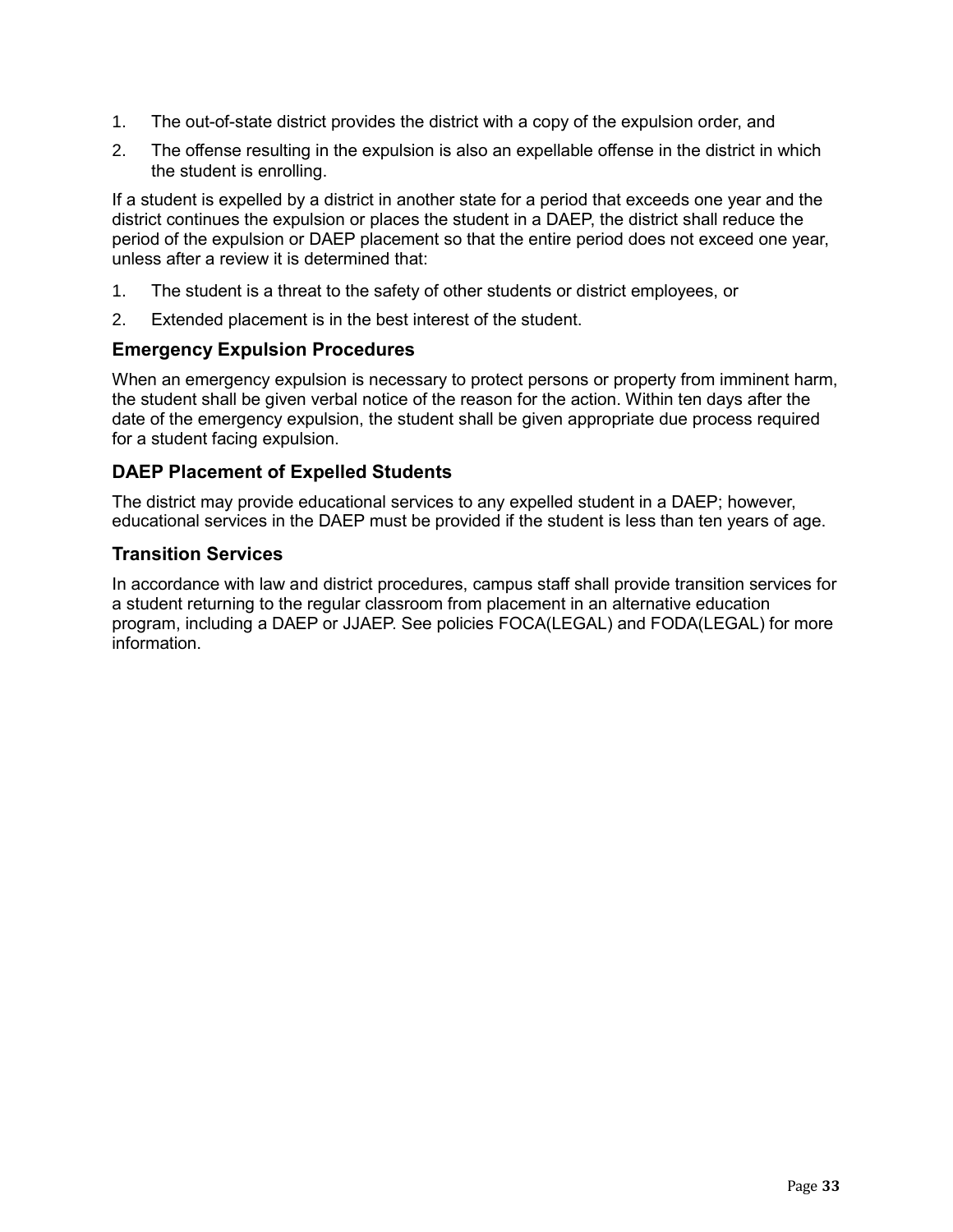## <span id="page-36-0"></span>**Glossary**

**Abuse** is improper or excessive use.

**Aggravated robbery** is defined in part by Penal Code 29.03(a) as when a person commits robbery and:

- 1. Causes serious bodily injury to another;
- 2. Uses or exhibits a deadly weapon; or
- 3. Causes bodily injury to another person or threatens or places another person in fear of imminent bodily injury or death, if the other person is:
	- a. 65 years of age or older, or
	- b. A disabled person.

**Armor-piercing ammunition** is defined by Penal Code 46.01 as handgun ammunition used in pistols and revolvers and designed primarily for the purpose of penetrating metal or body armor.

**Arson** is defined in part by Penal Code 28.02 as a crime that involves:

- 1. Starting a fire or causing an explosion with intent to destroy or damage:
	- a. Any vegetation, fence, or structure on open-space land; or
	- b. Any building, habitation, or vehicle:
		- (1) Knowing that it is within the limits of an incorporated city or town,
		- (2) Knowing that it is insured against damage or destruction,
		- (3) Knowing that it is subject to a mortgage or other security interest,
		- (4) Knowing that it is located on property belonging to another,
		- (5) Knowing that it has located within it property belonging to another, or
		- (6) When the person starting the fire is reckless about whether the burning or explosion will endanger the life of some individual or the safety of the property of another.
- 2. Recklessly starting a fire or causing an explosion while manufacturing or attempting to manufacture a controlled substance if the fire or explosion damages any building, habitation, or vehicle; or
- 3. Intentionally starting a fire or causing an explosion and in so doing:
	- a. Recklessly damaging or destroying a building belonging to another, or
	- b. Recklessly causing another person to suffer bodily injury or death.

**Assault** is defined in part by Penal Code 22.01 as intentionally, knowingly, or recklessly causing bodily injury to another; intentionally or knowingly threatening another with imminent bodily injury; or intentionally or knowingly causing physical contact with another that can reasonably be regarded as offensive or provocative.

**Breach of computer security** includes knowingly accessing a computer, computer network, or computer system without the effective consent of the owner as defined in Penal Code 33.02, if the conduct involves accessing a computer, computer network, or computer system owned by or operated on behalf of a school district and the student knowingly alters, damages, or deletes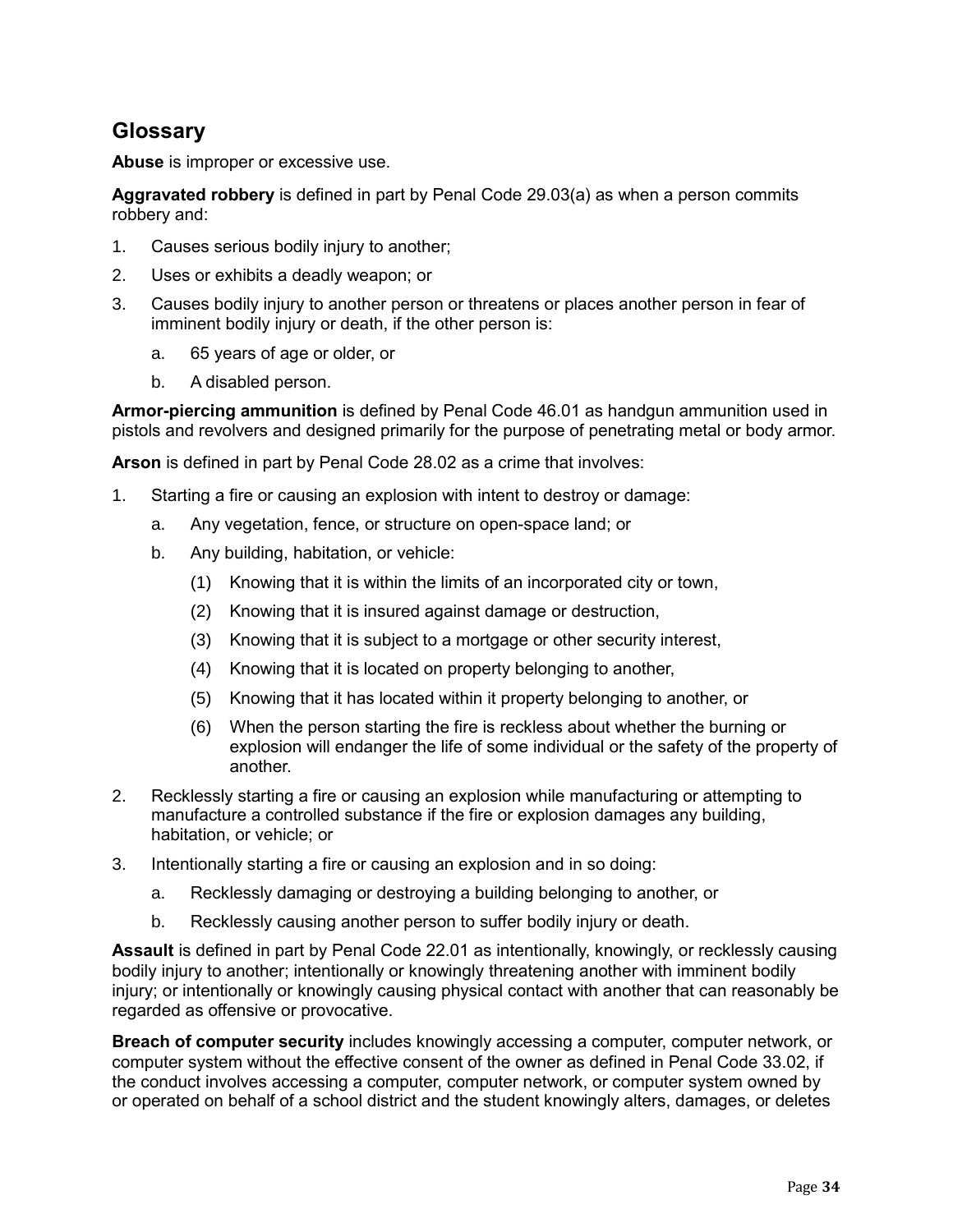school district property or information or commits a breach of any other computer, computer network, or computer system.

**Bullying** is defined as a single significant act or a pattern of acts by one or more students directed at another student that exploits an imbalance of power and involves engaging in written or verbal expression, expression through electronic means, or physical conduct that:

- 1. Has the effect or will have the effect of physically harming a student, damaging a student's property, or placing a student in reasonable fear of harm to the student's person or damage to the student's property;
- 2. Is sufficiently severe, persistent, or pervasive enough that the action or threat creates an intimidating, threatening, or abusive educational environment for a student;
- 3. Materially and substantially disrupts the educational process or the orderly operation of a classroom or school; or
- 4. Infringes on the rights of the victim at school.

Bullying includes cyberbullying. (See below.) This state law on bullying prevention applies to:

- 1. Bullying that occurs on or is delivered to school property or to the site of a schoolsponsored or school-related activity on or off school property;
- 2. Bullying that occurs on a publicly or privately owned school bus or vehicle being used for transportation of students to or from school or a school-sponsored or school-related activity; and
- 3. Cyberbullying that occurs off school property or outside of a school-sponsored or schoolrelated activity if the cyberbullying interferes with a student's educational opportunities or substantially disrupts the orderly operation of a classroom, school, or school-sponsored or school-related activity.

**Chemical dispensing device** is defined by Penal Code 46.01 as a device designed, made, or adapted for the purpose of dispensing a substance capable of causing an adverse psychological or physiological effect on a human being. A small chemical dispenser sold commercially for personal protection is not in this category.

**Club** is defined by Penal Code 46.01 as an instrument, specially designed, made, or adapted for the purpose of inflicting serious bodily injury or death by striking a person with the instrument, and includes but is not limited to a blackjack, nightstick, mace, and tomahawk

**Controlled substance** means a substance, including a drug, an adulterant, and a dilutant, listed in Schedules I through V or Penalty Group 1, 1-A, 1-B, 2, 2-A, 3, or 4 of the Texas Controlled Substances Act. The term includes the aggregate weight of any mixture, solution, or other substance containing a controlled substance. The term does not include hemp, as defined by Agriculture Code 121.001, or the tetrahydrocannabinols (THC) in hemp.

**Criminal street gang** is defined by Penal Code 71.01 as three or more persons having a common identifying sign or symbol or an identifiable leadership who continuously or regularly associate in the commission of criminal activities.

**Cyberbullying** is defined by Education Code 37.0832 as bullying that is done through the use of any electronic communication device, including through the use of a cellular or other type of telephone, a computer, a camera, electronic mail, instant messaging, text messaging, a social media application, an internet website, or any other internet-based communication tool.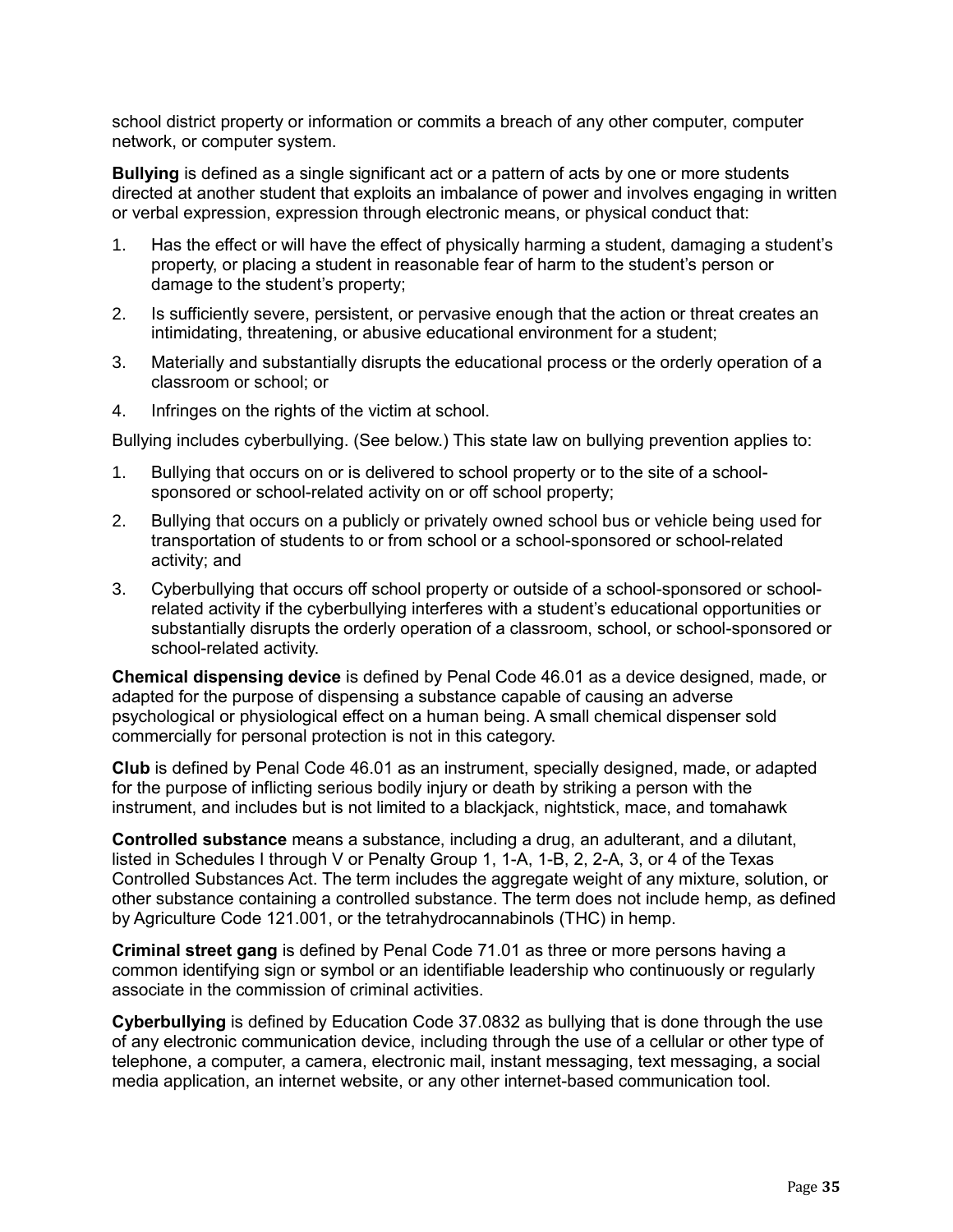**Dangerous drug** is defined by Health and Safety Code 483.001 as a device or a drug that is unsafe for self-medication and that is not included in Schedules I through V or Penalty Groups 1 through 4 of the Texas Controlled Substances Act. The term includes a device or drug that federal law prohibits dispensing without prescription or restricts to use by or on the order of a licensed veterinarian.

**Dating violence** occurs when a person in a current or past dating relationship uses physical, sexual, verbal, or emotional abuse to harm, threaten, intimidate, or control another person in the relationship. Dating violence also occurs when a person commits these acts against a person in a marriage or dating relationship with the individual who is or was once in a marriage or dating relationship with the person committing the offense, as defined by Section 71.0021 of the Family Code.

**Deadly conduct** under Penal Code 22.05 occurs when a person recklessly engages in conduct that places another in imminent danger of serious bodily injury, such as knowingly discharging a firearm in the direction of an individual, habitation, building, or vehicle.

**Deferred adjudication** is an alternative to seeking a conviction in court that may be offered to a juvenile for delinquent conduct or conduct indicating a need for supervision.

**Deferred prosecution** may be offered to a juvenile as an alternative to seeking a conviction in court for delinquent conduct or conduct indicating a need for supervision.

**Delinquent conduct** is conduct that violates either state or federal law and is punishable by imprisonment or confinement in jail. It includes conduct that violates certain juvenile court orders, including probation orders, but does not include violations of traffic laws.

**Discretionary** means that something is left to or regulated by a local decision maker.

**E-cigarette** means an electronic cigarette or any other device that simulates smoking by using a mechanical heating element, battery, or electronic circuit to deliver nicotine or other substances to the individual inhaling from the device or a consumable liquid solution or other material aerosolized or vaporized during the use of an electronic cigarette or other device described by this provision. The term includes any device that is manufactured, distributed, or sold as an e-cigarette, e-cigar, or e-pipe or under another product name or description and a component, part, or accessory for the device, regardless of whether the component, part, or accessory is sold separately from the device.

**Explosive weapon** is defined by Penal Code 46.01 as any explosive or incendiary bomb, grenade, rocket, or mine and its delivery mechanism that is designed, made, or adapted for the purpose of inflicting serious bodily injury, death, or substantial property damage, or for the principal purpose of causing such a loud report as to cause undue public alarm or terror.

**False alarm or report** under Penal Code 42.06 occurs when a person knowingly initiates, communicates, or circulates a report of a present, past, or future bombing, fire, offense, or other emergency that he or she knows is false or baseless and that would ordinarily:

- 1. Cause action by an official or volunteer agency organized to deal with emergencies;
- 2. Place a person in fear of imminent serious bodily injury; or
- 3. Prevent or interrupt the occupation of a building, room, or place of assembly.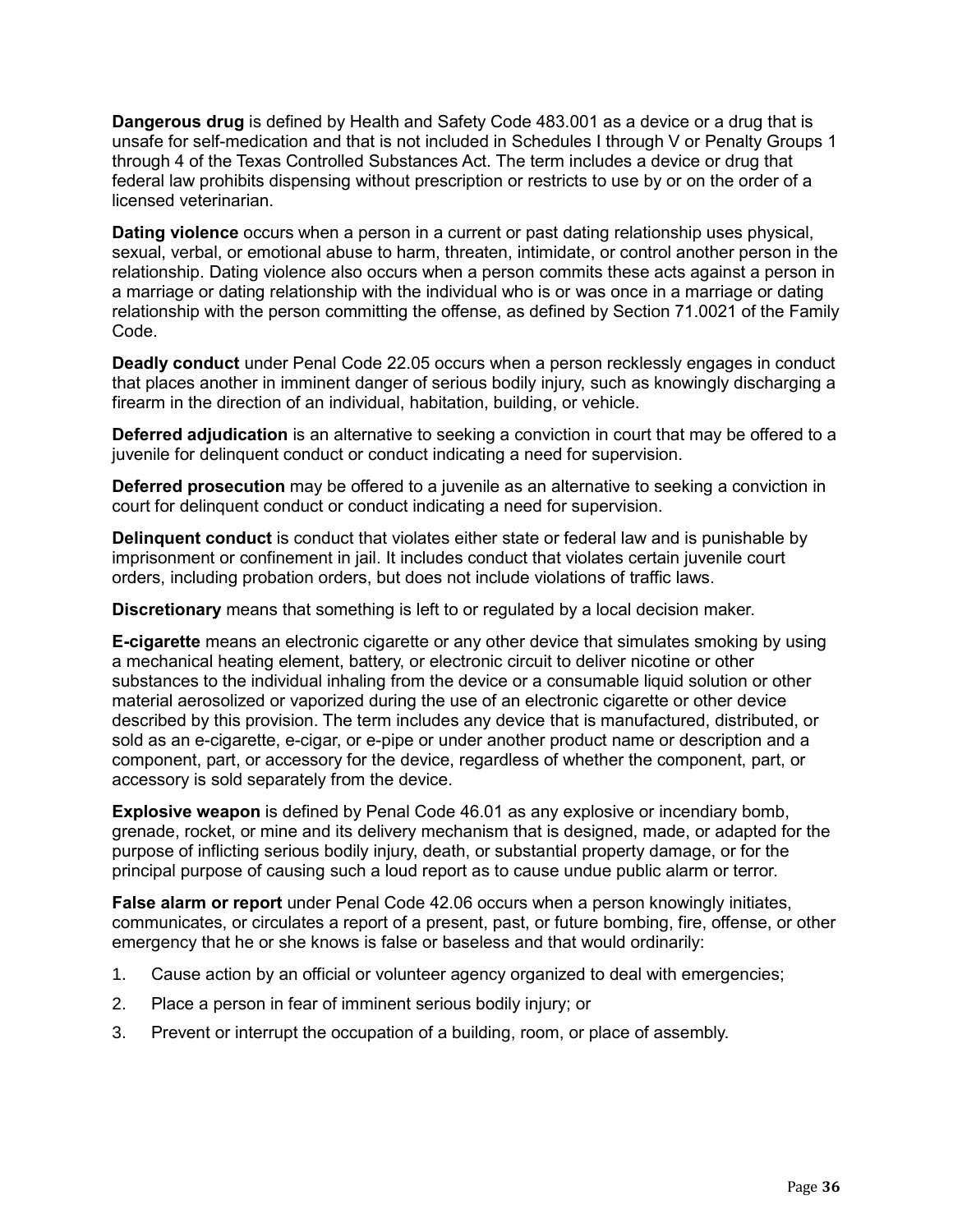**Firearm** is defined by federal law (18 U.S.C. 921(a)) as:

- 1. Any weapon (including a starter gun) that will, is designed to, or may readily be converted to expel a projectile by the action of an explosive;
- 2. The frame or receiver of any such weapon;
- 3. Any firearm muffler or firearm silencer, defined as any device for silencing, muffling, or diminishing the report of a portable [firearm;](https://www.law.cornell.edu/definitions/uscode.php?width=840&height=800&iframe=true&def_id=18-USC-849457050-943489799&term_occur=999&term_src=title:18:part:I:chapter:44:section:921) or
- 4. Any destructive device, such as any explosive, incendiary or poison gas bomb, or grenade.

Such term does not include an antique firearm.

**Graffiti** includes markings with paint, an indelible pen or marker, or an etching or engraving device on tangible property without the effective consent of the owner. The markings may include inscriptions, slogans, drawings, or paintings.

**Handgun** is defined by Penal Code 46.01 as any firearm that is designed, made, or adapted to be fired with one hand.

#### **Harassment** includes:

- 1. Conduct that meets the definition established in district policies DIA(LOCAL) and FFH(LOCAL);
- 2. Conduct that threatens to cause harm or bodily injury to another person, including a district student, employee, board member, or volunteer; is sexually intimidating; causes physical damage to the property of another student; subjects another student to physical confinement or restraint; or maliciously and substantially harms another student's physical or emotional health or safety, as defined in Education Code 37.001(b)(2); or
- 3. Conduct that is punishable as a crime under Penal Code 42.07, including the following types of conduct if carried out with the intent to harass, annoy, alarm, abuse, torment, or embarrass another:
	- a. Initiating communication and, in the course of the communication, making a comment, request, suggestion, or proposal that is obscene, as defined by law;
	- b. Threatening, in a manner reasonably likely to alarm the person receiving the threat, to inflict bodily injury on the person or to commit a felony against the person, a member of the person's family or household, or the person's property;
	- c. Conveying, in a manner reasonably likely to alarm the person receiving the report, a false report, which is known by the conveyor to be false, that another person has suffered death or serious bodily injury;
	- d. Sending repeated electronic communications in a manner reasonably likely to harass, annoy, alarm, abuse, torment, embarrass, or offend another; and
	- e. Publishing on an internet website, including a social media platform, repeated electronic communications in a manner reasonably likely to cause emotional distress, abuse, or torment to another person, unless the communications are made in connection with a matter of public concern, as defined by law.

**Hazing** is defined by Education Code 37.151 as an intentional, knowing, or reckless act, on or off campus, by one person alone or acting with others, directed against a student for the purpose of pledging, initiation into, affiliation with, holding office in, or maintaining membership in a student organization if the act meets the elements in Education Code 37.151, including: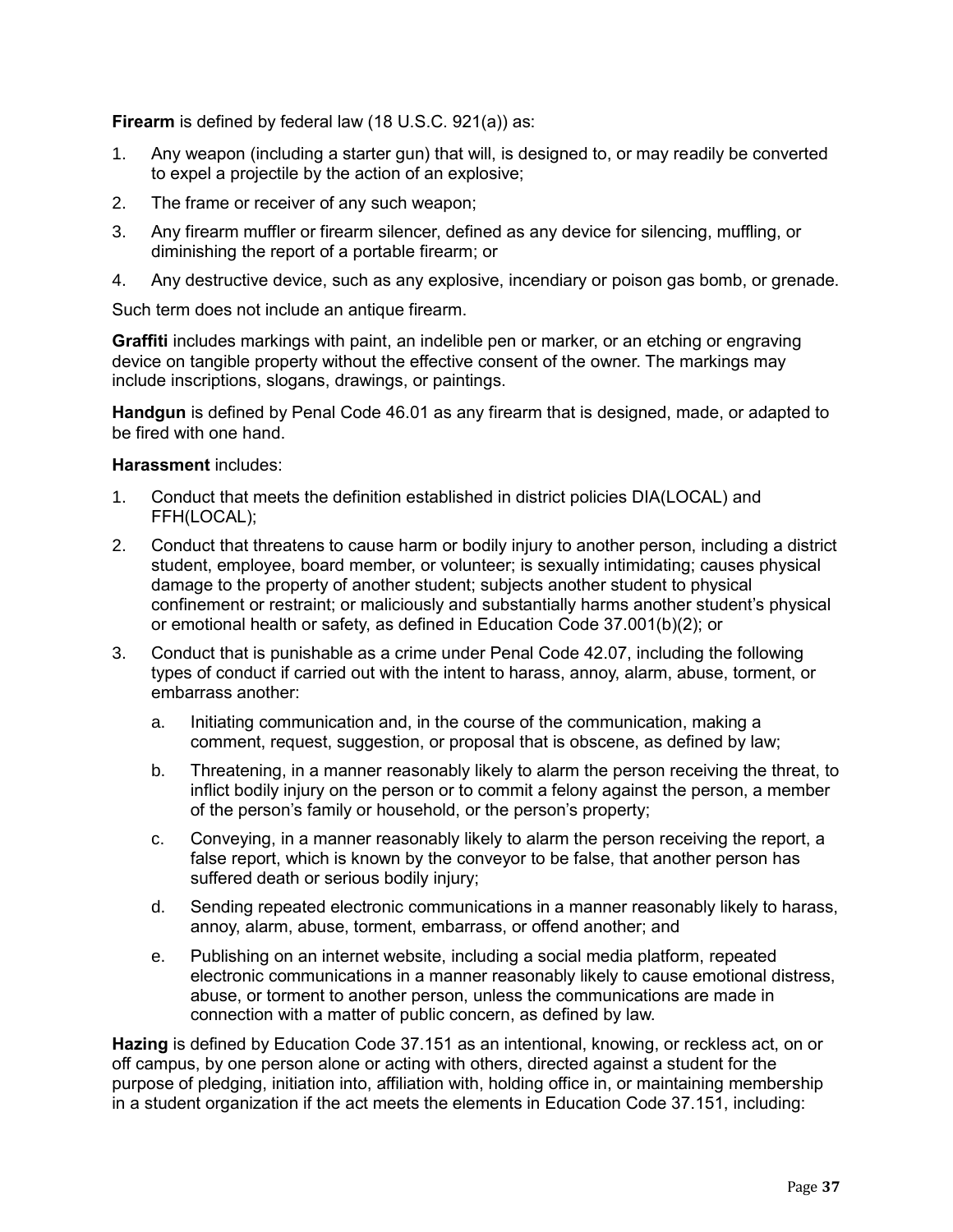- 1. Any type of physical brutality;
- 2. An activity that subjects the student to an unreasonable risk of harm or that adversely affects the student's mental or physical health, such as sleep deprivation, exposure to the elements, confinement to small spaces, calisthenics, or consumption of food, liquids, drugs, or other substances;
- 3. An activity that induces, causes, or requires the student to perform a duty or task that violates the Penal Code; or
- 4. Coercing a student to consume a drug or alcoholic beverage in an amount that would lead a reasonable person to believe the student is intoxicated. **Hit list** is defined in Education Code 37.001(b)(3) as a list of people targeted to be harmed, using a firearm, a knife, or any other object to be used with intent to cause bodily harm.

**Improvised explosive device** is defined by Penal Code 46.01 as a completed and operational bomb designed to cause serious bodily injury, death, or substantial property damage that is fabricated in an improvised manner using nonmilitary components.

**Indecent exposure** is defined by Penal Code 21.08 as an offense that occurs when a person exposes the person's anus or any part of the person's genitals with intent to arouse or gratify the sexual desire of any person, and is reckless about whether another is present who will be offended or alarmed by the act.

**Intimate visual material** is defined by Civil Practices and Remedies Code 98B.001 and Penal Code 21.16 as visual material that depicts a person with the person's intimate parts exposed or engaged in sexual conduct. "Visual material" means any film, photograph, video tape, negative, or slide of any photographic reproduction or any other physical medium that allows an image to be displayed on a computer or other video screen and any image transmitted to a computer or other video screen.

**Location-restricted knife** is defined by Penal Code 46.01 as a knife with a blade over five and one-half inches.

**Knuckles** means any instrument consisting of finger rings or guards made of a hard substance and designed or adapted for inflicting serious bodily injury or death by striking a person with a fist enclosed in the knuckles.

**Look-alike weapon** means an item that resembles a weapon but is not intended to be used to cause serious bodily injury.

**Machine gun** as defined by Penal Code 46.01 is any firearm that is capable of shooting more than two shots automatically, without manual reloading, by a single function of the trigger.

**Mandatory** means that something is obligatory or required because of an authority.

**Paraphernalia** are devices that can be used for inhaling, ingesting, injecting, or otherwise introducing a controlled substance into a human body.

**Possession** means to have an item on one's person or in one's personal property, including, but not limited to:

- 1. Clothing, purse, or backpack;
- 2. A private vehicle used for transportation to or from school or school-related activities, including, but not limited to, an automobile, truck, motorcycle, or bicycle;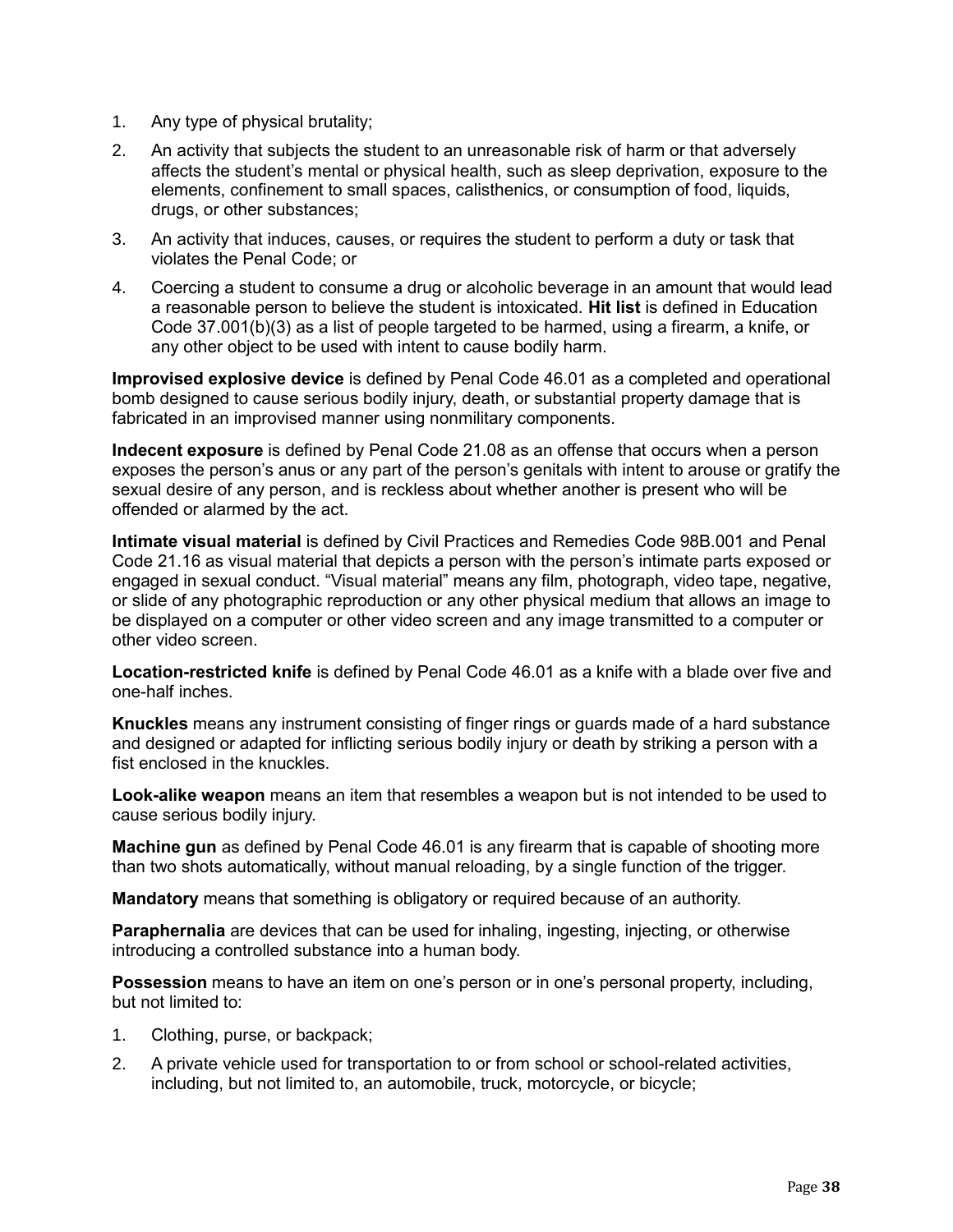- 3. Telecommunications or electronic devices; or
- 4. Any school property used by the student, including, but not limited to, a locker or desk.

**Prohibited weapon** under Penal Code 46.05(a) means:

- 1. The following items, unless registered with the U.S. Bureau of Alcohol, Tobacco, Firearms, and Explosives or otherwise not subject to that registration requirement or unless the item is classified as a curio or relic by the U.S. Department of Justice: An explosive weapon;
	- a. A machine gun;
	- b. A short-barrel firearm;
- 2. Armor-piercing ammunition;
- 3. A chemical dispensing device;
- 4. A zip gun;
- 5. A tire deflation device; or
- 6. An improvised explosive device.

**Public Lewdness** is defined by Penal Code 21.07 as an offense that occurs when a person knowingly engages in an act of sexual intercourse, deviate sexual intercourse, or sexual contact in a public place or, if not in a public place, when the person is reckless about whether another is present who will be offended or alarmed by the act.

**Public school fraternity, sorority, secret society, or gang** means an organization composed wholly or in part of students that seeks to perpetuate itself by taking additional members from the students enrolled in school based on a decision of its membership rather than on the free choice of a qualified student. Educational organizations listed in Education Code 37.121(d) are excepted from this definition.

**Reasonable belief** is that which an ordinary person of average intelligence and sound mind would believe. Chapter 37 requires certain disciplinary decisions when the superintendent or designee has a reasonable belief that a student engaged in conduct punishable as a felony offense. In forming such a reasonable belief, the superintendent or designee may use all available information, including the notice of a student's arrest under Code of Criminal Procedure Article 15.27.

**Self-defense** is the use of force against another to the degree a person reasonably believes is immediately necessary to protect himself or herself.

#### **Serious misbehavior** means:

- 1. Deliberate violent behavior that poses a direct threat to the health or safety of others;
- 2. Extortion, meaning the gaining of money or other property by force or threat;
- 3. Conduct that constitutes coercion, as defined by Section 1.07, Penal Code; or
- 4. Conduct that constitutes the offense of:
	- a. Public lewdness under Penal Code 21.07;
	- b. Indecent exposure under Penal Code 21.08;
	- c. Criminal mischief under Penal Code 28.03;
	- d. Hazing under Education Code 37.152; or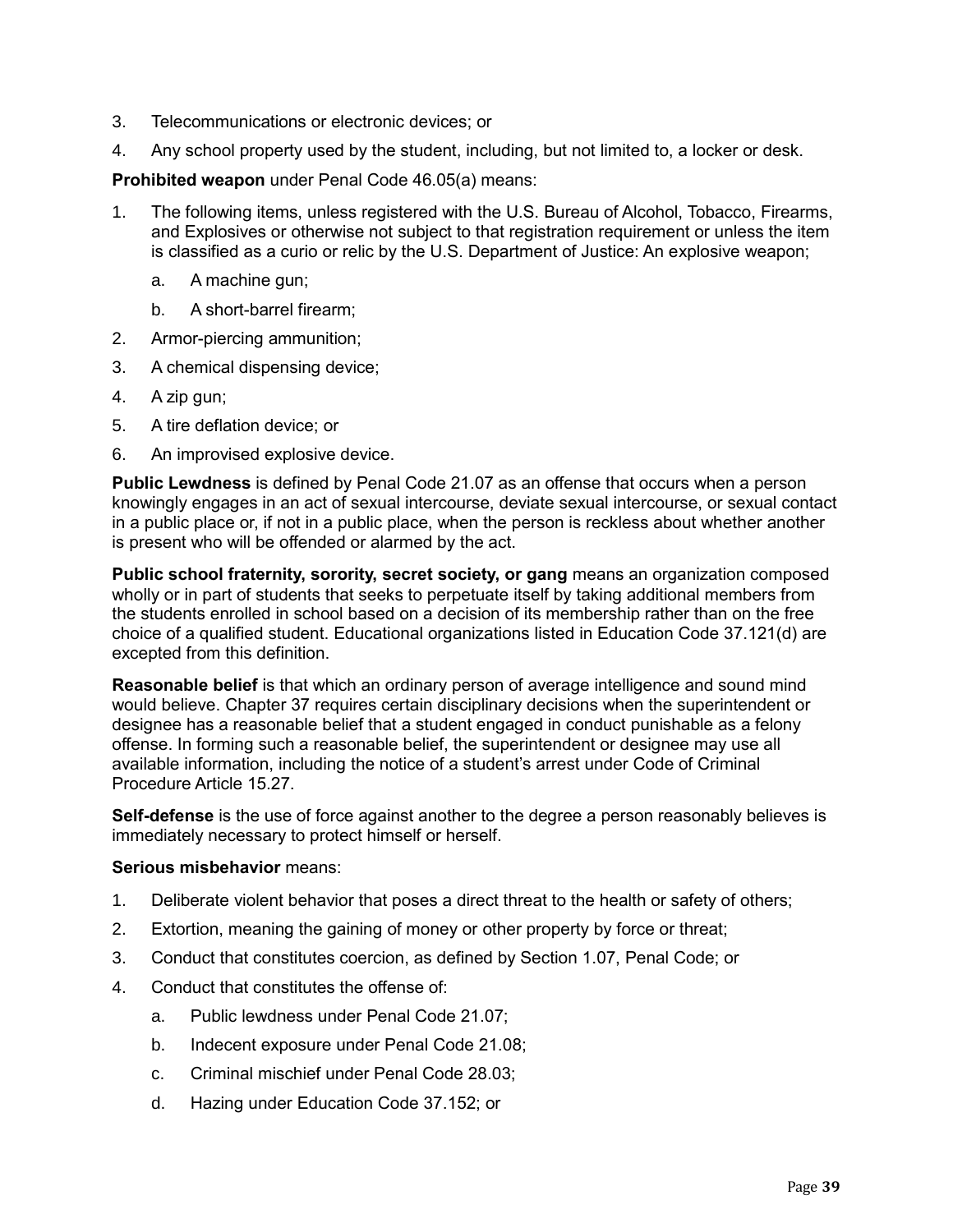e. Harassment under Penal Code 42.07(a)(1) of a student or district employee.

#### **Serious or persistent misbehavio**r includes, but is not limited to:

- Behavior that is grounds for permissible expulsion or mandatory DAEP placement.
- Behavior identified by the district as grounds for discretionary DAEP placement.
- Actions or demonstrations that substantially disrupt or materially interfere with school activities.
- Refusal to attempt or complete schoolwork as assigned.
- Insubordination.
- Profanity, vulgar language, or obscene gestures.
- Leaving school grounds without permission.
- Falsification of records, passes, or other school-related documents.
- Refusal to accept discipline assigned by the teacher or principal.

**Short-barrel firearm** is defined by Penal Code 46.01 as a rifle with a barrel length of less than 16 inches or a shotgun with a barrel length of less than 18 inches, or any weapon made from a rifle or shotgun that, as altered, has an overall length of less than 26 inches.

**Terroristic threat** is defined by Penal Code 22.07 as a threat of violence to any person or property with intent to:

- 1. Cause a reaction of any type by an official or volunteer agency organized to deal with emergencies;
- 2. Place any person in fear of imminent serious bodily injury;
- 3. Prevent or interrupt the occupation or use of a building; room, place of assembly, or place to which the public has access; place of employment or occupation; aircraft, automobile, or other form of conveyance; or other public place;
- 4. Cause impairment or interruption of public communications; public transportation; public water, gas, or power supply; or other public service;
- 5. Place the public or a substantial group of the public in fear of serious bodily injury; or
- 6. Influence the conduct or activities of a branch or agency of the federal government, the state, or a political subdivision of the state (including the district).

**Tire deflation device** is defined in part by Penal Code 46.01 as a device, including a caltrop or spike strip, that, when driven over, impedes or stops the movement of a wheeled vehicle by puncturing one or more of the vehicle's tires.

**Title 5 felonies** are those crimes listed in Title 5 of the Penal Code that typically involve injury to a person and may include:

- Murder, manslaughter, or homicide under Sections 19.02–.05;
- Kidnapping under Section 20.03;
- Trafficking of persons under Section 20A.02;
- Smuggling or continuous smuggling of persons under Sections 20.05–.06;